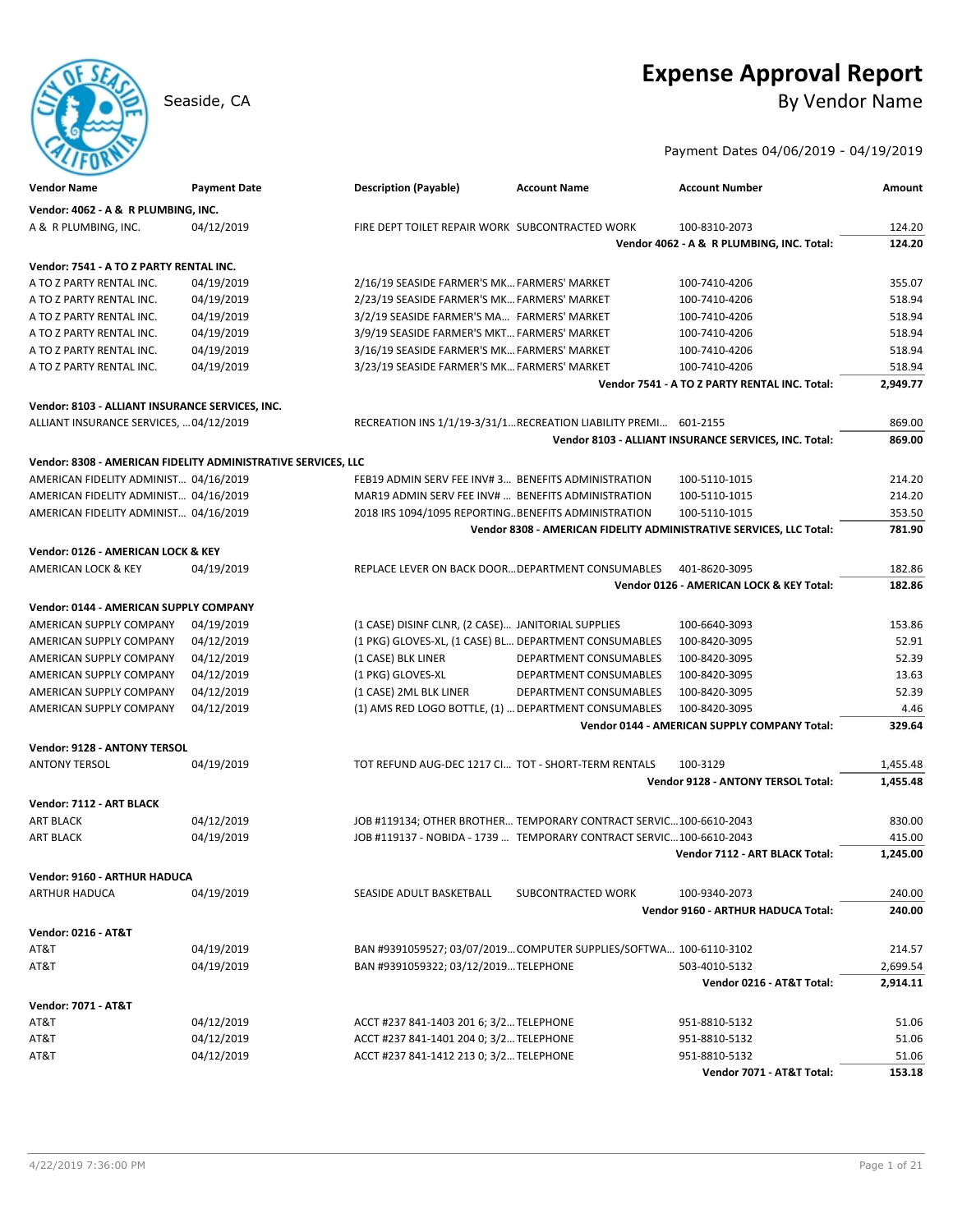**Expense Approval Report Payment Dates: 04/06/2019 - 04/19/2019 Vendor Name Payment Date Description (Payable) Account Name Account Number Amount Vendor: 8091 - BADGER METER INC.** BADGER METER INC. 04/12/2019 MARCH 2019 - NATL MTR & AU... CONTRACT SERVICES 401-8610-2072 726.24 **Vendor 8091 - BADGER METER INC. Total: 726.24 Vendor: 7883 - BARTLE WELLS ASSOCIATES** BARTLE WELLS ASSOCIATES 04/19/2019 MARCH 2019 - WATER RATE ST... CAPITAL IMPROVEMENT 401-8910-9558 2,715.00 **Vendor 7883 - BARTLE WELLS ASSOCIATES Total: 2,715.00 Vendor: 4106 - BAY REPROGRAPHIC & SUPPLY,INC.** BAY REPROGRAPHIC & SUPPLY,... 04/12/2019 MARCH - APRIL 2019 / BAY MPS...COPIER SERVICES 100-8910-2044 391.34 **Vendor 4106 - BAY REPROGRAPHIC & SUPPLY,INC. Total: 391.34 Vendor: 6396 - BECK'S SHOE STORE** BECK'S SHOE STORE 04/12/2019 LEE GLEASON (SALES SLIP NO 9... SAFETY EQUIPMENT 100-8310-3097 250.00 **Vendor 6396 - BECK'S SHOE STORE Total: 250.00 Vendor: 9137 - BRENDAN MCALARY** BRENDAN MCALARY 04/19/2019 STR TOT REFUND AUG 18 - DEC ... TOT - SHORT-TERM RENTALS 100-3129 2,630.30 **Vendor 9137 - BRENDAN MCALARY Total: 2,630.30 Vendor: 1483 - BROWNSTEIN HYATT FARBER SCHRECK, LLP** BROWNSTEIN HYATT FARBER S... 04/12/2019 SVCS THROUGH 2/28/2019 - A... CITY AUDIT 100-5110-1025 142.50 BROWNSTEIN HYATT FARBER S... 04/12/2019 FEB 2019 SVCS - CITY WATER ST... BAKEWELL - CAMPUS TOWN 601-2214 4,022.10 **Vendor 1483 - BROWNSTEIN HYATT FARBER SCHRECK, LLP Total: 4,164.60 Vendor: 6290 - BURKE,WILLIAMS & SORENSEN, LLP** BURKE,WILLIAMS & SORENSEN,…04/12/2019 FEB 2019 - LABOR RELATIONS / …LEGAL SERVICES - SPECIAL 100-3010-1023 1,089.00 **Vendor 6290 - BURKE,WILLIAMS & SORENSEN, LLP Total: 1,089.00 Vendor: 0530 - CA. STATE DISBURSEMENT UNIT** CA. STATE DISBURSEMENT UNIT 04/11/2019 CASE NO.: 0530033626-01 GARNISHMENT PAYABLE 100-2059 270.09 CA. STATE DISBURSEMENT UNIT 04/11/2019 CASE NO.: 200000001441634 GARNISHMENT PAYABLE 100-2059 1,499.54 CA. STATE DISBURSEMENT UNIT 04/11/2019 CASE NO: 200000000125769 GARNISHMENT PAYABLE 100-2059 142.61 CA. STATE DISBURSEMENT UNIT 04/11/2019 CASE NO.: 200000001549267 GARNISHMENT PAYABLE 100-2059 321.69 CA. STATE DISBURSEMENT UNIT 04/11/2019 CASE NO.: 0530033626-01 GARNISHMENT PAYABLE 210-2059 28.98 **Vendor 0530 - CA. STATE DISBURSEMENT UNIT Total: 2,262.91 Vendor: 5103 - CALIF LAW ENFRCMNT ASSOC** CALIF LAW ENFRCMNT ASSOC 04/16/2019 POLICE DISABILITY MISC PAYROLL PAYABLES 100-2062 31.14 CALIF LAW ENFRCMNT ASSOC 04/16/2019 POLICE DISABILITY MISC PAYROLL PAYABLES 100-2062 301.02 CALIF LAW ENFRCMNT ASSOC 04/16/2019 POLICE DISABILITY MISC PAYROLL PAYABLES 100-2062 31.11 CALIF LAW ENFRCMNT ASSOC 04/16/2019 POLICE DISABILITY MISC PAYROLL PAYABLES 100-2062 **Vendor 5103 - CALIF LAW ENFRCMNT ASSOC Total: 664.00 Vendor: 0501 - CALIFORNIA-AMERICAN WATER** CALIFORNIA-AMERICAN WATER 04/12/2019 PAYMENT FOR ACCT 1015-2100... WATER 210-8420-5133 200-8420-5133 **Vendor 0501 - CALIFORNIA-AMERICAN WATER Total: 136.65 Vendor: 9162 - CARRIE ALBERT** CARRIE ALBERT 04/19/2019 DEPOSIT REFUND FOR LAGUNA… RENTAL DEPOSITS 257-2345 42.00 **Vendor 9162 - CARRIE ALBERT Total: 42.00 Vendor: 4034 - CDW GOVERNMENT, INC.** CDW GOVERNMENT, INC. 04/19/2019 (67) MCAFEE GHE ENDPT, (130)… COMPUTER SUPPLIES/SOFTWA… 503-4010-3102 1,582.58 **Vendor 4034 - CDW GOVERNMENT, INC. Total: 1,582.58 Vendor: 9139 - CECELIA LUCIDO** CECELIA LUCIDO 04/19/2019 STR TOT REFUND AUG 18 - DEC …TOT - SHORT-TERM RENTALS 100-3129 302.40 CECELIA LUCIDO 04/19/2019 STR TOT REFUND AUG 18 - DEC …TOT - SHORT-TERM RENTALS 100-3129 218.40 CECELIA LUCIDO 04/19/2019 STR TOT REFUND AUG 18 - DEC …TOT - SHORT-TERM RENTALS 100-3129 99.00 CECELIA LUCIDO 04/19/2019 STR TOT REFUND AUG 18 - DEC ... TOT - SHORT-TERM RENTALS 100-3129 165.60 CECELIA LUCIDO 04/19/2019 STR TOT REFUND AUG 18 - DEC …TOT - SHORT-TERM RENTALS 100-3129 201.60 **Vendor 9139 - CECELIA LUCIDO Total: 987.00 Vendor: 9154 - CENTRAL MEDICAL LABORATORY, INC.**

CENTRAL MEDICAL LABORATOR…04/12/2019 CASE ID: TM1901014 INVESTIGATION EXPENDITURE 243-6110-4125 80.00 **Vendor 9154 - CENTRAL MEDICAL LABORATORY, INC. Total: 80.00**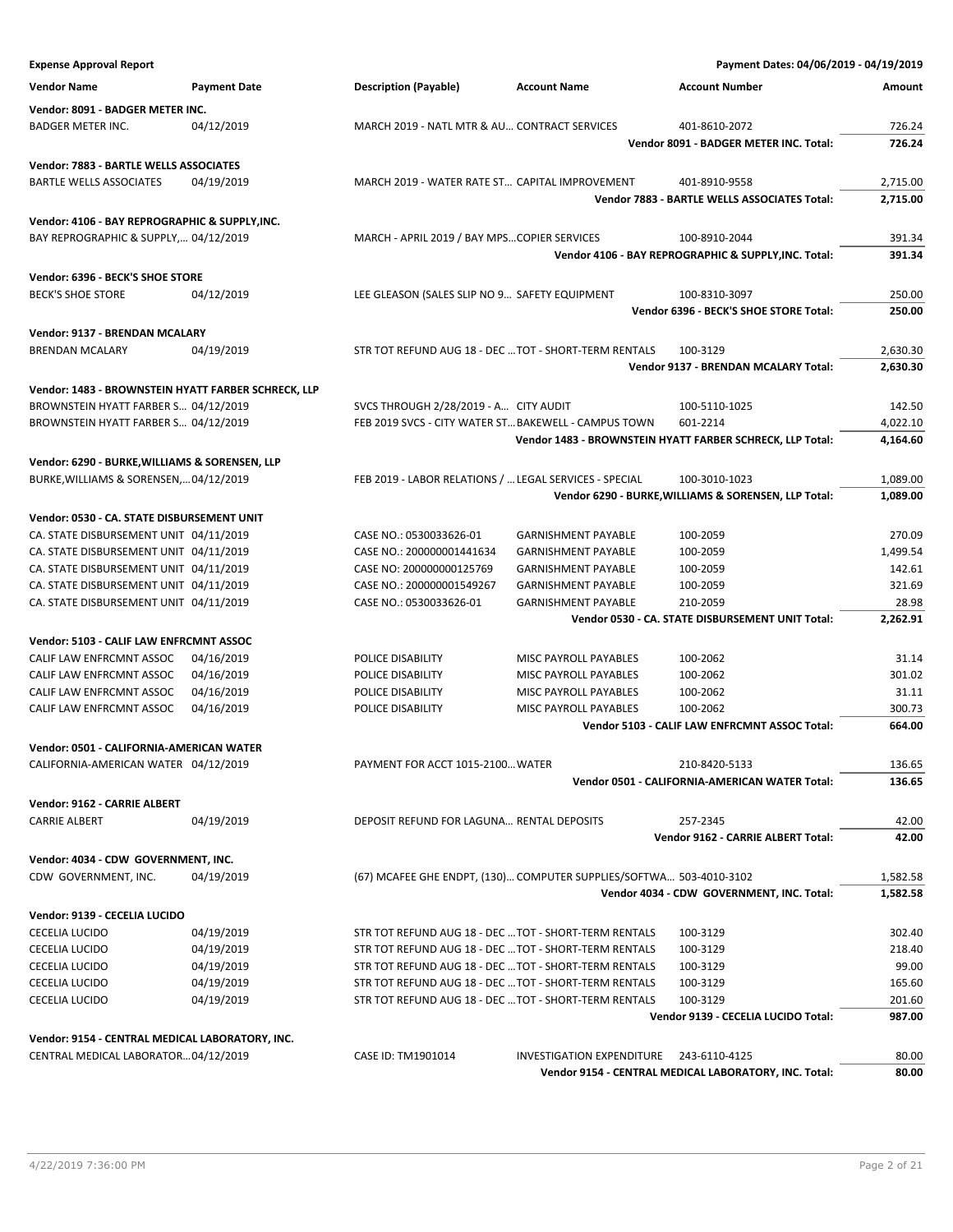**Expense Approval Report Payment Dates: 04/06/2019 - 04/19/2019 Vendor Name Payment Date Description (Payable) Account Name Account Number Amount Vendor: 0476 - CHRISTOPHER CAIN** CHRISTOPHER CAIN 04/12/2019 DEPOSIT FOR CHRIS CAIN ON 8/...SUMMER PARK CONCERTS 100-9200-7175 850.00 **Vendor 0476 - CHRISTOPHER CAIN Total: 850.00 Vendor: 2232 - CITY OF MONTEREY** CITY OF MONTEREY 04/12/2019 PRVNT TRNG - 50TH ANNUAL C… TRAINING 243-6110-1029 1,220.21 CITY OF MONTEREY 04/12/2019 PRVNT OFFICE SUPPLIES DEPARTMENT CONSUMABLES 243-6110-3095 1,143.07 **Vendor 2232 - CITY OF MONTEREY Total: 2,363.28 Vendor: 8426 - CLIFTONLARSONALLEN LLP** CLIFTONLARSONALLEN LLP 04/12/2019 AUDIT SVCS THROUGH 3/29/20… CITY AUDIT 200-5410-1025 1,845.00 CLIFTONLARSONALLEN LLP 04/12/2019 AUDIT SVCS THROUGH 3/29/20… CITY AUDIT 951-8810-1025 7,315.00 **Vendor 8426 - CLIFTONLARSONALLEN LLP Total: 9,160.00 Vendor: 6553 - COMCAST** COMCAST 04/19/2019 ACCT #8155 10 027 0033792; 4… DEPARTMENT CONSUMABLES 100-9310-3095 39.61 COMCAST 04/19/2019 ACCT #8155 10 027 0002821; 4… SENIOR ACTIVITIES 251-9500-7125 28.45 **Vendor 6553 - COMCAST Total: 68.06 Vendor: 6204 - CONCERN** CONCERN 04/19/2019 APRIL 2019 - PER EMPLOYEE PE… EMPLOYEE ASSISTANCE PROGR… 100-2031-1038 646.25 **Vendor 6204 - CONCERN Total: 646.25 Vendor: 7173 - CORIX WATER PRODUCTS (US) INC.** CORIX WATER PRODUCTS (US) … 04/12/2019 SUPPLIES FOR SKYVIEW PIPE P… DEPARTMENT EQUIPMENT 401-8620-8187 7,621.58 CORIX WATER PRODUCTS (US) … 04/12/2019 (1) B16 STEEL LID BLOW OFF DEPARTMENT EQUIPMENT 401-8620-8187 96.14 CORIX WATER PRODUCTS (US) … 04/12/2019 CREDIT FOR B16 STEEL LID BLO… DEPARTMENT EQUIPMENT 401-8620-8187 -185.18 **Vendor 7173 - CORIX WATER PRODUCTS (US) INC. Total: 7,532.54 Vendor: 2279 - COUNTY OF MONTEREY IT DEPT.** COUNTY OF MONTEREY IT DEPT. 04/12/2019 FEB 2019 - SEASIDE POLICE DEP… COMPUTER SUPPLIES/SOFTWA… 100-6110-3102 1,139.75 COUNTY OF MONTEREY IT DEPT. 04/12/2019 FEB 2019 - SEASIDE FIRE DEPT (… MOBILE COMMUNICATIONS 100-6640-5135 735.31 **Vendor 2279 - COUNTY OF MONTEREY IT DEPT. Total: 1,875.06 Vendor: 7043 - COUNTY OF SANTA CLARA - OFC OF THE SHERIFF** COUNTY OF SANTA CLARA - OFC…04/12/2019 ANNUAL BILLING (1/1/18 - 12/… COMPUTER SUPPLIES/SOFTWA… 100-6110-3102 1,005.98 **Vendor 7043 - COUNTY OF SANTA CLARA - OFC OF THE SHERIFF Total: 1,005.98 Vendor: 0898 - CRYSTAL SPRINGS WATER** CRYSTAL SPRINGS WATER 04/12/2019 656 BROADWAY AVE - 3/6/19 DEPARTMENT CONSUMABLES 100-8310-3095 8.50 CRYSTAL SPRINGS WATER 04/12/2019 440 HARCOURT - ENGINEERING …DEPARTMENT CONSUMABLES 100-8310-3095 11.00 CRYSTAL SPRINGS WATER 04/12/2019 440 HARCOURT RMS - 3/13/19 DEPARTMENT CONSUMABLES 100-8310-3095 36.50 CRYSTAL SPRINGS WATER 04/12/2019 440 HARCOURT - ENGINEERING …DEPARTMENT CONSUMABLES 100-8310-3095 5.00 CRYSTAL SPRINGS WATER 04/12/2019 440 HARCOURT RMS (LATE FEE) DEPARTMENT CONSUMABLES 100-8310-3095 5.00 CRYSTAL SPRINGS WATER 04/12/2019 656 BROADWAY AVE (LATE FEE) DEPARTMENT CONSUMABLES 100-8310-3095 5.00 CRYSTAL SPRINGS WATER 04/12/2019 986 HILBY AVE DEPARTMENT CONSUMABLES 100-9100-3095 35.75 CRYSTAL SPRINGS WATER 04/12/2019 1136 WHEELER ST. DEPARTMENT CONSUMABLES 100-9100-3095 67.00 CRYSTAL SPRINGS WATER 04/12/2019 1148 WHEELER ST. DEPARTMENT CONSUMABLES 100-9100-3095 35.75 CRYSTAL SPRINGS WATER 04/12/2019 986 HILBY AVE. DEPARTMENT CONSUMABLES 100-9100-3095 18.00 CRYSTAL SPRINGS WATER 04/12/2019 1148 WHEELER ST. DEPARTMENT CONSUMABLES 100-9100-3095 5.00 CRYSTAL SPRINGS WATER 04/12/2019 1136 WHEELER ST. DEPARTMENT CONSUMABLES 100-9100-3095 5.00 **Vendor 0898 - CRYSTAL SPRINGS WATER Total: 237.50 Vendor: 0922 - CYPRESS COAST FORD-LINCOLN** CYPRESS COAST FORD-LINCOLN 04/12/2019 TAG #T3427; 2006 FORD CRO… OUTSIDE REPAIRS 501-8520-6148 75.00 CYPRESS COAST FORD-LINCOLN 04/12/2019 TAG #T3340; 2007 FORD CRO… OUTSIDE REPAIRS 501-8520-6148 75.00 **Vendor 0922 - CYPRESS COAST FORD-LINCOLN Total: 150.00 Vendor: 9126 - DANIEL HUNT** DANIEL HUNT 04/19/2019 TOT REFUND AUG-DEC 18 630 H…TOT - SHORT-TERM RENTALS 100-3129 4,629.95 **Vendor 9126 - DANIEL HUNT Total: 4,629.95 Vendor: 6727 - DATAPROSE, INC.** DATAPROSE, INC. **04/12/2019** MARCH 2019 - WATER BILL PRI... OUTSIDE PRINTING SERVICE 401-8610-2053 448.06 **Vendor 6727 - DATAPROSE, INC. Total: 448.06**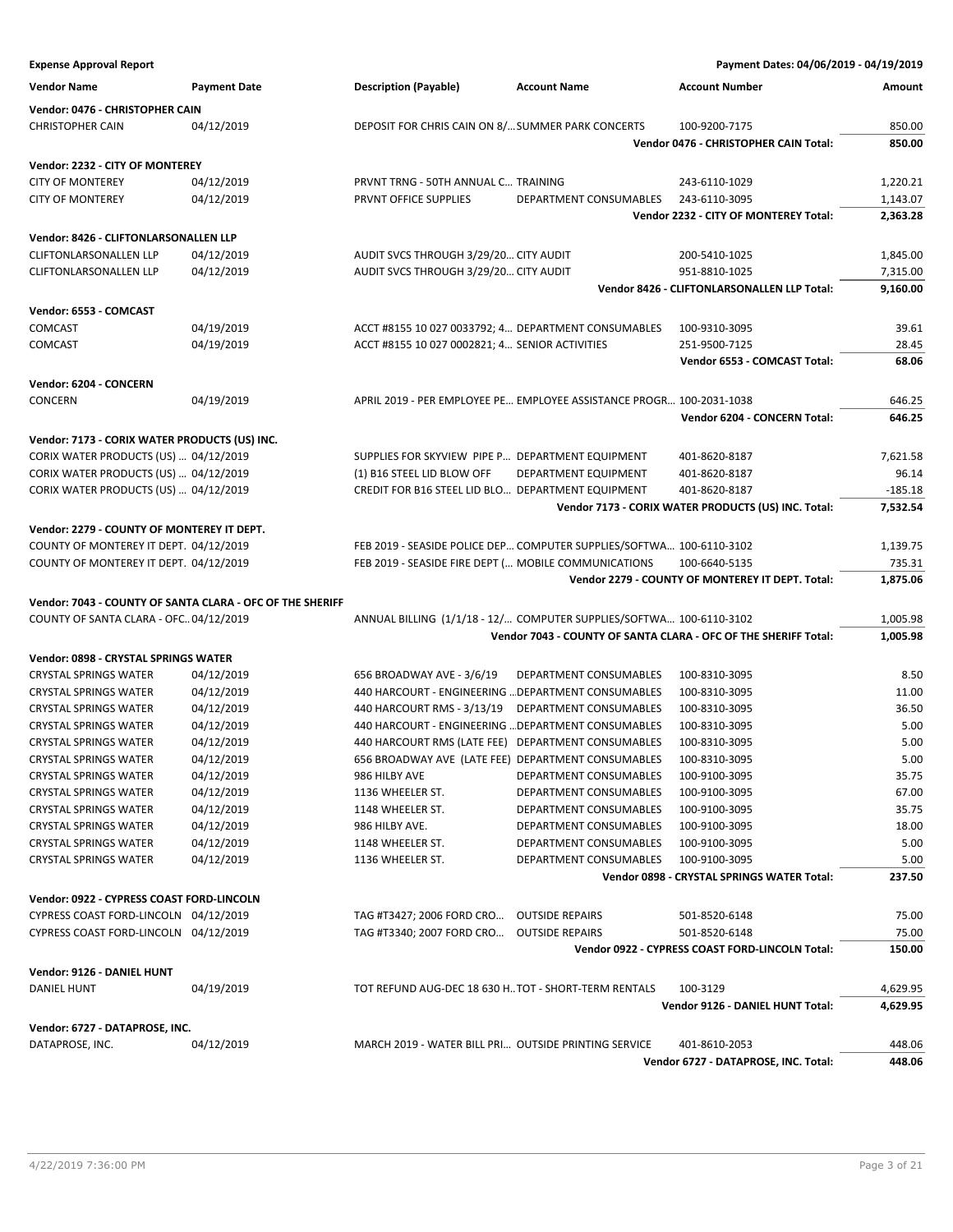**Expense Approval Report Payment Dates: 04/06/2019 - 04/19/2019 Vendor Name Payment Date Description (Payable) Account Name Account Number Amount Vendor: 9156 - DAVID ANDERSON** DAVID ANDERSON 04/12/2019 GAME OFFICIAL (6 GAMES) SUBCONTRACTED WORK 100-9340-2073 240.00 **Vendor 9156 - DAVID ANDERSON Total: 240.00 Vendor: 6818 - DE LAGE LANDEN** DE LAGE LANDEN 04/12/2019 APRIL 2019 - SHARP/MXM904 COPIER SERVICES 100-5110-2044 518.35 **Vendor 6818 - DE LAGE LANDEN Total: 518.35 Vendor: 0981 - DEL MAR FRENCH LAUNDRY, INC.** DEL MAR FRENCH LAUNDRY, IN… 04/12/2019 RECREATION DEPT - 7 TABLE CL… TEMPORARY CONTRACT SERVIC…100-9100-2043 45.50 DEL MAR FRENCH LAUNDRY, IN… 04/12/2019 RECREATION DEPT - 10 TABLE C…TEMPORARY CONTRACT SERVIC…100-9100-2043 65.00 **Vendor 0981 - DEL MAR FRENCH LAUNDRY, INC. Total: 110.50 Vendor: 0988 - DEL REY CAR WASH** DEL REY CAR WASH 04/19/2019 SEASIDE PD - (6) FULL SERVICE ... OTHER EXPENSE 100-6110-2078 111.50 **Vendor 0988 - DEL REY CAR WASH Total: 111.50 Vendor: 4896 - DEPARTMENT OF JUSTICE** DEPARTMENT OF JUSTICE 04/19/2019 MARCH 2019 - SEASIDE POLICE …BACKGROUND INVESTIGATION 100-6110-1027 66.00 DEPARTMENT OF JUSTICE 04/19/2019 MARCH 2019 - FINGERPRINT AP…BACKGROUND INVESTIGATION 100-9310-1027 224.00 **Vendor 4896 - DEPARTMENT OF JUSTICE Total: 290.00 Vendor: 6565 - DLT SOLUTIONS, LLC** DLT SOLUTIONS, LLC 04/12/2019 (2) AUTOCAD LT, (1) AUTOCAD… DUES & MEMBERSHIP 100-8910-4122 1,303.40 **Vendor 6565 - DLT SOLUTIONS, LLC Total: 1,303.40 Vendor: 7358 - EAN SERVICES, LLC** EAN SERVICES, LLC 64/19/2019 CONS INV #20653639 / RENTAL... TRAINING & EDUCATION 100-6110-1029 166.64 **Vendor 7358 - EAN SERVICES, LLC Total: 166.64 Vendor: 9038 - EDEN COUNCIL FOR HOPE AND OPPORTUNITY** EDEN COUNCIL FOR HOPE AND… 04/19/2019 3 QTR, FY2018/19, CDBG PAYM… ECHO 200-5410-7402 854.62 **Vendor 9038 - EDEN COUNCIL FOR HOPE AND OPPORTUNITY Total: 854.62 Vendor: 8365 - ELLIS MAKUS LLP** ELLIS MAKUS LLP 04/19/2019 12/28/18-2/6/19 INVESTIGATI… CONSULTANT 100-2031-1030 8,357.35 ELLIS MAKUS LLP 04/19/2019 1/18/19 - 3/11/19 INVESTIGATI... CONSULTANT 100-2031-1030 10,301.00 **Vendor 8365 - ELLIS MAKUS LLP Total: 18,658.35 Vendor: 9136 - EMAN IBRAHIM** EMAN IBRAHIM 04/19/2019 STR TOT REFUND NOV 18 - DEC ... TOT - SHORT-TERM RENTALS 100-3129 127.70 EMAN IBRAHIM 04/19/2019 STR TOT REFUND NOV 18 - DEC …TOT - SHORT-TERM RENTALS 100-3129 87.24 EMAN IBRAHIM 04/19/2019 STR TOT REFUND NOV 18 - DEC ... TOT - SHORT-TERM RENTALS 100-3129 112.02 EMAN IBRAHIM 04/19/2019 STR TOT REFUND NOV 18 - DEC ... TOT - SHORT-TERM RENTALS 100-3129 139.76 **Vendor 9136 - EMAN IBRAHIM Total: 466.72 Vendor: 1152 - ENTENMANN-ROVIN COMPANY** ENTENMANN-ROVIN COMPANY 04/12/2019 (1) SEASIDE DOME BADGE; SHIP... OTHER EXPENSE 100-6110-2078 57.64 ENTENMANN-ROVIN COMPANY 04/12/2019 (1) SEASIDE DOME BADGE; SHIP...OTHER EXPENSE 100-6110-2078 124.44 **Vendor 1152 - ENTENMANN-ROVIN COMPANY Total: 182.08 Vendor: 7020 - ERIC RANSOM** ERIC RANSOM 04/12/2019 1/28/19 - 4/1/19 INSTRUCTOR … RECREATION CONTRACT SERVI… 100-9603-2075 891.80 **Vendor 7020 - ERIC RANSOM Total: 891.80 Vendor: 8882 - EVERYONE'S HARVEST** EVERYONE'S HARVEST 04/19/2019 MARCH 2019 - SEASIDE FARMER…FARMERS' MARKET 100-7410-4206 3,687.48 **Vendor 8882 - EVERYONE'S HARVEST Total: 3,687.48 Vendor: 5969 - FASTENAL COMPANY** FASTENAL COMPANY 04/12/2019 (1) WHT (SC1-R) HAT DEPARTMENT CONSUMABLES 100-8310-3095 15.28 FASTENAL COMPANY 04/19/2019 (25) BARRICADES, ROADMRKR, … DEPARTMENT CONSUMABLES 100-8430-3095 3,327.76 FASTENAL COMPANY 04/19/2019 (1) KNUCKLEWOVENBND 40CT, …CONSUMABLES 271-8110-3095 56.53 FASTENAL COMPANY 04/19/2019 (3) MALL CC 1/2, (1) TB EYE-EYE…DEPARTMENT CONSUMABLES 401-8620-3095 19.34 **Vendor 5969 - FASTENAL COMPANY Total: 3,418.91 Vendor: 8338 - FEDEX** FEDEX 04/12/2019 ACCT #1317-9207-7; SHIPMENT…MAIL SERVICES 100-2031-4124 4.44 FEDEX 04/19/2019 ACCT #1317-9207-7; SHIPMENT…MAIL SERVICES 100-2031-4124 22.58 FEDEX 04/19/2019 ACCT #1317-9207-7; SHIPMENT…CONSUMABLES 100-2042-3095 16.51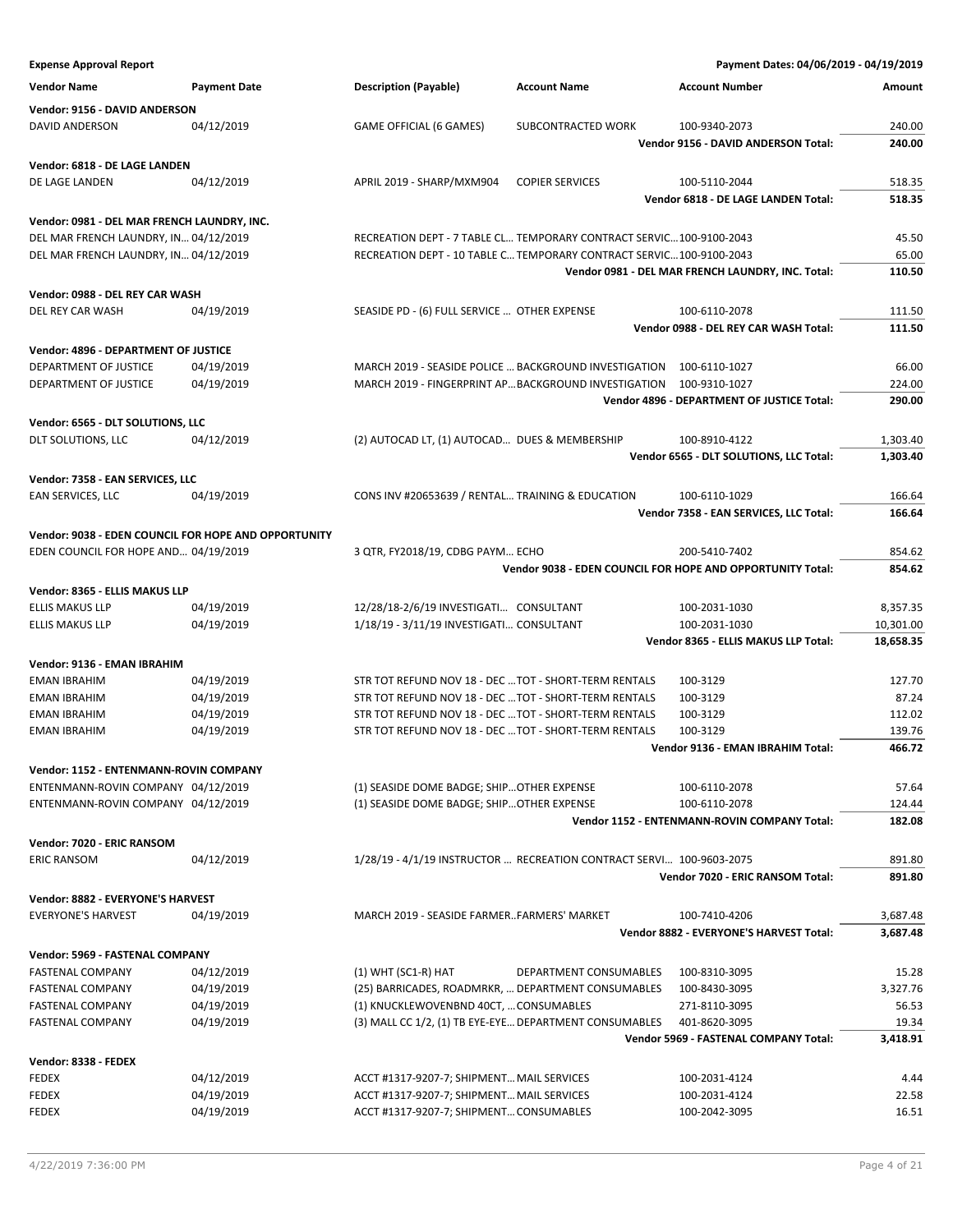**Expense Approval Report Payment Dates: 04/06/2019 - 04/19/2019 Vendor Name Payment Date Description (Payable) Account Name Account Number Amount** FEDEX 04/19/2019 ACCT #1750-2541-3; SHIPMENT…MAIL SERVICES 100-6110-4124 30.97 **Vendor 8338 - FEDEX Total: 74.50 Vendor: 7088 - FITNESS EVOLUTION** FITNESS EVOLUTION 04/16/2019 GYM MEMBERSHIP MISC PAYROLL PAYABLES 100-2062 45.00 **Vendor 7088 - FITNESS EVOLUTION Total: 45.00 Vendor: 1268 - FRANCHISE TAX BOARD** FRANCHISE TAX BOARD 04/16/2019 EWO FOR TAXES GARNISHMENT PAYABLE 100-2059 11.00 FRANCHISE TAX BOARD 04/16/2019 EWO #: 676040852589148781 GARNISHMENT PAYABLE 100-2059 53.00 FRANCHISE TAX BOARD 04/16/2019 EWO #: 342932563571220362 GARNISHMENT PAYABLE 100-2059 124.23 FRANCHISE TAX BOARD 04/16/2019 ACCT #: \*7D644220181 GARNISHMENT PAYABLE 100-2059 182.00 FRANCHISE TAX BOARD 04/16/2019 EWO FOR TAXES GARNISHMENT PAYABLE 100-2059 18.78 FRANCHISE TAX BOARD 04/16/2019 EWO #: 676040852589148781 GARNISHMENT PAYABLE 100-2059 79.83 FRANCHISE TAX BOARD 04/16/2019 EWO #: 342932563571220362 GARNISHMENT PAYABLE 100-2059 147.55 FRANCHISE TAX BOARD 04/16/2019 EWO FOR TAXES GARNISHMENT PAYABLE 113-2059 189.00 FRANCHISE TAX BOARD 04/16/2019 EWO #: 676040852589148781 GARNISHMENT PAYABLE 113-2059 8.45 FRANCHISE TAX BOARD 04/16/2019 **EWO FOR TAXES GARNISHMENT PAYABLE** 113-2059 181.22 FRANCHISE TAX BOARD 04/16/2019 EWO #: 676040852589148781 GARNISHMENT PAYABLE 113-2059 7.12 FRANCHISE TAX BOARD 04/16/2019 EWO #: 676040852589148781 GARNISHMENT PAYABLE 210-2059 13.46 FRANCHISE TAX BOARD 04/16/2019 EWO #: 676040852589148781 GARNISHMENT PAYABLE 210-2059 9.49 FRANCHISE TAX BOARD 04/16/2019 EWO #: 676040852589148781 GARNISHMENT PAYABLE 271-2059 25.09

#### **Vendor: 6224 - FRED D. HARDEE, JR.**

| FRED D. HARDEE. JR. | 04/12/2019 | (1) BG INVESTIGATION AND RE BACKGROUND INVESTIGATION 100-6110-1027 |                                          | .450.00  |
|---------------------|------------|--------------------------------------------------------------------|------------------------------------------|----------|
|                     |            |                                                                    | Vendor 6224 - FRED D. HARDEF. JR. Total: | 1.450.00 |

FRANCHISE TAX BOARD 04/16/2019 EWO #: 676040852589148781 GARNISHMENT PAYABLE 271-2059 3.56

#### **Vendor: 8066 - FUN EXPRESS, LLC**

| <b>FUN EXPRESS, LLC</b> | 04/12/2019 | (10) TROP FOAM KIDS GLASSES, DEPARTMENT CONSUMABLES<br>100-9200-3095 | 173.40 |
|-------------------------|------------|----------------------------------------------------------------------|--------|
|                         |            | Vendor 8066 - FUN EXPRESS, LLC Total:                                | 173.40 |

#### **Vendor: 6306 - GAVILAN PEST CONTROL**

| <b>GAVILAN PEST CONTROL</b> | 04/12/2019 |
|-----------------------------|------------|
|                             |            |

#### **Vendor: 1372 - GOLDFARB & LIPMAN LLP**

| <b>GOLDFARB &amp; LIPMAN LLP</b> | 04/12/2019 |
|----------------------------------|------------|
|----------------------------------|------------|

#### **Vendor: 1402 - GREATER VICTORY TEMPLE**

| <b>GREATER VICTORY TEMPLE</b> | 04/19/2019 |
|-------------------------------|------------|
|                               |            |

### **Vendor: 9157 - GREG S. OMOTO**

| <b>GREG S. OMOTO</b> | 04/12/2019 |
|----------------------|------------|
|                      |            |

## **Vendor: 6372 - GUARDIAN-ALTERNATE FUNDED**

GUARDIAN-ALTERNATE FUNDED 04/08/2019 MARCH 2019 CLAIMS DENTAL PAYABLE 502-2066 502-2066 13,612.03

#### **Vendor: 4222 - HARRIS & ASSOCIATES, INC.**

| HARRIS & ASSOCIATES. INC.            | 04/19/2019 |
|--------------------------------------|------------|
| <b>HARRIS &amp; ASSOCIATES. INC.</b> | 04/19/2019 |
| <b>HARRIS &amp; ASSOCIATES. INC.</b> | 04/19/2019 |
| HARRIS & ASSOCIATES, INC.            | 04/19/2019 |

#### **Vendor: 1494 - HD SUPPLY FACILITIES MAINTENANCE**

HD SUPPLY FACILITIES MAINTE… 04/12/2019 CREDIT FOR (1) OCCSENS CEILI… DEPARTMENT CONSUMABLES 100-8310-3095 -120.71 HD SUPPLY FACILITIES MAINTE… 04/12/2019 (12) LED BULB, (12) LED NAUTI… DEPARTMENT CONSUMABLES 100-8310-3095 254.16

#### **Vendor: 6966 - HOLIDAYGOO, INC.**

|                  |            |                                                 | <b>Vendor 6966 -</b><br>, - HOLIDAYGOO. INC. Total: | :.023.14 |
|------------------|------------|-------------------------------------------------|-----------------------------------------------------|----------|
| HOLIDAYGOO, INC. | 04/19/2019 | EASTER EGG HUNT<br>(9 PK) CANDY FILLED EASTER E | 100-9200-7186                                       | 02.3.10  |

**Vendor 1268 - FRANCHISE TAX BOARD Total: 1,053.78**

**Vendor 6306 - GAVILAN PEST CONTROL Total: 83.00**

**Vendor 1372 - GOLDFARB & LIPMAN LLP Total: 280.00**

**Vendor 1402 - GREATER VICTORY TEMPLE Total: 4,268.79**

**Vendor 6372 - GUARDIAN-ALTERNATE FUNDED Total: 13,612.03**

**Vendor 4222 - HARRIS & ASSOCIATES, INC. Total: 19,355.00**

**Vendor 1494 - HD SUPPLY FACILITIES MAINTENANCE Total: 133.45**

**Vendor 9157 - GREG S. OMOTO Total: 240.00**

986 HILBY AVE - GENERAL PEST ... TEMPORARY CONTRACT SERVIC... 100-9200-2043 83.00

FEES THROUGH 02/28/19; FILE ... LEGAL SERVICES 961-9610-1022 280.00

GREATER VICTORY TEMPLE 04/19/2019 3 QTR, FY2018/19, CDBG PAYM… GREATER VICTORY TEMPLE - C… 200-5410-7400 4,268.79

GAME OFFICIAL (6 GAMES) SUBCONTRACTED WORK 100-9340-2073 240.00

HARRIS & ASSOCIATES, INC. 04/19/2019 2/24/19 - 3/30/19 LIFT STATION…DEL MONTE LIFT STATION UPG… 953-8820-9201 6,010.00 HARRIS & ASSOCIATES, INC. 04/19/2019 2/24/19 - 3/30/19 CIP MGMT S… CANYON DEL REY SEWER LINE R…953-8820-9205 4,017.50 HARRIS & ASSOCIATES, INC. 04/19/2019 2/24/19 - 3/30/19 CIP MGMT S… DEL MONTE SWR MAIN REPLAC…953-8820-9214 8,407.50 HARRIS & ASSOCIATES, INC. 04/19/2019 2/24/19 - 3/30/19 CIP MGMT S… HIGHWAY 1 SEWER LINE CLEAN…953-8820-9314 920.00

**Vendor 6224 - FRED D. HARDEE, JR. Total: 1,450.00**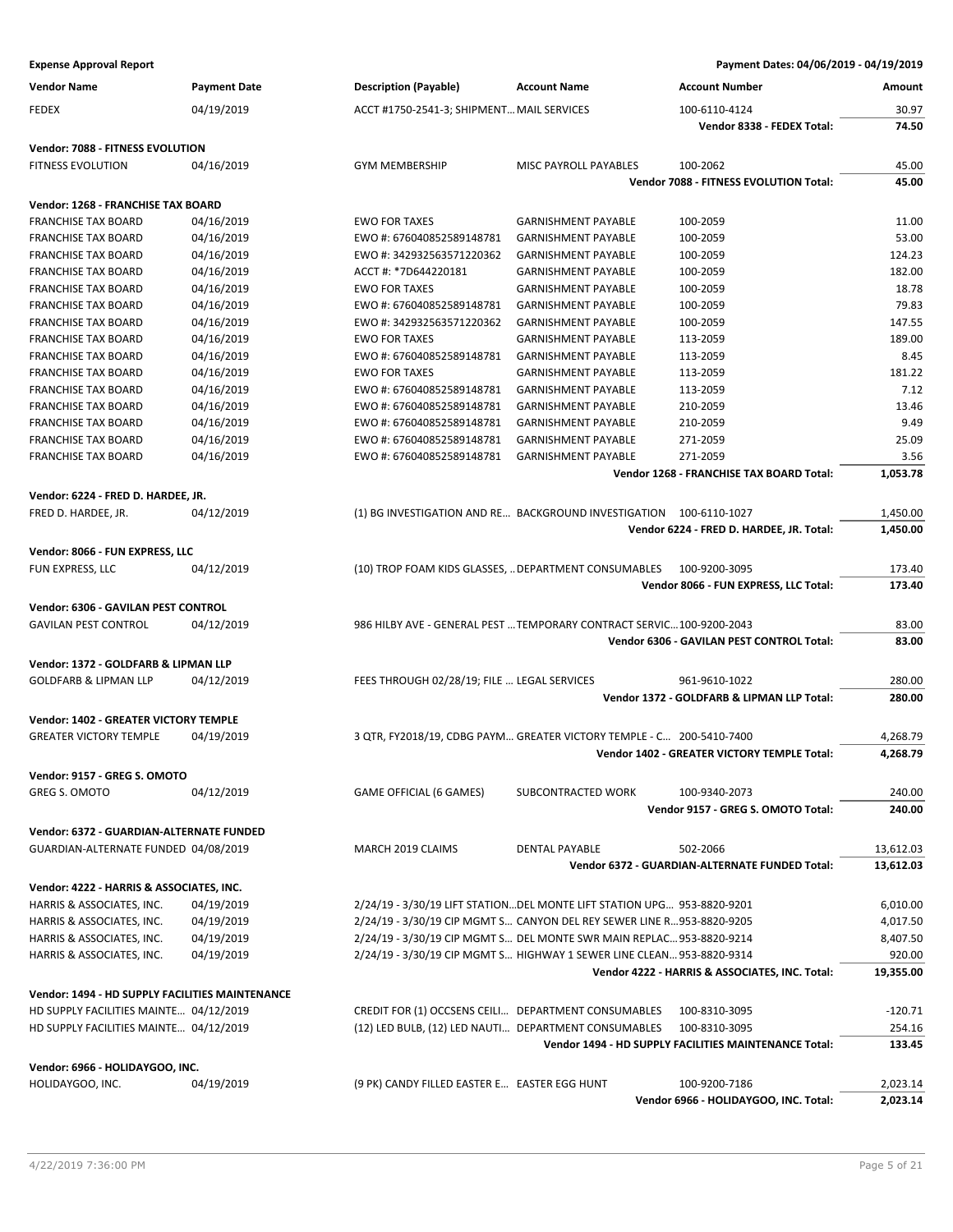| <b>Expense Approval Report</b>                         |                          |                                                                       |                                                | Payment Dates: 04/06/2019 - 04/19/2019                |                  |
|--------------------------------------------------------|--------------------------|-----------------------------------------------------------------------|------------------------------------------------|-------------------------------------------------------|------------------|
| <b>Vendor Name</b>                                     | <b>Payment Date</b>      | <b>Description (Payable)</b>                                          | <b>Account Name</b>                            | <b>Account Number</b>                                 | Amount           |
| Vendor: 7337 - HUGH D. SOUTHARD                        |                          |                                                                       |                                                |                                                       |                  |
| HUGH D. SOUTHARD                                       | 04/12/2019               | DEPOSIT FOR RICK ESTRIN ON 7 SUMMER PARK CONCERTS                     |                                                | 100-9200-7175                                         | 400.00           |
|                                                        |                          |                                                                       |                                                | Vendor 7337 - HUGH D. SOUTHARD Total:                 | 400.00           |
| Vendor: 4920 - ICMA RETIREMENT TRUST-457               |                          |                                                                       |                                                |                                                       |                  |
| ICMA RETIREMENT TRUST-457                              | 04/11/2019               | <b>CONTRIBUTIONS</b>                                                  | DEFERRED COMP PAYABLE                          | 100-2060                                              | 4,023.39         |
| ICMA RETIREMENT TRUST-457                              | 04/11/2019               | <b>CONTRIBUTIONS</b>                                                  | DEFERRED COMP PAYABLE                          | 100-2060                                              | 324.99           |
| ICMA RETIREMENT TRUST-457                              | 04/11/2019               | <b>CONTRIBUTIONS</b>                                                  | DEFERRED COMP PAYABLE                          | 100-2060                                              | 19,720.96        |
| ICMA RETIREMENT TRUST-457                              | 04/11/2019               | <b>CONTRIBUTIONS</b>                                                  | DEFERRED COMP PAYABLE                          | 100-2060                                              | 668.30           |
| ICMA RETIREMENT TRUST-457                              | 04/11/2019               | <b>CONTRIBUTIONS</b>                                                  | DEFERRED COMP PAYABLE                          | 100-2060                                              | 1,314.59         |
| ICMA RETIREMENT TRUST-457                              | 04/11/2019               | <b>CONTRIBUTIONS</b>                                                  | DEFERRED COMP PAYABLE                          | 100-2060                                              | 697.56           |
| ICMA RETIREMENT TRUST-457                              | 04/11/2019               | <b>CONTRIBUTIONS</b>                                                  | DEFERRED COMP PAYABLE                          | 100-2060                                              | 117.83           |
| ICMA RETIREMENT TRUST-457                              | 04/11/2019               | <b>CONTRIBUTIONS</b>                                                  | DEFERRED COMP PAYABLE                          | 100-2060                                              | 578.25           |
| ICMA RETIREMENT TRUST-457                              | 04/11/2019               | <b>CONTRIBUTIONS</b>                                                  | DEFERRED COMP PAYABLE                          | 100-2060                                              | 1,016.59         |
| ICMA RETIREMENT TRUST-457                              | 04/11/2019               | <b>CONTRIBUTIONS</b>                                                  | DEFERRED COMP PAYABLE                          | 100-2060                                              | 318.48           |
| ICMA RETIREMENT TRUST-457                              | 04/11/2019               | <b>CONTRIBUTIONS</b>                                                  | DEFERRED COMP PAYABLE                          | 103-2060                                              | 7.00             |
| ICMA RETIREMENT TRUST-457                              | 04/11/2019               | <b>CONTRIBUTIONS</b>                                                  | DEFERRED COMP PAYABLE                          | 103-2060                                              | 8.79             |
| ICMA RETIREMENT TRUST-457                              | 04/11/2019               | <b>CONTRIBUTIONS</b>                                                  | DEFERRED COMP PAYABLE                          | 113-2060                                              | 139.29           |
| ICMA RETIREMENT TRUST-457                              | 04/11/2019               | <b>CONTRIBUTIONS</b>                                                  | DEFERRED COMP PAYABLE                          | 113-2060                                              | 57.10            |
| ICMA RETIREMENT TRUST-457                              | 04/11/2019               | <b>CONTRIBUTIONS</b>                                                  | DEFERRED COMP PAYABLE                          | 200-2060                                              | 121.00           |
| ICMA RETIREMENT TRUST-457                              | 04/11/2019               | <b>CONTRIBUTIONS</b>                                                  | DEFERRED COMP PAYABLE                          | 210-2060                                              | 114.20           |
| ICMA RETIREMENT TRUST-457                              | 04/11/2019               | <b>CONTRIBUTIONS</b>                                                  | DEFERRED COMP PAYABLE                          | 210-2060                                              | 252.02           |
| ICMA RETIREMENT TRUST-457                              | 04/11/2019               | <b>CONTRIBUTIONS</b>                                                  | DEFERRED COMP PAYABLE                          | 271-2060                                              | 266.45           |
| ICMA RETIREMENT TRUST-457                              | 04/11/2019               | <b>CONTRIBUTIONS</b>                                                  | DEFERRED COMP PAYABLE                          | 271-2060                                              | 120.49           |
| ICMA RETIREMENT TRUST-457                              | 04/11/2019               | <b>CONTRIBUTIONS</b>                                                  | DEFERRED COMP PAYABLE                          | 271-2060                                              | 135.35           |
| ICMA RETIREMENT TRUST-457                              | 04/11/2019               | <b>CONTRIBUTIONS</b>                                                  | DEFERRED COMP PAYABLE                          | 271-2060                                              | 3.46             |
| ICMA RETIREMENT TRUST-457                              | 04/11/2019               | <b>CONTRIBUTIONS</b>                                                  | DEFERRED COMP PAYABLE                          | 401-2060                                              | 28.55            |
| ICMA RETIREMENT TRUST-457                              | 04/11/2019               | <b>CONTRIBUTIONS</b>                                                  | DEFERRED COMP PAYABLE                          | 401-2060                                              | 1.15             |
| ICMA RETIREMENT TRUST-457                              | 04/11/2019               | <b>CONTRIBUTIONS</b>                                                  | DEFERRED COMP PAYABLE                          | 401-2060                                              | 498.95           |
| ICMA RETIREMENT TRUST-457                              | 04/11/2019               | <b>CONTRIBUTIONS</b>                                                  | DEFERRED COMP PAYABLE                          | 501-2060                                              | 65.24            |
| ICMA RETIREMENT TRUST-457                              | 04/11/2019               | <b>CONTRIBUTIONS</b>                                                  | DEFERRED COMP PAYABLE                          | 501-2060                                              | 168.83           |
| ICMA RETIREMENT TRUST-457                              | 04/11/2019               | <b>CONTRIBUTIONS</b>                                                  | DEFERRED COMP PAYABLE                          | 501-2060                                              | 57.10            |
| ICMA RETIREMENT TRUST-457<br>ICMA RETIREMENT TRUST-457 | 04/11/2019               | <b>CONTRIBUTIONS</b><br><b>CONTRIBUTIONS</b>                          | DEFERRED COMP PAYABLE<br>DEFERRED COMP PAYABLE | 503-2060<br>503-2060                                  | 373.85<br>313.82 |
| ICMA RETIREMENT TRUST-457                              | 04/11/2019<br>04/11/2019 | <b>CONTRIBUTIONS</b>                                                  | DEFERRED COMP PAYABLE                          | 951-2060                                              | 1.16             |
| ICMA RETIREMENT TRUST-457                              | 04/11/2019               | <b>CONTRIBUTIONS</b>                                                  | DEFERRED COMP PAYABLE                          | 951-2060                                              | 334.53           |
| ICMA RETIREMENT TRUST-457                              | 04/11/2019               | <b>CONTRIBUTIONS</b>                                                  | DEFERRED COMP PAYABLE                          | 951-2060                                              | 57.10            |
| ICMA RETIREMENT TRUST-457                              | 04/11/2019               | <b>CONTRIBUTIONS</b>                                                  | DEFERRED COMP PAYABLE                          | 951-2060                                              | 36.08            |
|                                                        |                          |                                                                       |                                                | Vendor 4920 - ICMA RETIREMENT TRUST-457 Total:        | 31,942.45        |
|                                                        |                          |                                                                       |                                                |                                                       |                  |
| Vendor: 8863 - INFRASTRUCTURE ENGINEERING CORP.        |                          |                                                                       |                                                |                                                       | 5,762.36         |
| INFRASTRUCTURE ENGINEERIN 04/12/2019                   |                          | 1/26/19 - 2/22/19 SVCS - CAN CANYON DEL REY SEWER LINE R953-8820-9205 |                                                | Vendor 8863 - INFRASTRUCTURE ENGINEERING CORP. Total: | 5,762.36         |
|                                                        |                          |                                                                       |                                                |                                                       |                  |
| Vendor: 9161 - IRA BEYAH                               |                          |                                                                       |                                                |                                                       |                  |
| <b>IRA BEYAH</b>                                       | 04/19/2019               | SEASIDE ADULT BASKETBALL - 3 SUBCONTRACTED WORK                       |                                                | 100-9340-2073                                         | 120.00           |
|                                                        |                          |                                                                       |                                                | Vendor 9161 - IRA BEYAH Total:                        | 120.00           |
| Vendor: 8332 - IVY SIMPSON                             |                          |                                                                       |                                                |                                                       |                  |
| <b>IVY SIMPSON</b>                                     | 04/12/2019               | WEEKLY INTERIOR PLANT SERVI SUBCONTRACTED WORK                        |                                                | 100-8310-2073                                         | 210.00           |
|                                                        |                          |                                                                       |                                                | Vendor 8332 - IVY SIMPSON Total:                      | 210.00           |
| Vendor: 7065 - JAN ROEHL CONSULTING                    |                          |                                                                       |                                                |                                                       |                  |
| JAN ROEHL CONSULTING                                   | 04/12/2019               | MARCH 2019 - CALVIP EVALUATJAN ROEHL CONSULTING                       |                                                | 100-2042-1039                                         | 510.00           |
|                                                        |                          |                                                                       |                                                | Vendor 7065 - JAN ROEHL CONSULTING Total:             | 510.00           |
| Vendor: 8022 - JEFF K. BILLS                           |                          |                                                                       |                                                |                                                       |                  |
| JEFF K. BILLS                                          | 04/19/2019               | (1) SUREHIRE ASSESSMENT - 4/ CONSULTANT                               |                                                | 100-2031-1030                                         | 400.00           |
|                                                        |                          |                                                                       |                                                | Vendor 8022 - JEFF K. BILLS Total:                    | 400.00           |
|                                                        |                          |                                                                       |                                                |                                                       |                  |
| Vendor: 8455 - JERRY BLACKWELDER                       |                          |                                                                       |                                                |                                                       |                  |
| <b>JERRY BLACKWELDER</b>                               | 04/12/2019               | 4/9/2019 SANITATION DISTRICT MEETINGS AND TRAVEL                      |                                                | 951-8820-4121                                         | 100.00           |
|                                                        |                          |                                                                       |                                                | Vendor 8455 - JERRY BLACKWELDER Total:                | 100.00           |
| Vendor: 1334 - JOHN C GEMMA                            |                          |                                                                       |                                                |                                                       |                  |
| JOHN C GEMMA                                           | 04/19/2019               | FEB - MAR 2019 NETW SUPPORT CONSULTANT                                |                                                | 503-4010-1030                                         | 1,000.00         |
|                                                        |                          |                                                                       |                                                |                                                       |                  |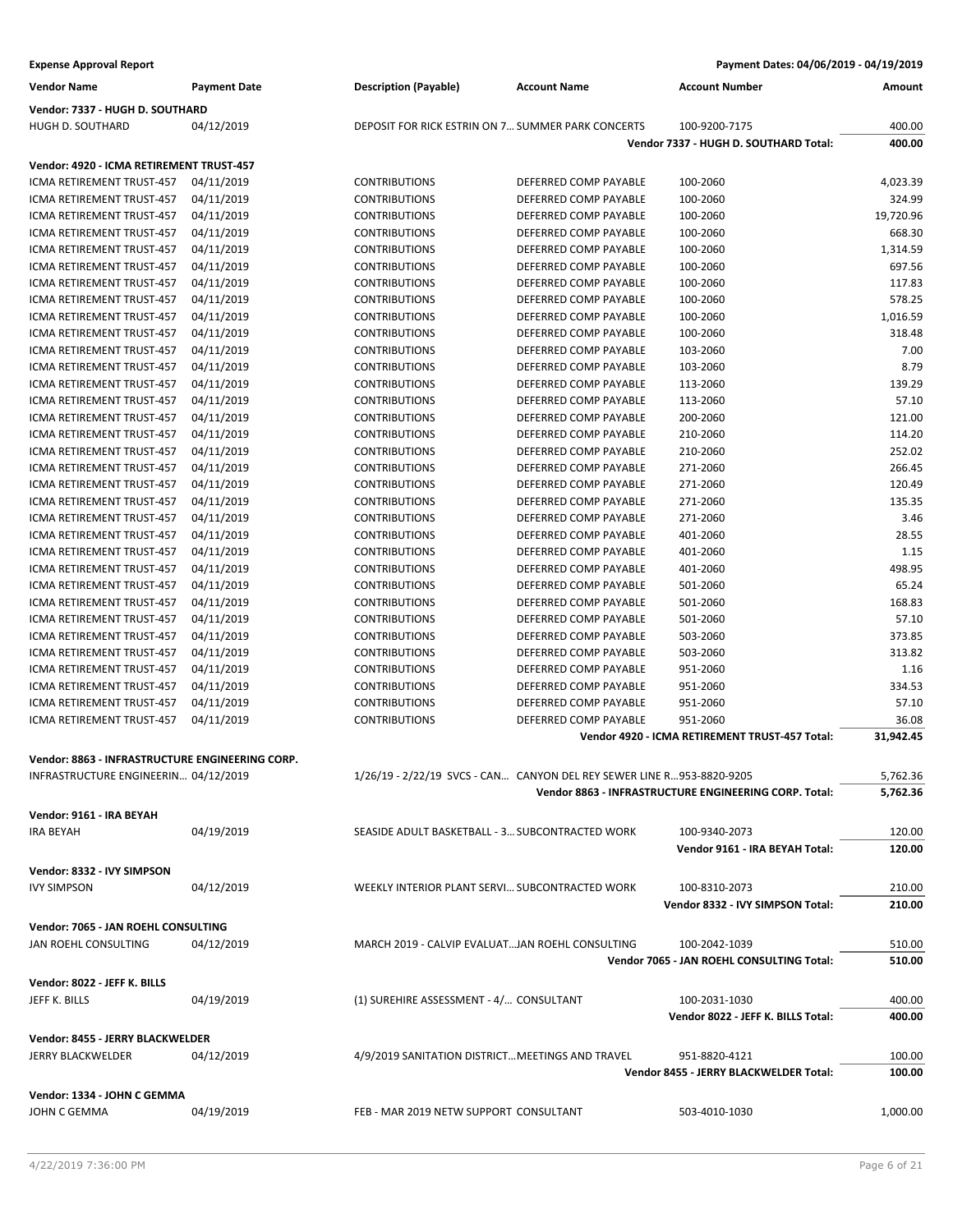| <b>Expense Approval Report</b>                  |                     |                                                        |                                                                     | Payment Dates: 04/06/2019 - 04/19/2019                 |                |
|-------------------------------------------------|---------------------|--------------------------------------------------------|---------------------------------------------------------------------|--------------------------------------------------------|----------------|
| <b>Vendor Name</b>                              | <b>Payment Date</b> | <b>Description (Payable)</b>                           | <b>Account Name</b>                                                 | <b>Account Number</b>                                  | Amount         |
| JOHN C GEMMA                                    | 04/19/2019          |                                                        | (3) VEEAM ESSENTIALS 2-CORE  COMPUTER SUPPLIES/SOFTWA 503-4010-3102 |                                                        | 594.30         |
| JOHN C GEMMA                                    | 04/19/2019          |                                                        | (110) NOVELL GROUPWISE YRLYCOMPUTER SUPPLIES/SOFTWA 503-4010-3102   |                                                        | 4,236.10       |
|                                                 |                     |                                                        |                                                                     | Vendor 1334 - JOHN C GEMMA Total:                      | 5,830.40       |
|                                                 |                     |                                                        |                                                                     |                                                        |                |
| Vendor: 6284 - JOHNSON ELECTRONICS              |                     | 1148 WHEELER ST - QTR ALARMALARM SERVICE               |                                                                     | 100-9200-2070                                          |                |
| JOHNSON ELECTRONICS                             | 04/12/2019          |                                                        |                                                                     | Vendor 6284 - JOHNSON ELECTRONICS Total:               | 57.00<br>57.00 |
|                                                 |                     |                                                        |                                                                     |                                                        |                |
| Vendor: 9046 - JONATHAN GABRIEL WIZARD          |                     |                                                        |                                                                     |                                                        |                |
| JONATHAN GABRIEL WIZARD                         | 04/12/2019          | 4/9/2019 SANITATION DISTRICT MEETINGS AND TRAVEL       |                                                                     | 951-8820-4121                                          | 100.00         |
|                                                 |                     |                                                        |                                                                     | Vendor 9046 - JONATHAN GABRIEL WIZARD Total:           | 100.00         |
| Vendor: 6685 - JONES & MAYER                    |                     |                                                        |                                                                     |                                                        |                |
| <b>JONES &amp; MAYER</b>                        | 04/19/2019          | MARCH 2019 - CLIENT ID: SEASI LEGAL SERVICES - SPECIAL |                                                                     | 100-3010-1023                                          | 3,391.58       |
|                                                 |                     |                                                        |                                                                     | Vendor 6685 - JONES & MAYER Total:                     | 3,391.58       |
| Vendor: 9138 - JOSEANN TRINGALI                 |                     |                                                        |                                                                     |                                                        |                |
| <b>JOSEANN TRINGALI</b>                         | 04/19/2019          | STR TOT REFUND AUG-DEC 18  TOT - SHORT-TERM RENTALS    |                                                                     | 100-3129                                               | 310.32         |
|                                                 |                     |                                                        |                                                                     | Vendor 9138 - JOSEANN TRINGALI Total:                  | 310.32         |
| Vendor: 8368 - KOSMONT COMPANIES                |                     |                                                        |                                                                     |                                                        |                |
| KOSMONT COMPANIES                               | 04/12/2019          | MARCH 2019 - PROJ 1702.7 - EI CONSULTANT               |                                                                     | 100-7410-1030                                          | 158.60         |
|                                                 |                     |                                                        |                                                                     | Vendor 8368 - KOSMONT COMPANIES Total:                 | 158.60         |
| <b>Vendor: 5462 - LABORERS NATIONAL PENSION</b> |                     |                                                        |                                                                     |                                                        |                |
| LABORERS NATIONAL PENSION                       | 04/16/2019          | LIUNA PENSION                                          | LIUNA PENSION PAYABLE                                               | 100-2064                                               | 1,944.69       |
| LABORERS NATIONAL PENSION                       | 04/16/2019          | LIUNA PENSION                                          | <b>LIUNA PENSION PAYABLE</b>                                        | 100-2064                                               | 1,909.62       |
| LABORERS NATIONAL PENSION                       | 04/16/2019          | LIUNA PENSION                                          | LIUNA PENSION PAYABLE                                               | 103-2064                                               | 50.55          |
| LABORERS NATIONAL PENSION                       | 04/16/2019          | LIUNA PENSION                                          | LIUNA PENSION PAYABLE                                               | 103-2064                                               | 54.17          |
| LABORERS NATIONAL PENSION                       | 04/16/2019          | LIUNA PENSION                                          | LIUNA PENSION PAYABLE                                               | 113-2064                                               | 45.92          |
| LABORERS NATIONAL PENSION                       | 04/16/2019          | LIUNA PENSION                                          | LIUNA PENSION PAYABLE                                               | 113-2064                                               | 90.59          |
| LABORERS NATIONAL PENSION                       | 04/16/2019          | LIUNA PENSION                                          | LIUNA PENSION PAYABLE                                               | 210-2064                                               | 190.10         |
| LABORERS NATIONAL PENSION                       | 04/16/2019          | LIUNA PENSION                                          | LIUNA PENSION PAYABLE                                               | 210-2064                                               | 216.42         |
| LABORERS NATIONAL PENSION                       | 04/16/2019          | LIUNA PENSION                                          | LIUNA PENSION PAYABLE                                               | 271-2064                                               | 457.19         |
| LABORERS NATIONAL PENSION                       | 04/16/2019          | LIUNA PENSION                                          | LIUNA PENSION PAYABLE                                               | 271-2064                                               | 471.78         |
| LABORERS NATIONAL PENSION                       | 04/16/2019          | LIUNA PENSION                                          | LIUNA PENSION PAYABLE                                               | 401-2064                                               | 496.06         |
| LABORERS NATIONAL PENSION                       | 04/16/2019          | LIUNA PENSION                                          | LIUNA PENSION PAYABLE                                               | 401-2064                                               | 414.87         |
| LABORERS NATIONAL PENSION                       | 04/16/2019          | LIUNA PENSION POST 7/11                                | LIUNA PENSION PAYABLE                                               | 501-2064                                               | 261.60         |
| LABORERS NATIONAL PENSION                       | 04/16/2019          | LIUNA PENSION POST 7/11                                | <b>LIUNA PENSION PAYABLE</b>                                        | 501-2064                                               | 261.60         |
| LABORERS NATIONAL PENSION                       | 04/16/2019          | LIUNA PENSION                                          | LIUNA PENSION PAYABLE                                               | 951-2064                                               | 477.89         |
| LABORERS NATIONAL PENSION                       | 04/16/2019          | LIUNA PENSION                                          | LIUNA PENSION PAYABLE                                               | 951-2064                                               | 504.95         |
|                                                 |                     |                                                        |                                                                     | Vendor 5462 - LABORERS NATIONAL PENSION Total:         | 7,848.00       |
| Vendor: 0213 - LANGUAGE LINE SERVICES           |                     |                                                        |                                                                     |                                                        |                |
| LANGUAGE LINE SERVICES                          | 04/12/2019          | MARCH 2019 - OVER THE PHONTELEPHONE                    |                                                                     | 100-6110-5132                                          | 37.47          |
|                                                 |                     |                                                        |                                                                     | Vendor 0213 - LANGUAGE LINE SERVICES Total:            | 37.47          |
| Vendor: 9129 - LEBERTA LORAL                    |                     |                                                        |                                                                     |                                                        |                |
| LEBERTA LORAL                                   | 04/19/2019          | TOT REFUND AUG-DEC 1399 L TOT - SHORT-TERM RENTALS     |                                                                     | 100-3129                                               | 36.47          |
|                                                 |                     |                                                        |                                                                     | Vendor 9129 - LEBERTA LORAL Total:                     | 36.47          |
| Vendor: 1943 - LEGAL SERVICES FOR SENIORS       |                     |                                                        |                                                                     |                                                        |                |
| LEGAL SERVICES FOR SENIORS                      | 04/19/2019          | 3 QTR, FY2018/19 CDBG PAYM LEGAL SERVICES FOR SENIORS  |                                                                     | 200-5410-7192                                          | 2,795.33       |
|                                                 |                     |                                                        |                                                                     | <b>Vendor 1943 - LEGAL SERVICES FOR SENIORS Total:</b> | 2,795.33       |
|                                                 |                     |                                                        |                                                                     |                                                        |                |
| Vendor: 6172 - LEXIS NEXIS RISK SOLUTIONS       |                     |                                                        |                                                                     |                                                        |                |
| LEXIS NEXIS RISK SOLUTIONS                      | 04/12/2019          | MARCH 2019 - MINIMUM CO INVESTIGATION EXPENSE          |                                                                     | 100-6130-4125                                          | 50.00          |
|                                                 |                     |                                                        |                                                                     | Vendor 6172 - LEXIS NEXIS RISK SOLUTIONS Total:        | 50.00          |
| Vendor: 9130 - MARY CALVERT                     |                     |                                                        |                                                                     |                                                        |                |
| <b>MARY CALVERT</b>                             | 04/19/2019          | STR TOT REFUND AUG 18-DEC  TOT - SHORT-TERM RENTALS    |                                                                     | 100-3129                                               | 3,788.13       |
|                                                 |                     |                                                        |                                                                     | Vendor 9130 - MARY CALVERT Total:                      | 3,788.13       |
| Vendor: 2236 - MBS BUSINESS SYSTEMS             |                     |                                                        |                                                                     |                                                        |                |
| MBS BUSINESS SYSTEMS                            | 04/19/2019          | CITY CLERK COPIER / KONICA M COPIER SERVICES           |                                                                     | 100-2010-2044                                          | 1,011.35       |
|                                                 |                     |                                                        |                                                                     | Vendor 2236 - MBS BUSINESS SYSTEMS Total:              | 1,011.35       |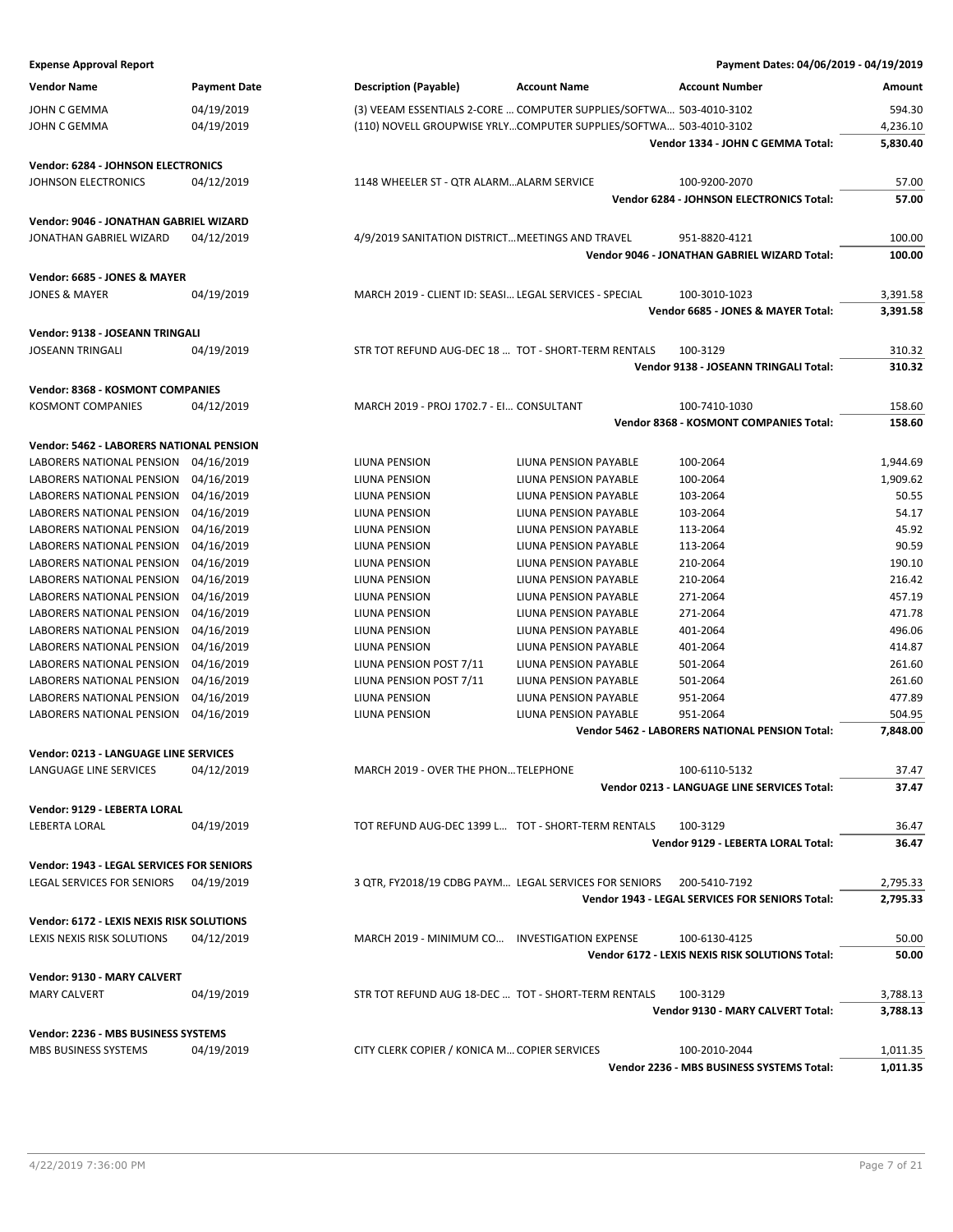| <b>Expense Approval Report</b>           |                     |                                                                                                              |                      | Payment Dates: 04/06/2019 - 04/19/2019         |                |
|------------------------------------------|---------------------|--------------------------------------------------------------------------------------------------------------|----------------------|------------------------------------------------|----------------|
| <b>Vendor Name</b>                       | <b>Payment Date</b> | <b>Description (Payable)</b>                                                                                 | <b>Account Name</b>  | <b>Account Number</b>                          | Amount         |
| Vendor: 2132 - MEALS ON WHEELS OF THE    |                     |                                                                                                              |                      |                                                |                |
| MEALS ON WHEELS OF THE                   | 04/19/2019          | 3 QTR, FY2018/19, CDBG PAYM MEALS ON WHEELS OF THE M 200-5410-7403                                           |                      |                                                | 256.84         |
|                                          |                     |                                                                                                              |                      | Vendor 2132 - MEALS ON WHEELS OF THE Total:    | 256.84         |
| Vendor: 6374 - MEDTOX LABORATORIES, INC. |                     |                                                                                                              |                      |                                                |                |
| MEDTOX LABORATORIES, INC.                | 04/12/2019          | SAMPLE #G9771327                                                                                             | MEDICAL EXAMS        | 100-6110-1026                                  | 17.53          |
| MEDTOX LABORATORIES, INC.                | 04/12/2019          | SAMPLE #E0263984                                                                                             | MEDICAL EXAMS        | 100-6110-1026                                  | 17.53          |
|                                          |                     |                                                                                                              |                      | Vendor 6374 - MEDTOX LABORATORIES, INC. Total: | 35.06          |
| Vendor: 8346 - MIRACLE PLAYSYSTEMS, INC. |                     |                                                                                                              |                      |                                                |                |
| MIRACLE PLAYSYSTEMS, INC.                | 04/19/2019          | DURANT PARK EQUIPMENT/12 DURANT PARK IMPROVEMENTS 342-8910-9552                                              |                      |                                                | 50,965.97      |
|                                          |                     |                                                                                                              |                      | Vendor 8346 - MIRACLE PLAYSYSTEMS, INC. Total: | 50,965.97      |
|                                          |                     |                                                                                                              |                      |                                                |                |
| Vendor: 2184 - MISSION LINEN SERVICE     |                     |                                                                                                              |                      |                                                |                |
| <b>MISSION LINEN SERVICE</b>             | 04/19/2019          | FIRE DEPT - LAUNDRY SVC 4/4/ UNIFORM SERVICE/LAUNDRY<br>FIRE DEPT - LAUNDRY SVC 4/11 UNIFORM SERVICE/LAUNDRY |                      | 100-6640-2049<br>100-6640-2049                 | 82.21<br>82.21 |
| <b>MISSION LINEN SERVICE</b>             | 04/19/2019          |                                                                                                              |                      | Vendor 2184 - MISSION LINEN SERVICE Total:     | 164.42         |
|                                          |                     |                                                                                                              |                      |                                                |                |
| Vendor: 2186 - MISSION UNIFORM SERVICE   |                     |                                                                                                              |                      |                                                |                |
| <b>MISSION UNIFORM SERVICE</b>           | 04/19/2019          | FIRE DEPT - LAUNDRY SVC 3/12 UNIFORM SERVICE/LAUNDRY                                                         |                      | 100-6640-2049                                  | 33.18          |
| <b>MISSION UNIFORM SERVICE</b>           | 04/19/2019          | FIRE DEPT - LAUNDRY SVC 3/26 UNIFORM SERVICE/LAUNDRY                                                         |                      | 100-6640-2049                                  | 33.18          |
| <b>MISSION UNIFORM SERVICE</b>           | 04/19/2019          | FIRE DEPT - LAUNDRY SVC 4/9/ UNIFORM SERVICE/LAUNDRY                                                         |                      | 100-6640-2049                                  | 33.18          |
| <b>MISSION UNIFORM SERVICE</b>           | 04/12/2019          | RECREATION DEPT - UNIFORM  UNIFORM SERVICE/LAUNDRY                                                           |                      | 100-9105-2049                                  | 113.60         |
| MISSION UNIFORM SERVICE                  | 04/19/2019          | RECREATION DEPT - UNIFORM  UNIFORM SERVICE/LAUNDRY                                                           |                      | 100-9105-2049                                  | 113.60         |
| MISSION UNIFORM SERVICE                  | 04/19/2019          | RECREATION DEPT - UNIFORM  UNIFORM SERVICE/LAUNDRY                                                           |                      | 100-9105-2049                                  | 26.37          |
|                                          |                     |                                                                                                              |                      | Vendor 2186 - MISSION UNIFORM SERVICE Total:   | 353.11         |
| Vendor: 5594 - MITY-LITE, INC.           |                     |                                                                                                              |                      |                                                |                |
| MITY-LITE, INC.                          | 04/19/2019          | (9) 29" TALL TABLES                                                                                          | <b>EQUIPMENT</b>     | 100-9100-8192                                  | 1,797.76       |
|                                          |                     |                                                                                                              |                      | Vendor 5594 - MITY-LITE, INC. Total:           | 1,797.76       |
| Vendor: 6963 - MNS ENGINEERS, INC.       |                     |                                                                                                              |                      |                                                |                |
| MNS ENGINEERS, INC.                      | 04/19/2019          | JAN 2019 - W BROADWAY URB WBUV-RSTP GRANT                                                                    |                      | 345-8910-9513                                  | 4,175.00       |
|                                          |                     |                                                                                                              |                      | Vendor 6963 - MNS ENGINEERS, INC. Total:       | 4,175.00       |
| Vendor: 8238 - MOBILE CLIMB USA, LLC     |                     |                                                                                                              |                      |                                                |                |
| MOBILE CLIMB USA, LLC                    | 04/19/2019          | DEPOSIT FOR 7/4/19 - SEASIDE  COMMUNITY FIREWORKS EVENT 100-1010-7167                                        |                      |                                                | 1,750.00       |
|                                          |                     |                                                                                                              |                      | Vendor 8238 - MOBILE CLIMB USA, LLC Total:     | 1,750.00       |
| Vendor: 4425 - MONTEREY AUTO SUPPLY      |                     |                                                                                                              |                      |                                                |                |
| MONTEREY AUTO SUPPLY                     | 04/12/2019          | (1) IMPACT SOCKET                                                                                            | <b>VEHICLE PARTS</b> | 501-8520-6144                                  | 3.59           |
| MONTEREY AUTO SUPPLY                     | 04/12/2019          | (1) TRAILER WIRE                                                                                             | <b>VEHICLE PARTS</b> | 501-8520-6144                                  | 17.47          |
| MONTEREY AUTO SUPPLY                     | 04/12/2019          | (1) NAPAGOLD OIL FILTER, (1) O VEHICLE PARTS                                                                 |                      | 501-8520-6144                                  | 7.81           |
| MONTEREY AUTO SUPPLY                     | 04/12/2019          | (1) BRAKE MASTER CYLINDER                                                                                    | <b>VEHICLE PARTS</b> | 501-8520-6144                                  | 98.37          |
| <b>MONTEREY AUTO SUPPLY</b>              | 04/12/2019          | (1) BATTERY, (2) SPARK PLUGS VEHICLE PARTS                                                                   |                      | 501-8520-6144                                  | 115.49         |
| MONTEREY AUTO SUPPLY                     | 04/12/2019          | BRAKE PADS, BRAKE ROTOR, B VEHICLE PARTS                                                                     |                      | 501-8520-6144                                  | 428.11         |
| MONTEREY AUTO SUPPLY                     | 04/12/2019          | (1) KNOB, (10) NAPAGOLD OIL F VEHICLE PARTS                                                                  |                      | 501-8520-6144                                  | 78.97          |
| MONTEREY AUTO SUPPLY                     | 04/12/2019          | (1) BRAKE CALIPER PRESS                                                                                      | <b>VEHICLE PARTS</b> | 501-8520-6144                                  | 54.07          |
| <b>MONTEREY AUTO SUPPLY</b>              | 04/12/2019          | CREDIT MEMO FOR INV #607894 VEHICLE PARTS                                                                    |                      | 501-8520-6144                                  | $-121.40$      |
| MONTEREY AUTO SUPPLY                     | 04/12/2019          | (1) DISC BRAKE PADS                                                                                          | <b>VEHICLE PARTS</b> | 501-8520-6144                                  | 40.85          |
| MONTEREY AUTO SUPPLY                     | 04/12/2019          | (12) NAPAGOLD OIL FILTER, (1)  VEHICLE PARTS                                                                 |                      | 501-8520-6144                                  | 94.32          |
| MONTEREY AUTO SUPPLY                     | 04/12/2019          | (2) 5G GAS CAN-CALIF                                                                                         | <b>VEHICLE PARTS</b> | 501-8520-6144                                  | 46.52          |
| MONTEREY AUTO SUPPLY                     | 04/12/2019          | (2) CONTROL ARM WITH BALL                                                                                    | <b>VEHICLE PARTS</b> | 501-8520-6144                                  | 518.81         |
| MONTEREY AUTO SUPPLY                     | 04/12/2019          | CREDIT MEMO FOR INV #608228 VEHICLE PARTS                                                                    |                      | 501-8520-6144                                  | $-49.84$       |
| MONTEREY AUTO SUPPLY                     | 04/12/2019          | (1) BALL JOINT SEPARATOR                                                                                     | <b>VEHICLE PARTS</b> | 501-8520-6144                                  | 20.75          |
| MONTEREY AUTO SUPPLY                     | 04/12/2019          | (1) BALL JOINT SEPARATOR                                                                                     | <b>VEHICLE PARTS</b> | 501-8520-6144                                  | 28.72          |
| MONTEREY AUTO SUPPLY                     | 04/12/2019          | CREDIT MEMO FOR INV #609117 VEHICLE PARTS                                                                    |                      | 501-8520-6144                                  | $-20.75$       |
| <b>MONTEREY AUTO SUPPLY</b>              | 04/12/2019          | (1) WINDOW REGULATOR ASSY VEHICLE PARTS                                                                      |                      | 501-8520-6144                                  | 73.14          |
| <b>MONTEREY AUTO SUPPLY</b>              | 04/12/2019          | (1) BRAKE MASTER CYLINDER                                                                                    | <b>VEHICLE PARTS</b> | 501-8520-6144                                  | 76.81          |
| MONTEREY AUTO SUPPLY                     | 04/12/2019          | CREDIT MEMO FOR INV #60585 VEHICLE PARTS                                                                     |                      | 501-8520-6144                                  | $-271.89$      |
| MONTEREY AUTO SUPPLY                     | 04/12/2019          | (1) PINTLE HOOK MOUNT, CRED VEHICLE PARTS                                                                    |                      | 501-8520-6144                                  | $-10.11$       |
| MONTEREY AUTO SUPPLY                     | 04/12/2019          | (2) WRAP IT TAPE 10FT, (2) SIL  VEHICLE PARTS                                                                |                      | 501-8520-6144                                  | 35.18          |
| <b>MONTEREY AUTO SUPPLY</b>              | 04/12/2019          | (2) NAPAGOLD OIL FILTER                                                                                      | <b>VEHICLE PARTS</b> | 501-8520-6144                                  | 40.95          |
| MONTEREY AUTO SUPPLY                     | 04/12/2019          | (1) WORK LIGHT                                                                                               | <b>VEHICLE PARTS</b> | 501-8520-6144                                  | 43.69          |
| MONTEREY AUTO SUPPLY                     | 04/12/2019          | (4) BATTERIES, (4) CORE DEPOSIT VEHICLE PARTS                                                                |                      | 501-8520-6144                                  | 646.13         |
| MONTEREY AUTO SUPPLY                     | 04/12/2019          | CREDIT MEMO FOR INV #610951 VEHICLE PARTS                                                                    |                      | 501-8520-6144                                  | $-117.99$      |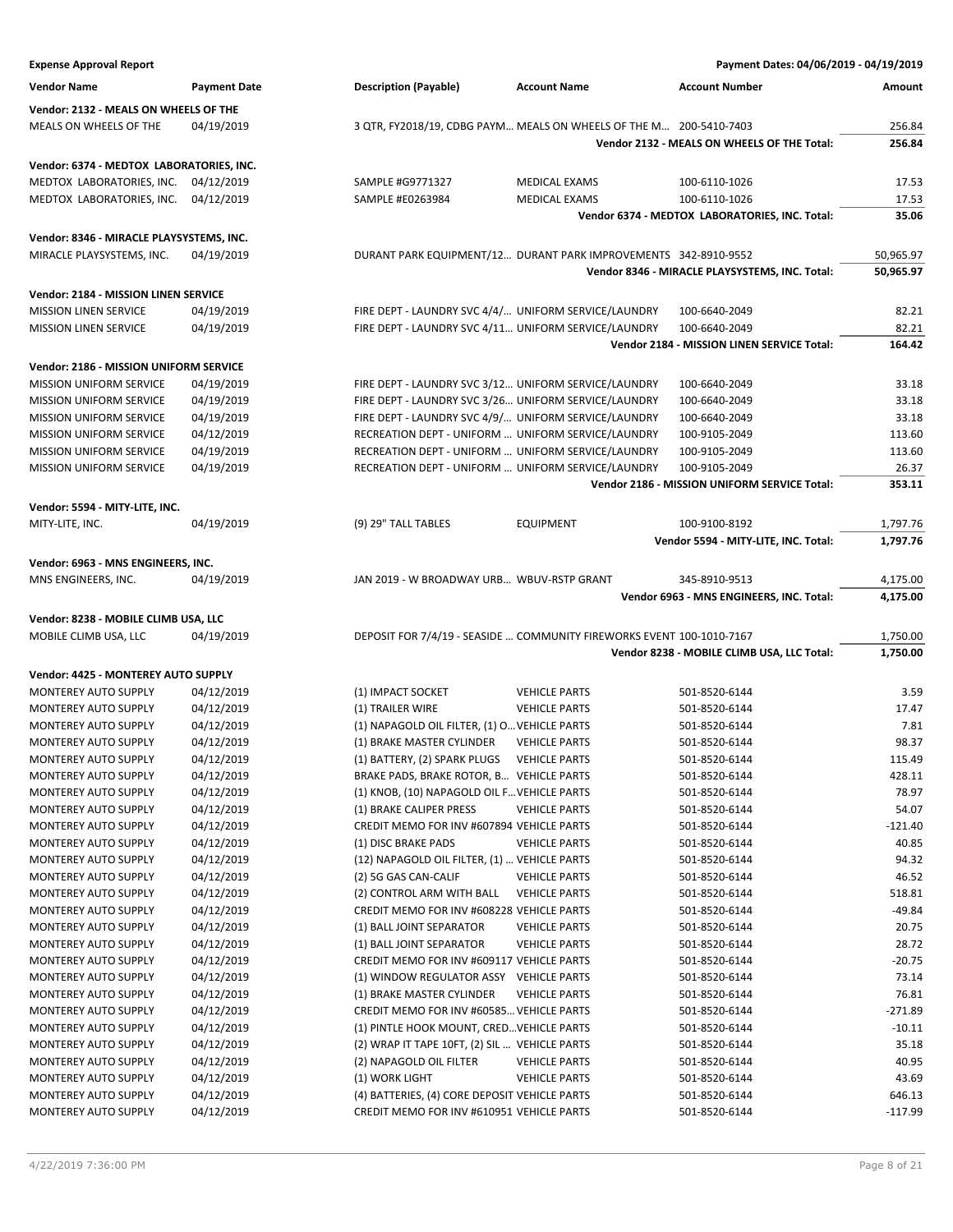**Expense Approval Report Payment Dates: 04/06/2019 - 04/19/2019**

| <b>Vendor Name</b>                                    | <b>Payment Date</b> | Description (Payable)                                                   | <b>Account Name</b>  | <b>Account Number</b>                                       | Amount      |
|-------------------------------------------------------|---------------------|-------------------------------------------------------------------------|----------------------|-------------------------------------------------------------|-------------|
| <b>MONTEREY AUTO SUPPLY</b>                           | 04/12/2019          | (6) DEXVIATF, (1) PLATINUM FIL VEHICLE PARTS                            |                      | 501-8520-6144                                               | 118.38      |
| <b>MONTEREY AUTO SUPPLY</b>                           | 04/12/2019          | (1) TRANSMISSION OIL FILTER                                             | <b>VEHICLE PARTS</b> | 501-8520-6144                                               | 6.88        |
| <b>MONTEREY AUTO SUPPLY</b>                           | 04/12/2019          | (2) NAPAGOLD OIL FILTER, (1) F VEHICLE PARTS                            |                      | 501-8520-6144                                               | 33.61       |
| <b>MONTEREY AUTO SUPPLY</b>                           | 04/12/2019          | (1) NAPAGOLD OIL FILTER                                                 | <b>VEHICLE PARTS</b> | 501-8520-6144                                               | 17.12       |
| MONTEREY AUTO SUPPLY                                  | 04/12/2019          | BRAKE PADS (F,R) PARKING BR VEHICLE PARTS                               |                      | 501-8520-6144                                               | 125.31      |
| MONTEREY AUTO SUPPLY                                  | 04/12/2019          | (2) NITRILE DISPOS GLOVE                                                | <b>VEHICLE PARTS</b> | 501-8520-6144                                               | 41.30       |
| MONTEREY AUTO SUPPLY                                  | 04/12/2019          | (2) EXHAUST INSULATOR                                                   | <b>VEHICLE PARTS</b> | 501-8520-6144                                               | 16.06       |
| <b>MONTEREY AUTO SUPPLY</b>                           | 04/12/2019          | (1) BRAKE PAD (FRONT), (2) BR VEHICLE PARTS                             |                      | 501-8520-6144                                               | 182.13      |
| MONTEREY AUTO SUPPLY                                  | 04/12/2019          | (1) BRAKE PADS - REAR                                                   | <b>VEHICLE PARTS</b> | 501-8520-6144                                               | 64.75       |
| MONTEREY AUTO SUPPLY                                  | 04/12/2019          | BRAKE PADS (F,R), CREDIT FOR  VEHICLE PARTS                             |                      | 501-8520-6144                                               | $-36.37$    |
|                                                       |                     |                                                                         |                      | Vendor 4425 - MONTEREY AUTO SUPPLY Total:                   | 2,446.94    |
| Vendor: 7505 - MONTEREY BAY ANALYTICAL SVCS.          |                     |                                                                         |                      |                                                             |             |
| MONTEREY BAY ANALYTICAL S 04/12/2019                  |                     | SEASIDE MWS SAMPLES RCVD  WATER SAMPLING                                |                      | 401-8620-2072                                               | 78.00       |
| MONTEREY BAY ANALYTICAL S 04/19/2019                  |                     | SEASIDE MWS SAMPLES RCVD  SUBCONTRACTED WORK                            |                      | 401-8620-2073                                               | 78.00       |
| MONTEREY BAY ANALYTICAL S 04/19/2019                  |                     | SEASIDE MWS SAMPLES RCVD  SUBCONTRACTED WORK                            |                      | 401-8620-2073                                               | 26.00       |
|                                                       |                     |                                                                         |                      | Vendor 7505 - MONTEREY BAY ANALYTICAL SVCS. Total:          | 182.00      |
|                                                       |                     |                                                                         |                      |                                                             |             |
| <b>Vendor: 5543 - MONTEREY BAY URGENT</b>             |                     |                                                                         |                      |                                                             |             |
| <b>MONTEREY BAY URGENT</b>                            | 04/19/2019          | RECREATION PRE-EMPLOYMENTSUBCONTRACTED WORK                             |                      | 100-9100-2073                                               | 25.00       |
| <b>MONTEREY BAY URGENT</b>                            | 04/19/2019          | PRE-EMPLOYMENT TESTING                                                  | SUBCONTRACTED WORK   | 100-9100-2073                                               | 25.00       |
| <b>MONTEREY BAY URGENT</b>                            | 04/19/2019          | TB TEST RENEWAL                                                         | SUBCONTRACTED WORK   | 100-9100-2073                                               | 25.00       |
| MONTEREY BAY URGENT                                   | 04/19/2019          | PUBLIC WORKS RANDOM TESTI SUBCONTRACTED WORK                            |                      | 951-8820-2073                                               | 100.00      |
|                                                       |                     |                                                                         |                      | Vendor 5543 - MONTEREY BAY URGENT Total:                    | 175.00      |
| Vendor: 2294 - MONTEREY CO. SHERIFF-CORONER           |                     |                                                                         |                      |                                                             |             |
| MONTEREY CO. SHERIFF-CORO 04/19/2019                  |                     | 1/1/19-3/31/19 CJIS (Q3 FY 201 AUTOMATED CRIMINAL JUSTICE 100-6110-2042 |                      |                                                             | 27,860.71   |
|                                                       |                     |                                                                         |                      | Vendor 2294 - MONTEREY CO. SHERIFF-CORONER Total:           | 27,860.71   |
|                                                       |                     |                                                                         |                      |                                                             |             |
| Vendor: 0759 - MONTEREY CO. WEEKLY CLASSIFIEDS        |                     |                                                                         |                      |                                                             |             |
| MONTEREY CO. WEEKLY CLASSI 04/12/2019                 |                     | LEGAL NOTICE - PLANNING SMAPUBLISHING & LEGAL ADVERTIS 100-7310-2063    |                      |                                                             | 92.93       |
| MONTEREY CO. WEEKLY CLASSI 04/12/2019                 |                     | LEGAL NOTICE - PLANNING SMAPUBLISHING & LEGAL ADVERTIS 100-7310-2063    |                      |                                                             | 92.93       |
| MONTEREY CO. WEEKLY CLASSI 04/12/2019                 |                     | LEGAL NOTICE - MUNI CODE A PUBLISHING & LEGAL ADVERTIS 100-7310-2063    |                      |                                                             | 79.65       |
|                                                       |                     |                                                                         |                      | Vendor 0759 - MONTEREY CO. WEEKLY CLASSIFIEDS Total:        | 265.51      |
| Vendor: 2273 - MONTEREY COUNTY HEALTH DEPT            |                     |                                                                         |                      |                                                             |             |
| MONTEREY COUNTY HEALTH D 04/12/2019                   |                     | FAC # FA0815147/ LIQUID WAS OUTSIDE REPAIRS                             |                      | 501-8520-6148                                               | 337.50      |
|                                                       |                     |                                                                         |                      | Vendor 2273 - MONTEREY COUNTY HEALTH DEPT Total:            | 337.50      |
|                                                       |                     |                                                                         |                      |                                                             |             |
| Vendor: 2129 - MONTEREY COUNTY PEACE                  |                     |                                                                         |                      |                                                             |             |
| MONTEREY COUNTY PEACE                                 | 04/12/2019          | MARCH 2019 - SHOOTING RAN TRAINING & EDUCATIONS                         |                      | 100-6120-1029                                               | 712.50      |
|                                                       |                     |                                                                         |                      | Vendor 2129 - MONTEREY COUNTY PEACE Total:                  | 712.50      |
| Vendor: 2295 - MONTEREY COUNTY PETROLEUM              |                     |                                                                         |                      |                                                             |             |
| MONTEREY COUNTY PETROLE 04/12/2019                    |                     | 1070 GALLONS UNLEADED REG VEHICLE FUEL                                  |                      | 501-8520-6145                                               | 3,763.34    |
|                                                       |                     |                                                                         |                      | Vendor 2295 - MONTEREY COUNTY PETROLEUM Total:              | 3,763.34    |
| <b>Vendor: 2290 - MONTEREY COUNTY RECORDER</b>        |                     |                                                                         |                      |                                                             |             |
| MONTEREY COUNTY RECORDER 04/19/2019                   |                     | 795 AMADOR AVE LOAN - DOC OTHER EXPENSE                                 |                      | 297-7993-2078                                               | 193.00      |
|                                                       |                     |                                                                         |                      | Vendor 2290 - MONTEREY COUNTY RECORDER Total:               | 193.00      |
|                                                       |                     |                                                                         |                      |                                                             |             |
| Vendor: 5490 - MONTEREY COUNTY REGIONAL FIRE DISTRICT |                     |                                                                         |                      |                                                             |             |
| MONTEREY COUNTY REGIONAL 04/19/2019                   |                     | LEE MURRAY - DRIVER OP 1A C TRAINING & EDUCATION                        |                      | 100-6630-1029                                               | 88.00       |
|                                                       |                     |                                                                         |                      | Vendor 5490 - MONTEREY COUNTY REGIONAL FIRE DISTRICT Total: | 88.00       |
| Vendor: 2322 - MONTEREY PENINSULA COLLEGE             |                     |                                                                         |                      |                                                             |             |
| MONTEREY PENINSULA COLLEGE 04/12/2019                 |                     | STUDENT ID # 902289819 - LEE TRAINING                                   |                      | 218-6630-1029                                               | 411.00      |
|                                                       |                     |                                                                         |                      | Vendor 2322 - MONTEREY PENINSULA COLLEGE Total:             | 411.00      |
|                                                       |                     |                                                                         |                      |                                                             |             |
| Vendor: 2338 - MONTEREY PENINSULA WATER               |                     |                                                                         |                      |                                                             |             |
| MONTEREY PENINSULA WATER 04/19/2019                   |                     | SEASIDE SURCHARGE 4/26/18 -  A/P MPWMD SURCHARGE                        |                      | 401-2002                                                    | 4,595.31    |
| MONTEREY PENINSULA WATER 04/19/2019                   |                     | CREDIT FOR MAY SURCHARGE  A/P MPWMD SURCHARGE                           |                      | 401-2002                                                    | $-3,068.82$ |
|                                                       |                     |                                                                         |                      | Vendor 2338 - MONTEREY PENINSULA WATER Total:               | 1,526.49    |
| Vendor: 2342 - MONTEREY REGIONAL WASTE                |                     |                                                                         |                      |                                                             |             |
| MONTEREY REGIONAL WASTE                               | 04/12/2019          | MAR 2018-FEB 2019- GREEN W CONSULTANT                                   |                      | 100-5110-1030                                               | 12,049.00   |
| MONTEREY REGIONAL WASTE                               | 04/12/2019          | SCALES_MAR19_057                                                        | REFUSE DISPOSAL      | 951-8820-2068                                               | 876.06      |
|                                                       |                     |                                                                         |                      | Vendor 2342 - MONTEREY REGIONAL WASTE Total:                | 12,925.06   |
|                                                       |                     |                                                                         |                      |                                                             |             |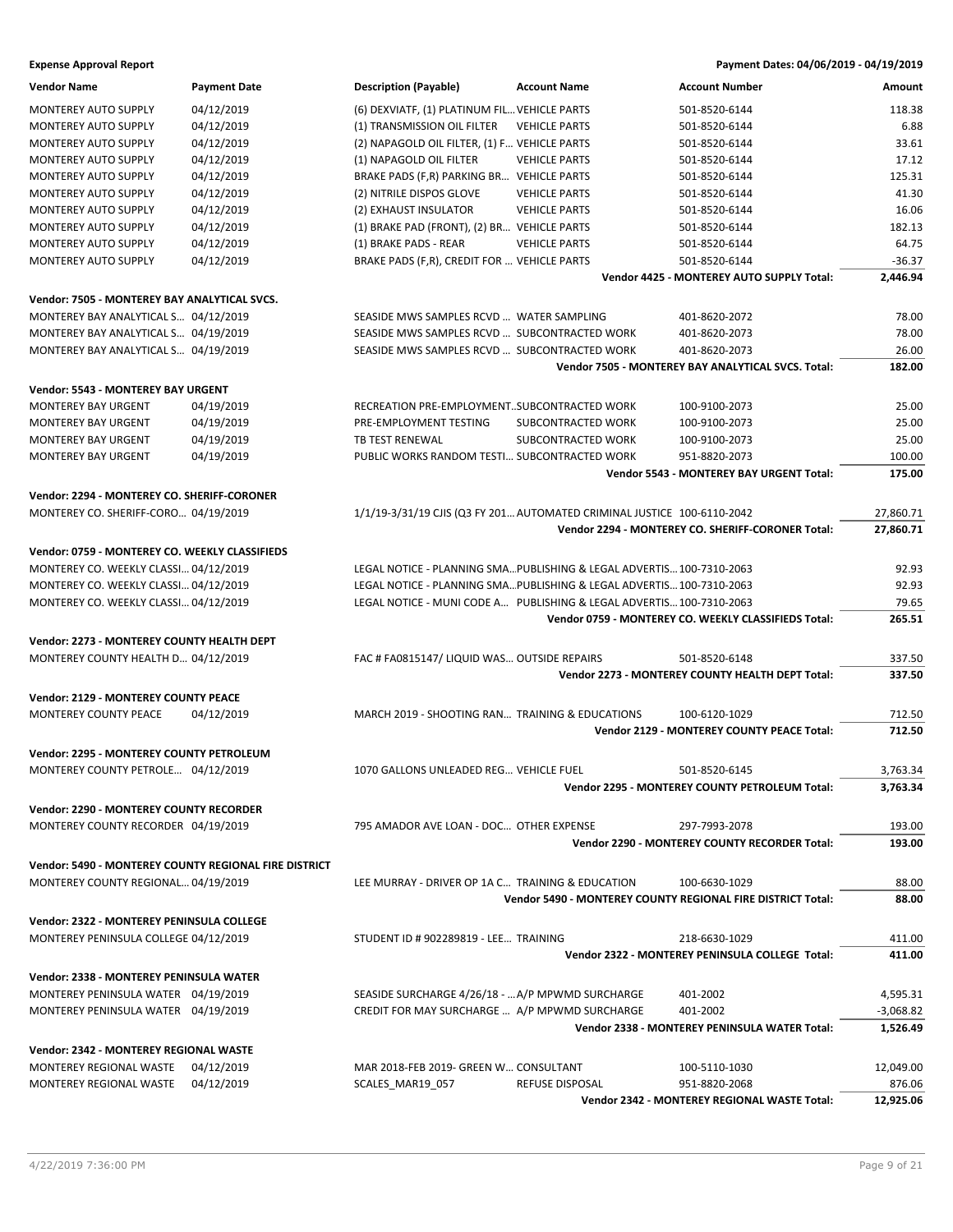**Expense Approval Report Payment Dates: 04/06/2019 - 04/19/2019**

| <b>Vendor Name</b>                           | <b>Payment Date</b> | <b>Description (Payable)</b>                        | <b>Account Name</b>          | <b>Account Number</b>                                     | Amount           |
|----------------------------------------------|---------------------|-----------------------------------------------------|------------------------------|-----------------------------------------------------------|------------------|
| Vendor: 6761 - MONTEREY SIGNS                |                     |                                                     |                              |                                                           |                  |
| <b>MONTEREY SIGNS</b>                        | 04/12/2019          | (1) 2019 DATE PATCH FOR EAST EASTER EGG HUNT        |                              | 100-9200-7186                                             | 81.94            |
|                                              |                     |                                                     |                              | Vendor 6761 - MONTEREY SIGNS Total:                       | 81.94            |
| <b>Vendor: 2346 - MONTEREY SPORTS CENTER</b> |                     |                                                     |                              |                                                           |                  |
| <b>MONTEREY SPORTS CENTER</b>                | 04/16/2019          | M. GARCIA ADJ                                       | MISC PAYROLL PAYABLES        | 100-2062                                                  | 77.00            |
| <b>MONTEREY SPORTS CENTER</b>                | 04/16/2019          | <b>GYM MBRSHIP - SINGLE</b>                         | MISC PAYROLL PAYABLES        | 100-2062                                                  | 291.35           |
| <b>MONTEREY SPORTS CENTER</b>                | 04/16/2019          | <b>GYM MBRSHP - SENIOR</b>                          | MISC PAYROLL PAYABLES        | 100-2062                                                  | 21.19            |
| <b>MONTEREY SPORTS CENTER</b>                | 04/16/2019          | <b>GYM MBRSHIP - FAMILY</b>                         | MISC PAYROLL PAYABLES        | 100-2062                                                  | 539.00           |
| <b>MONTEREY SPORTS CENTER</b>                | 04/16/2019          | <b>GYM MBRSHP - SENIOR</b>                          | <b>MISC PAYROLL PAYABLES</b> | 200-2062                                                  | 18.81            |
| <b>MONTEREY SPORTS CENTER</b>                | 04/16/2019          | GYM MBRSHIP - SINGLE                                | MISC PAYROLL PAYABLES        | 210-2062                                                  | 6.06             |
| <b>MONTEREY SPORTS CENTER</b>                | 04/16/2019          | <b>GYM MBRSHIP - FAMILY</b>                         | MISC PAYROLL PAYABLES        | 210-2062                                                  | 0.87             |
| <b>MONTEREY SPORTS CENTER</b>                | 04/16/2019          | <b>GYM MBRSHIP - FAMILY</b>                         | MISC PAYROLL PAYABLES        | 271-2062                                                  | 11.42            |
| <b>MONTEREY SPORTS CENTER</b>                | 04/16/2019          | <b>GYM MBRSHIP - SINGLE</b>                         | MISC PAYROLL PAYABLES        | 401-2062                                                  | 8.59             |
| <b>MONTEREY SPORTS CENTER</b>                | 04/16/2019          | <b>GYM MBRSHIP - FAMILY</b>                         | MISC PAYROLL PAYABLES        | 401-2062                                                  | 53.30            |
| <b>MONTEREY SPORTS CENTER</b>                | 04/16/2019          | <b>GYM MBRSHIP - FAMILY</b>                         | MISC PAYROLL PAYABLES        | 503-2062                                                  | 77.00            |
| <b>MONTEREY SPORTS CENTER</b>                | 04/16/2019          | <b>GYM MBRSHIP - FAMILY</b>                         | MISC PAYROLL PAYABLES        | 951-2062                                                  | 11.41            |
|                                              |                     |                                                     |                              | Vendor 2346 - MONTEREY SPORTS CENTER Total:               | 1,116.00         |
| Vendor: 2351 - MONTEREY TIRE SERVICE         |                     |                                                     |                              |                                                           |                  |
| <b>MONTEREY TIRE SERVICE</b>                 | 04/12/2019          | (4) FUSION TOURING 98H                              | <b>TIRES</b>                 | 501-8520-6147                                             | 471.19           |
| <b>MONTEREY TIRE SERVICE</b>                 | 04/12/2019          | (1) PARTS BOOT#, (1) LFP FLAT  TIRES                |                              | 501-8520-6147                                             | 21.73            |
|                                              |                     |                                                     |                              | Vendor 2351 - MONTEREY TIRE SERVICE Total:                | 492.92           |
| <b>Vendor: 9125 - MURRAY WAGNON</b>          |                     |                                                     |                              |                                                           |                  |
| <b>MURRAY WAGNON</b>                         | 04/19/2019          | TOT REFUND AUG-DEC 2018 10 TOT - SHORT-TERM RENTALS |                              | 100-3129                                                  | 259.08           |
| <b>MURRAY WAGNON</b>                         | 04/19/2019          | TOT REFUND AUG-DEC 2018 10 TOT - SHORT-TERM RENTALS |                              | 100-3129                                                  | 246.12           |
| <b>MURRAY WAGNON</b>                         | 04/19/2019          | TOT REFUND AUG-DEC 2018 10 TOT - SHORT-TERM RENTALS |                              | 100-3129                                                  | 232.80           |
| <b>MURRAY WAGNON</b>                         | 04/19/2019          | TOT REFUND AUG-DEC 2018 10 TOT - SHORT-TERM RENTALS |                              | 100-3129                                                  | 464.00           |
| <b>MURRAY WAGNON</b>                         | 04/19/2019          | TOT REFUND AUG-DEC 2018 10 TOT - SHORT-TERM RENTALS |                              | 100-3129                                                  | 223.44           |
|                                              |                     |                                                     |                              | Vendor 9125 - MURRAY WAGNON Total:                        | 1,425.44         |
|                                              |                     |                                                     |                              |                                                           |                  |
| Vendor: 8006 - ORCHESTRA IN THE SCHOOLS      |                     |                                                     |                              |                                                           |                  |
| ORCHESTRA IN THE SCHOOLS                     | 04/19/2019          | FOOD DEPOSIT REFUND FOR O CENTER RENTAL DEPOSITS    |                              | 252-2345<br>Vendor 8006 - ORCHESTRA IN THE SCHOOLS Total: | 112.50<br>112.50 |
|                                              |                     |                                                     |                              |                                                           |                  |
| Vendor: 5582 - O'REILLY AUTO PARTS           |                     |                                                     |                              |                                                           |                  |
| O'REILLY AUTO PARTS                          | 04/12/2019          | (12) 14OZ BRAKECLN                                  | <b>VEHICLE PARTS</b>         | 501-8520-6144                                             | 25.61            |
| O'REILLY AUTO PARTS                          | 04/12/2019          | (2) BRAKE ROTOR                                     | <b>VEHICLE PARTS</b>         | 501-8520-6144                                             | 139.82           |
|                                              |                     |                                                     |                              | Vendor 5582 - O'REILLY AUTO PARTS Total:                  | 165.43           |
| Vendor: 2652 - PACIFIC GAS & ELECTRIC        |                     |                                                     |                              |                                                           |                  |
| PACIFIC GAS & ELECTRIC                       | 04/19/2019          | PGE Collective 4/4/2019                             | <b>GAS &amp; ELECTRIC</b>    | 100-8310-5131                                             | 342.38           |
| PACIFIC GAS & ELECTRIC                       | 04/19/2019          | PGE Collective 4/4/2019                             | <b>GAS &amp; ELECTRIC</b>    | 100-8310-5131                                             | 5,331.47         |
| PACIFIC GAS & ELECTRIC                       | 04/19/2019          | PGE Collective 4/4/2019                             | GAS & ELECTRIC               | 100-8310-5131                                             | 6,866.99         |
| PACIFIC GAS & ELECTRIC                       | 04/19/2019          | PGE Collective 4/4/2019                             | <b>GAS &amp; ELECTRIC</b>    | 100-8310-5131                                             | 9,349.86         |
| PACIFIC GAS & ELECTRIC                       | 04/19/2019          | PGE Collective 4/4/2019                             | GAS & ELECTRIC               | 100-8310-5131                                             | 2,259.04         |
| PACIFIC GAS & ELECTRIC                       | 04/19/2019          | INDIVIDUAL ACCOUNTS 4/8/19                          | <b>GAS &amp; ELECTRIC</b>    | 100-8310-5131                                             | 51.03            |
| PACIFIC GAS & ELECTRIC                       | 04/19/2019          | PGE Collective 4/4/2019                             | GAS & ELECTRIC               | 100-8420-5131                                             | 226.70           |
| PACIFIC GAS & ELECTRIC                       | 04/19/2019          | PGE Collective 4/4/2019                             | GAS & ELECTRIC               | 103-8710-5131                                             | 2,446.74         |
| PACIFIC GAS & ELECTRIC                       | 04/19/2019          | PGE Collective 4/4/2019                             | <b>GAS &amp; ELECTRIC</b>    | 210-8110-5131                                             | 20.55            |
| PACIFIC GAS & ELECTRIC                       | 04/19/2019          | PGE Collective 4/4/2019                             | <b>STREET LIGHTINGS</b>      | 210-8210-2059                                             | 14,470.82        |
| PACIFIC GAS & ELECTRIC                       | 04/19/2019          | PGE Collective 4/4/2019                             | <b>GAS &amp; ELECTRIC</b>    | 210-8420-5131                                             | 102.75           |
| PACIFIC GAS & ELECTRIC                       | 04/19/2019          | PGE Collective 4/4/2019                             | GAS & ELECTRIC               | 401-8620-5131                                             | 4,431.63         |
| PACIFIC GAS & ELECTRIC                       | 04/19/2019          | PGE Collective 4/4/2019                             | GAS & ELECTRIC               | 501-8510-5131                                             | 508.74           |
| PACIFIC GAS & ELECTRIC                       | 04/19/2019          | INDIVIDUAL ACCOUNTS 4/8/19                          | <b>GAS AND ELECTRIC</b>      | 951-8820-5131                                             | 19.13            |
|                                              |                     |                                                     |                              | Vendor 2652 - PACIFIC GAS & ELECTRIC Total:               | 46,427.83        |
| Vendor: 7672 - PATRICIA A. LINTELL           |                     |                                                     |                              |                                                           |                  |
| PATRICIA A. LINTELL                          | 04/12/2019          | 4/9/2019 SANITATION DISTRICT MEETINGS AND TRAVEL    |                              | 951-8820-4121                                             | 100.00           |
|                                              |                     |                                                     |                              | Vendor 7672 - PATRICIA A. LINTELL Total:                  | 100.00           |
| Vendor: 0360 - PAUL BLAHA                    |                     |                                                     |                              |                                                           |                  |
| PAUL BLAHA                                   | 04/19/2019          | TUITION REIMBURSEMENT - M TUITION REIMBURSEMENT     |                              | 100-6610-0099                                             | 1,148.25         |
|                                              |                     |                                                     |                              | Vendor 0360 - PAUL BLAHA Total:                           | 1,148.25         |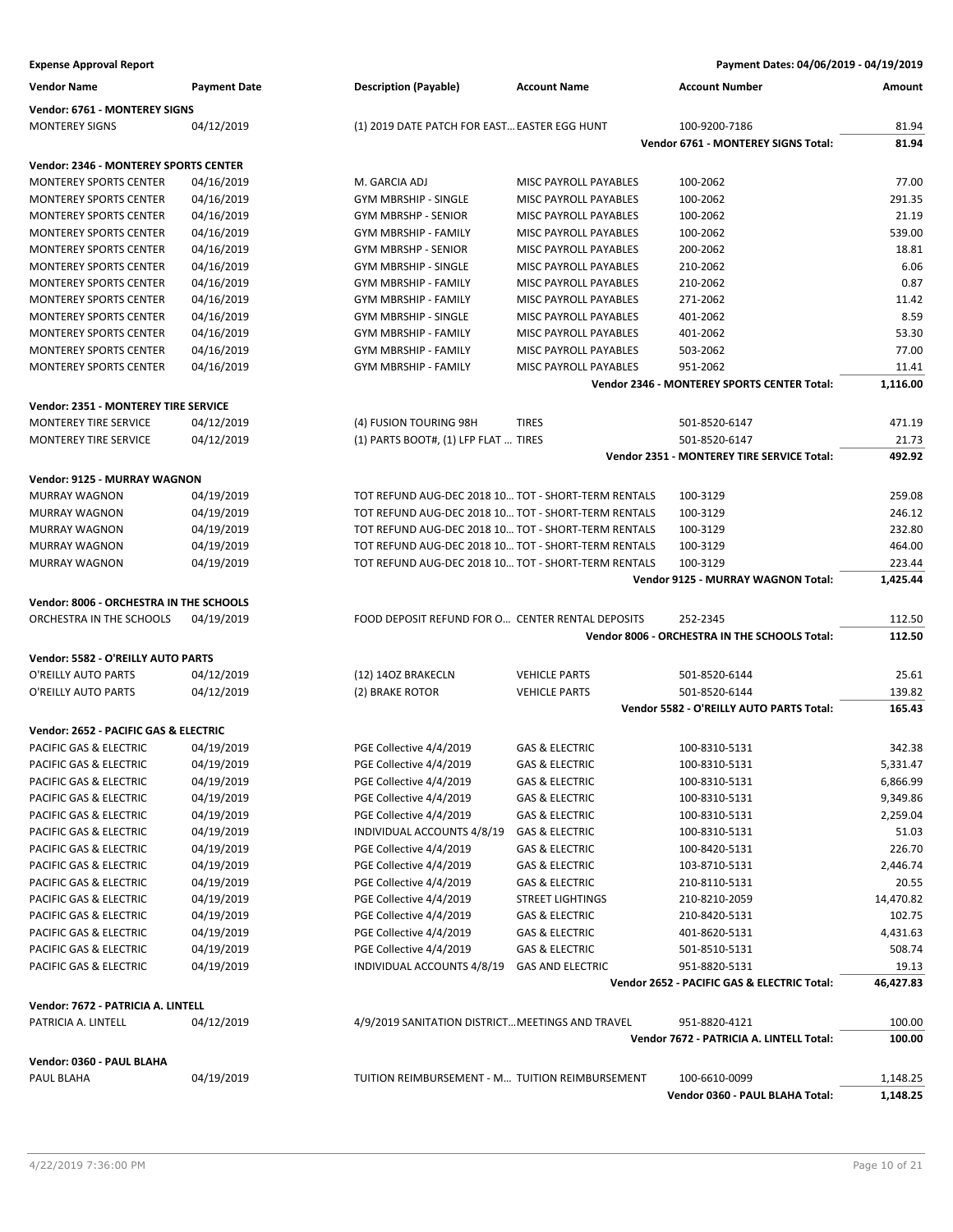| <b>Expense Approval Report</b>                                                 |                     |                                                                                   |                      | Payment Dates: 04/06/2019 - 04/19/2019                 |                    |
|--------------------------------------------------------------------------------|---------------------|-----------------------------------------------------------------------------------|----------------------|--------------------------------------------------------|--------------------|
| <b>Vendor Name</b>                                                             | <b>Payment Date</b> | <b>Description (Payable)</b>                                                      | <b>Account Name</b>  | <b>Account Number</b>                                  | Amount             |
| Vendor: 9135 - PAVEL ALIOTTI                                                   |                     |                                                                                   |                      |                                                        |                    |
| PAVEL ALIOTTI                                                                  | 04/19/2019          | STR TOT REFUND AUG 18-DEC  TOT - SHORT-TERM RENTALS                               |                      | 100-3129                                               | 805.62             |
|                                                                                |                     |                                                                                   |                      | Vendor 9135 - PAVEL ALIOTTI Total:                     | 805.62             |
| Vendor: 8751 - PIEDMONT TALENT, LLC                                            |                     |                                                                                   |                      |                                                        |                    |
| PIEDMONT TALENT, LLC                                                           | 04/12/2019          | DEPOSIT FOR DEB RYDER ON 7/ SUMMER PARK CONCERTS                                  |                      | 100-9200-7175                                          | 1,500.00           |
|                                                                                |                     |                                                                                   |                      | Vendor 8751 - PIEDMONT TALENT, LLC Total:              | 1,500.00           |
| Vendor: 8783 - POWERDMS, INC.                                                  |                     |                                                                                   |                      |                                                        |                    |
| POWERDMS, INC.                                                                 | 04/12/2019          | DOCUMENT UPLOAD (QTY 1057) CALEA PROGRAM                                          |                      | 100-6110-4202                                          | 2,114.00           |
|                                                                                |                     |                                                                                   |                      | Vendor 8783 - POWERDMS, INC. Total:                    | 2,114.00           |
|                                                                                |                     |                                                                                   |                      |                                                        |                    |
| Vendor: 2849 - PREMIUM AUTO PARTS, INC.<br>PREMIUM AUTO PARTS, INC.            | 04/12/2019          | FIRE DEPT - (1) MICROFIBER T VEHICLE MAINTENANCE                                  |                      | 100-6640-9395                                          | 28.12              |
| PREMIUM AUTO PARTS, INC.                                                       | 04/12/2019          | (4) BRAKE LINE FI                                                                 | <b>VEHICLE PARTS</b> | 501-8520-6144                                          | 7.95               |
| PREMIUM AUTO PARTS, INC.                                                       | 04/12/2019          | (1) MEGA TRON 5 YR                                                                | <b>VEHICLE PARTS</b> | 501-8520-6144                                          | 142.97             |
| PREMIUM AUTO PARTS, INC.                                                       | 04/12/2019          | (10) MINI LAMP, (10) MINI BULB. VEHICLE PARTS                                     |                      | 501-8520-6144                                          | 18.57              |
| PREMIUM AUTO PARTS, INC.                                                       | 04/12/2019          | (1) TIRE GAGE DUAL                                                                | <b>VEHICLE PARTS</b> | 501-8520-6144                                          | 11.79              |
| PREMIUM AUTO PARTS, INC.                                                       | 04/12/2019          | (2) SPARK PLUG-SML ENG                                                            | <b>VEHICLE PARTS</b> | 501-8520-6144                                          | 7.28               |
| PREMIUM AUTO PARTS, INC.                                                       | 04/12/2019          | (1) NIF SPARK/GAPPER                                                              | <b>VEHICLE PARTS</b> | 501-8520-6144                                          | 3.27               |
| PREMIUM AUTO PARTS, INC.                                                       | 04/12/2019          | (1) CLEANER/DEGREASER                                                             | <b>VEHICLE PARTS</b> | 501-8520-6144                                          | 8.66               |
|                                                                                |                     |                                                                                   |                      | Vendor 2849 - PREMIUM AUTO PARTS, INC. Total:          | 228.61             |
| Vendor: 5705 - PUBLIC AGENCY RETIREMENT SERVICES                               |                     |                                                                                   |                      |                                                        |                    |
| PUBLIC AGENCY RETIREMENT S 04/16/2019                                          |                     | JANUARY 2019 ARS FEES INV# 4 BENEFITS ADMINISTRATION                              |                      | 100-5110-1015                                          | 436.65             |
| PUBLIC AGENCY RETIREMENT S 04/16/2019                                          |                     | FEBRUARY 2019 ARS FEES INV#  BENEFITS ADMINISTRATION                              |                      | 100-5110-1015                                          | 416.23             |
| PUBLIC AGENCY RETIREMENT S 04/16/2019                                          |                     | JANUARY 2019 REP FEE INV# 42 BENEFITS ADMINISTRATION                              |                      | 100-5110-1015                                          | 750.00             |
| PUBLIC AGENCY RETIREMENT S 04/16/2019                                          |                     | FEBRUARY 2019 REP FEE INV# 4 BENEFITS ADMINISTRATION                              |                      | 100-5110-1015                                          | 750.00             |
| PUBLIC AGENCY RETIREMENT S 04/16/2019                                          |                     | ACTUARIAL FEES THRU OCT 201 BENEFITS ADMINISTRATION                               |                      | 100-5110-1015                                          | 3,000.00           |
|                                                                                |                     |                                                                                   |                      | Vendor 5705 - PUBLIC AGENCY RETIREMENT SERVICES Total: | 5,352.88           |
| Vendor: 2877 - PUBLIC EMPLOYEES' RETIREMENT SYSTEM                             |                     |                                                                                   |                      |                                                        |                    |
| PUBLIC EMPLOYEES' RETIREME 04/19/2019                                          |                     | ROUNDING ADJ                                                                      | <b>PERS PAYABLE</b>  | 100-2056                                               | $-0.03$            |
| PUBLIC EMPLOYEES' RETIREME 04/19/2019                                          |                     | D. FREEMAN, B. RAINERI & B. S PERS PAYABLE                                        |                      | 100-2056                                               | 59.69              |
| PUBLIC EMPLOYEES' RETIREME 04/19/2019                                          |                     | A. FOWLER & M. VASQUEZ SB R PERS PAYABLE                                          |                      | 100-2056                                               | 3.72               |
| PUBLIC EMPLOYEES' RETIREME 04/19/2019                                          |                     | GROUP 70001 - MANAGEMENT PERS PAYABLE                                             |                      | 100-2056                                               | 17,942.28          |
| PUBLIC EMPLOYEES' RETIREME 04/19/2019                                          |                     | GROUP 70001 - MANAGEMENT PERS PAYABLE                                             |                      | 100-2056                                               | 12,264.03          |
| PUBLIC EMPLOYEES' RETIREME 04/19/2019                                          |                     | GROUP 70001 - MANAGEMENT PERS PAYABLE                                             |                      | 100-2056                                               | 15,524.02          |
| PUBLIC EMPLOYEES' RETIREME 04/19/2019                                          |                     | GROUP 70001 - MANAGEMENT PERS PAYABLE                                             |                      | 100-2056                                               | 11,605.78          |
| PUBLIC EMPLOYEES' RETIREME 04/19/2019                                          |                     | GROUP 70001 - MANAGEMENT PERS PAYABLE                                             |                      | 100-2056                                               | 7,191.87           |
| PUBLIC EMPLOYEES' RETIREME 04/19/2019                                          |                     | GROUP 70001 - MANAGEMENT PERS PAYABLE                                             |                      | 100-2056                                               | 4,959.03           |
| PUBLIC EMPLOYEES' RETIREME 04/19/2019                                          |                     | GROUP 70001 - MANAGEMENT PERS PAYABLE                                             |                      | 100-2056                                               | 5,626.31           |
| PUBLIC EMPLOYEES' RETIREME 04/19/2019                                          |                     | GROUP 70001 - MANAGEMENT PERS PAYABLE<br>GROUP 70001 - MANAGEMENT PERS PAYABLE    |                      | 100-2056                                               | 615.24             |
| PUBLIC EMPLOYEES' RETIREME 04/19/2019<br>PUBLIC EMPLOYEES' RETIREME 04/19/2019 |                     | GROUP 70001 - MANAGEMENT PERS PAYABLE                                             |                      | 100-2056<br>100-2056                                   | 545.69<br>516.92   |
| PUBLIC EMPLOYEES' RETIREME 04/19/2019                                          |                     | GROUP 70001 - MANAGEMENT PERS PAYABLE                                             |                      | 100-2056                                               | 137.46             |
| PUBLIC EMPLOYEES' RETIREME 04/19/2019                                          |                     | GROUP 70001 - MANAGEMENT                                                          | PERS PAYABLE         | 100-2056                                               | 46.12              |
| PUBLIC EMPLOYEES' RETIREME 04/19/2019                                          |                     | GROUP 70001 - MANAGEMENT PERS PAYABLE                                             |                      | 100-2056                                               | 36.18              |
| PUBLIC EMPLOYEES' RETIREME 04/19/2019                                          |                     | GROUP 70001 - MANAGEMENT PERS PAYABLE                                             |                      | 100-2056                                               | 926.05             |
| PUBLIC EMPLOYEES' RETIREME 04/19/2019                                          |                     | GROUP 70001 - MANAGEMENT PERS PAYABLE                                             |                      | 100-2056                                               | 1,011.51           |
| PUBLIC EMPLOYEES' RETIREME 04/19/2019                                          |                     | GROUP 70001 - MANAGEMENT PERS PAYABLE                                             |                      | 100-2056                                               | 1,023.39           |
| PUBLIC EMPLOYEES' RETIREME 04/19/2019                                          |                     | GROUP 70001 - MANAGEMENT                                                          | <b>PERS PAYABLE</b>  | 100-2056                                               | 1,135.94           |
| PUBLIC EMPLOYEES' RETIREME 04/19/2019                                          |                     | GROUP 70001 - MANAGEMENT                                                          | <b>PERS PAYABLE</b>  | 100-2056                                               | 1,141.89           |
| PUBLIC EMPLOYEES' RETIREME 04/19/2019                                          |                     | GROUP 70001 - MANAGEMENT PERS PAYABLE                                             |                      | 100-2056                                               | 1,313.84           |
| PUBLIC EMPLOYEES' RETIREME 04/19/2019                                          |                     | GROUP 70001 - MANAGEMENT PERS PAYABLE                                             |                      | 100-2056                                               | 1,444.92           |
| PUBLIC EMPLOYEES' RETIREME 04/19/2019                                          |                     | GROUP 70001 - MANAGEMENT PERS PAYABLE                                             |                      | 100-2056                                               | 1,854.92           |
| PUBLIC EMPLOYEES' RETIREME 04/19/2019                                          |                     | GROUP 70001 - MANAGEMENT                                                          | PERS PAYABLE         | 100-2056                                               | 3,043.82           |
| PUBLIC EMPLOYEES' RETIREME 04/19/2019                                          |                     | GROUP 70001 - MANAGEMENT PERS PAYABLE                                             |                      | 100-2056                                               | 4,382.74           |
| PUBLIC EMPLOYEES' RETIREME 04/19/2019                                          |                     | GROUP 70001 - MANAGEMENT PERS PAYABLE                                             |                      | 100-2056                                               | 4,908.22           |
| PUBLIC EMPLOYEES' RETIREME 04/19/2019                                          |                     | GROUP 70001 - MANAGEMENT PERS PAYABLE                                             |                      | 100-2056                                               | 6,595.02           |
| PUBLIC EMPLOYEES' RETIREME 04/19/2019                                          |                     | GROUP 70001 - MANAGEMENT PERS PAYABLE                                             |                      | 100-2056                                               | 5,428.77<br>725.44 |
| PUBLIC EMPLOYEES' RETIREME 04/19/2019<br>PUBLIC EMPLOYEES' RETIREME 04/19/2019 |                     | GROUP 70001 - MANAGEMENT PERS PAYABLE<br>A. KANAGAKI 3/14/19 REPORTI PERS PAYABLE |                      | 100-2056<br>100-2056                                   | 252.49             |
| PUBLIC EMPLOYEES' RETIREME 04/19/2019                                          |                     | GROUP 70001 - MANAGEMENT PERS PAYABLE                                             |                      | 103-2056                                               | 52.89              |
|                                                                                |                     |                                                                                   |                      |                                                        |                    |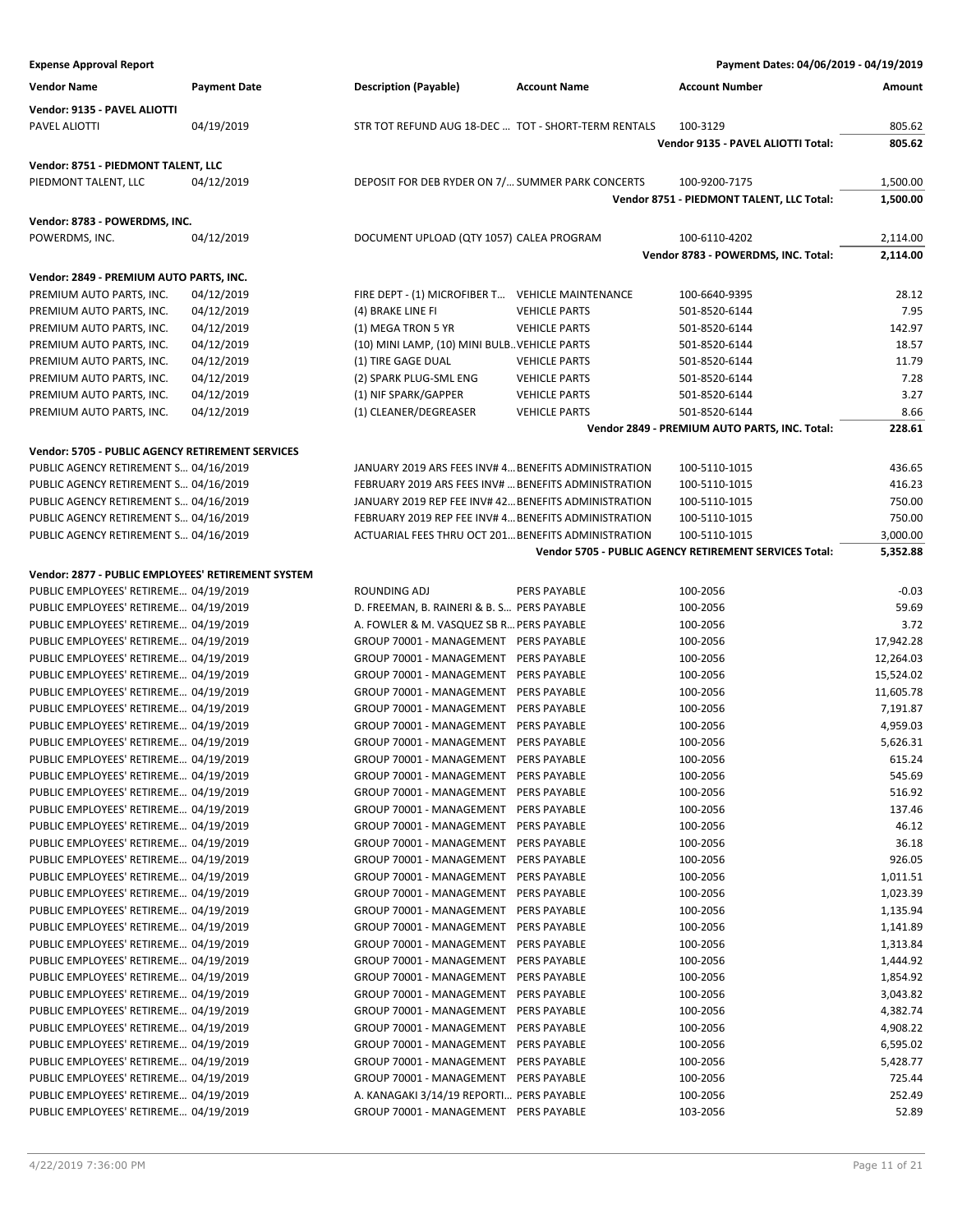| <b>Expense Approval Report</b> | Payment Dates: 04/06/2019 - 04/19/2019 |
|--------------------------------|----------------------------------------|
|--------------------------------|----------------------------------------|

| <b>Vendor Name</b>                    | <b>Payment Date</b> | <b>Description (Payable)</b> | <b>Account Name</b>   | <b>Account Number</b>                                    | Amount     |
|---------------------------------------|---------------------|------------------------------|-----------------------|----------------------------------------------------------|------------|
| PUBLIC EMPLOYEES' RETIREME 04/19/2019 |                     | GROUP 70001 - MANAGEMENT     | PERS PAYABLE          | 103-2056                                                 | 0.21       |
| PUBLIC EMPLOYEES' RETIREME 04/19/2019 |                     | GROUP 70001 - MANAGEMENT     | PERS PAYABLE          | 103-2056                                                 | 39.35      |
| PUBLIC EMPLOYEES' RETIREME 04/19/2019 |                     | GROUP 70001 - MANAGEMENT     | PERS PAYABLE          | 113-2056                                                 | 95.97      |
| PUBLIC EMPLOYEES' RETIREME 04/19/2019 |                     | GROUP 70001 - MANAGEMENT     | PERS PAYABLE          | 113-2056                                                 | 621.65     |
| PUBLIC EMPLOYEES' RETIREME 04/19/2019 |                     | GROUP 70001 - MANAGEMENT     | PERS PAYABLE          | 113-2056                                                 | 91.34      |
| PUBLIC EMPLOYEES' RETIREME 04/19/2019 |                     | GROUP 70001 - MANAGEMENT     | PERS PAYABLE          | 113-2056                                                 | 680.53     |
| PUBLIC EMPLOYEES' RETIREME 04/19/2019 |                     | GROUP 70001 - MANAGEMENT     | PERS PAYABLE          | 113-2056                                                 | 45.35      |
| PUBLIC EMPLOYEES' RETIREME 04/19/2019 |                     | GROUP 70001 - MANAGEMENT     | PERS PAYABLE          | 113-2056                                                 | 4.11       |
| PUBLIC EMPLOYEES' RETIREME 04/19/2019 |                     | GROUP 70001 - MANAGEMENT     | PERS PAYABLE          | 113-2056                                                 | 5.74       |
| PUBLIC EMPLOYEES' RETIREME 04/19/2019 |                     | GROUP 70001 - MANAGEMENT     | PERS PAYABLE          | 200-2056                                                 | 167.41     |
| PUBLIC EMPLOYEES' RETIREME 04/19/2019 |                     | GROUP 70001 - MANAGEMENT     | PERS PAYABLE          | 200-2056                                                 | 124.55     |
| PUBLIC EMPLOYEES' RETIREME 04/19/2019 |                     | GROUP 70001 - MANAGEMENT     | PERS PAYABLE          | 200-2056                                                 | 0.46       |
| PUBLIC EMPLOYEES' RETIREME 04/19/2019 |                     | GROUP 70001 - MANAGEMENT     | PERS PAYABLE          | 210-2056                                                 | 2.99       |
| PUBLIC EMPLOYEES' RETIREME 04/19/2019 |                     | GROUP 70001 - MANAGEMENT     | PERS PAYABLE          | 210-2056                                                 | 51.63      |
| PUBLIC EMPLOYEES' RETIREME 04/19/2019 |                     | GROUP 70001 - MANAGEMENT     | PERS PAYABLE          | 210-2056                                                 | 191.77     |
| PUBLIC EMPLOYEES' RETIREME 04/19/2019 |                     | GROUP 70001 - MANAGEMENT     | PERS PAYABLE          | 210-2056                                                 | 90.70      |
| PUBLIC EMPLOYEES' RETIREME 04/19/2019 |                     | GROUP 70001 - MANAGEMENT     | PERS PAYABLE          | 210-2056                                                 | 175.17     |
| PUBLIC EMPLOYEES' RETIREME 04/19/2019 |                     | GROUP 70001 - MANAGEMENT     | PERS PAYABLE          | 210-2056                                                 | 400.84     |
| PUBLIC EMPLOYEES' RETIREME 04/19/2019 |                     | GROUP 70001 - MANAGEMENT     | PERS PAYABLE          | 210-2056                                                 | 314.04     |
| PUBLIC EMPLOYEES' RETIREME 04/19/2019 |                     | GROUP 70001 - MANAGEMENT     | PERS PAYABLE          | 271-2056                                                 | 61.18      |
| PUBLIC EMPLOYEES' RETIREME 04/19/2019 |                     | GROUP 70001 - MANAGEMENT     | PERS PAYABLE          | 271-2056                                                 | 1.69       |
| PUBLIC EMPLOYEES' RETIREME 04/19/2019 |                     | GROUP 70001 - MANAGEMENT     | PERS PAYABLE          | 271-2056                                                 | 89.79      |
| PUBLIC EMPLOYEES' RETIREME 04/19/2019 |                     | GROUP 70001 - MANAGEMENT     | PERS PAYABLE          | 271-2056                                                 | 1.85       |
| PUBLIC EMPLOYEES' RETIREME 04/19/2019 |                     | GROUP 70001 - MANAGEMENT     | PERS PAYABLE          | 271-2056                                                 | 2.35       |
| PUBLIC EMPLOYEES' RETIREME 04/19/2019 |                     | GROUP 70001 - MANAGEMENT     | PERS PAYABLE          | 271-2056                                                 | 531.02     |
| PUBLIC EMPLOYEES' RETIREME 04/19/2019 |                     | GROUP 70001 - MANAGEMENT     | PERS PAYABLE          | 271-2056                                                 | 400.68     |
| PUBLIC EMPLOYEES' RETIREME 04/19/2019 |                     | GROUP 70001 - MANAGEMENT     | PERS PAYABLE          | 401-2056                                                 | 2.47       |
| PUBLIC EMPLOYEES' RETIREME 04/19/2019 |                     | GROUP 70001 - MANAGEMENT     | PERS PAYABLE          | 401-2056                                                 | 60.60      |
| PUBLIC EMPLOYEES' RETIREME 04/19/2019 |                     | GROUP 70001 - MANAGEMENT     | PERS PAYABLE          | 401-2056                                                 | 55.36      |
| PUBLIC EMPLOYEES' RETIREME 04/19/2019 |                     | GROUP 70001 - MANAGEMENT     | PERS PAYABLE          | 401-2056                                                 | 235.60     |
| PUBLIC EMPLOYEES' RETIREME 04/19/2019 |                     | GROUP 70001 - MANAGEMENT     | PERS PAYABLE          | 401-2056                                                 | 450.09     |
| PUBLIC EMPLOYEES' RETIREME 04/19/2019 |                     | GROUP 70001 - MANAGEMENT     | PERS PAYABLE          | 401-2056                                                 | 510.14     |
| PUBLIC EMPLOYEES' RETIREME 04/19/2019 |                     | GROUP 70001 - MANAGEMENT     | PERS PAYABLE          | 501-2056                                                 | 1.95       |
| PUBLIC EMPLOYEES' RETIREME 04/19/2019 |                     | GROUP 70001 - MANAGEMENT     | PERS PAYABLE          | 501-2056                                                 | 185.05     |
| PUBLIC EMPLOYEES' RETIREME 04/19/2019 |                     | GROUP 70001 - MANAGEMENT     | PERS PAYABLE          | 501-2056                                                 | 202.58     |
| PUBLIC EMPLOYEES' RETIREME 04/19/2019 |                     | GROUP 70001 - MANAGEMENT     | PERS PAYABLE          | 501-2056                                                 | 237.93     |
| PUBLIC EMPLOYEES' RETIREME 04/19/2019 |                     | GROUP 70001 - MANAGEMENT     | <b>PERS PAYABLE</b>   | 501-2056                                                 | 45.35      |
| PUBLIC EMPLOYEES' RETIREME 04/19/2019 |                     | GROUP 70001 - MANAGEMENT     | PERS PAYABLE          | 501-2056                                                 | 274.46     |
| PUBLIC EMPLOYEES' RETIREME 04/19/2019 |                     | GROUP 70001 - MANAGEMENT     | PERS PAYABLE          | 503-2056                                                 | 1.86       |
| PUBLIC EMPLOYEES' RETIREME 04/19/2019 |                     | GROUP 70001 - MANAGEMENT     | PERS PAYABLE          | 503-2056                                                 | 340.90     |
| PUBLIC EMPLOYEES' RETIREME 04/19/2019 |                     | GROUP 70001 - MANAGEMENT     | PERS PAYABLE          | 503-2056                                                 | 458.22     |
| PUBLIC EMPLOYEES' RETIREME 04/19/2019 |                     | GROUP 70001 - MANAGEMENT     | PERS PAYABLE          | 503-2056                                                 | 183.57     |
| PUBLIC EMPLOYEES' RETIREME 04/19/2019 |                     | GROUP 70001 - MANAGEMENT     | PERS PAYABLE          | 503-2056                                                 | 167.68     |
| PUBLIC EMPLOYEES' RETIREME 04/19/2019 |                     | GROUP 70001 - MANAGEMENT     | PERS PAYABLE          | 951-2056                                                 | 524.66     |
| PUBLIC EMPLOYEES' RETIREME 04/19/2019 |                     | GROUP 70001 - MANAGEMENT     | PERS PAYABLE          | 951-2056                                                 | 2.53       |
| PUBLIC EMPLOYEES' RETIREME 04/19/2019 |                     | GROUP 70001 - MANAGEMENT     | PERS PAYABLE          | 951-2056                                                 | 615.46     |
| PUBLIC EMPLOYEES' RETIREME 04/19/2019 |                     | GROUP 70001 - MANAGEMENT     | PERS PAYABLE          | 951-2056                                                 | 89.77      |
| PUBLIC EMPLOYEES' RETIREME 04/19/2019 |                     | GROUP 70001 - MANAGEMENT     | PERS PAYABLE          | 951-2056                                                 | 2.76       |
| PUBLIC EMPLOYEES' RETIREME 04/19/2019 |                     | GROUP 70001 - MANAGEMENT     | PERS PAYABLE          | 951-2056                                                 | 2.28       |
| PUBLIC EMPLOYEES' RETIREME 04/19/2019 |                     | GROUP 70001 - MANAGEMENT     | PERS PAYABLE          | 953-2056                                                 | 0.10       |
| PUBLIC EMPLOYEES' RETIREME 04/19/2019 |                     | GROUP 70001 - MANAGEMENT     | PERS PAYABLE          | 953-2056                                                 | 31.81      |
| PUBLIC EMPLOYEES' RETIREME 04/19/2019 |                     | GROUP 70001 - MANAGEMENT     | PERS PAYABLE          | 953-2056                                                 | 42.76      |
|                                       |                     |                              |                       | Vendor 2877 - PUBLIC EMPLOYEES' RETIREMENT SYSTEM Total: | 121,234.47 |
| Vendor: 5264 - RABOBANK, N.A.         |                     |                              |                       |                                                          |            |
| RABOBANK, N.A.                        | 04/09/2019          | FIT PAYABLE                  | FEDERAL TAX PAYABLE   | 100-2052                                                 | 3,022.57   |
| RABOBANK, N.A.                        | 04/12/2019          | FIT PAYABLE                  | FEDERAL TAX PAYABLE   | 100-2052                                                 | 59,520.92  |
| RABOBANK, N.A.                        | 04/12/2019          | FIT PAYABLE                  | FEDERAL TAX PAYABLE   | 100-2052                                                 | 204.59     |
| RABOBANK, N.A.                        | 04/09/2019          | <b>MEDICARE PAYABLE</b>      | EE HEALTHCARE PAYABLE | 100-2057                                                 | 385.76     |
| RABOBANK, N.A.                        | 04/12/2019          | MEDICARE PAYABLE             | EE HEALTHCARE PAYABLE | 100-2057                                                 | 15,941.02  |
| RABOBANK, N.A.                        | 04/12/2019          | MEDICARE PAYABLE             | EE HEALTHCARE PAYABLE | 100-2057                                                 | 52.20      |
|                                       |                     |                              |                       |                                                          |            |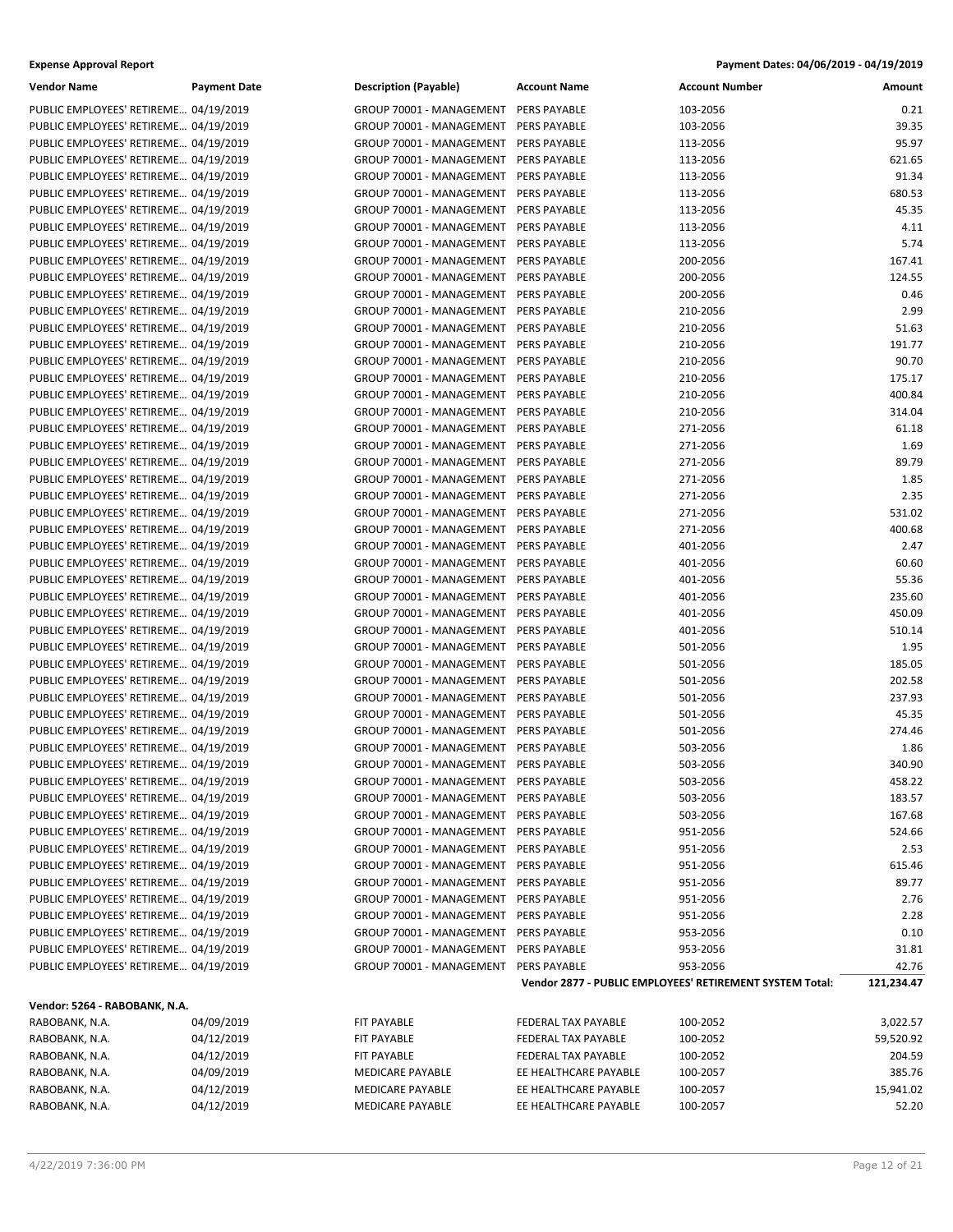#### **Expense Approval Report Payment Dates: 04/06/2019 - 04/19/2019**

| <b>Vendor Name</b>                                | <b>Payment Date</b> | <b>Description (Payable)</b>                        | <b>Account Name</b>                                                  | <b>Account Number</b>                                   | Amount           |
|---------------------------------------------------|---------------------|-----------------------------------------------------|----------------------------------------------------------------------|---------------------------------------------------------|------------------|
| RABOBANK, N.A.                                    | 04/12/2019          | <b>FIT PAYABLE</b>                                  | FEDERAL TAX PAYABLE                                                  | 103-2052                                                | 29.52            |
| RABOBANK, N.A.                                    | 04/12/2019          | MEDICARE PAYABLE                                    | EE HEALTHCARE PAYABLE                                                | 103-2057                                                | 9.30             |
| RABOBANK, N.A.                                    | 04/12/2019          | FIT PAYABLE                                         | <b>FEDERAL TAX PAYABLE</b>                                           | 113-2052                                                | 826.17           |
| RABOBANK, N.A.                                    | 04/12/2019          | <b>MEDICARE PAYABLE</b>                             | EE HEALTHCARE PAYABLE                                                | 113-2057                                                | 303.60           |
| RABOBANK, N.A.                                    | 04/12/2019          | FIT PAYABLE                                         | <b>FEDERAL TAX PAYABLE</b>                                           | 200-2052                                                | 140.02           |
| RABOBANK, N.A.                                    | 04/12/2019          | MEDICARE PAYABLE                                    | EE HEALTHCARE PAYABLE                                                | 200-2057                                                | 49.36            |
| RABOBANK, N.A.                                    | 04/12/2019          | FIT PAYABLE                                         | FEDERAL TAX PAYABLE                                                  | 210-2052                                                | 441.75           |
| RABOBANK, N.A.                                    | 04/12/2019          | <b>MEDICARE PAYABLE</b>                             | EE HEALTHCARE PAYABLE                                                | 210-2057                                                | 146.42           |
| RABOBANK, N.A.                                    | 04/12/2019          | FIT PAYABLE                                         | FEDERAL TAX PAYABLE                                                  | 271-2052                                                | 291.22           |
| RABOBANK, N.A.                                    | 04/12/2019          | <b>MEDICARE PAYABLE</b>                             | EE HEALTHCARE PAYABLE                                                | 271-2057                                                | 121.16           |
| RABOBANK, N.A.                                    | 04/12/2019          | MEDICARE PAYABLE                                    | EE HEALTHCARE PAYABLE                                                | 271-2057                                                | 17.78            |
| RABOBANK, N.A.                                    | 04/12/2019          | FIT PAYABLE                                         | FEDERAL TAX PAYABLE                                                  | 401-2052                                                | 564.66           |
| RABOBANK, N.A.                                    | 04/12/2019          | <b>MEDICARE PAYABLE</b>                             | EE HEALTHCARE PAYABLE                                                | 401-2057                                                | 243.68           |
| RABOBANK, N.A.                                    | 04/12/2019          | FIT PAYABLE                                         | FEDERAL TAX PAYABLE                                                  | 501-2052                                                | 429.57           |
| RABOBANK, N.A.                                    | 04/12/2019          | <b>MEDICARE PAYABLE</b>                             | EE HEALTHCARE PAYABLE                                                | 501-2057                                                | 167.78           |
| RABOBANK, N.A.                                    | 04/12/2019          | FIT PAYABLE                                         | FEDERAL TAX PAYABLE                                                  | 503-2052                                                | 1,289.24         |
| RABOBANK, N.A.                                    | 04/12/2019          | <b>MEDICARE PAYABLE</b>                             | EE HEALTHCARE PAYABLE                                                | 503-2057                                                | 211.64           |
| RABOBANK, N.A.                                    | 04/12/2019          | FIT PAYABLE                                         | FEDERAL TAX PAYABLE                                                  | 951-2052                                                | 700.03           |
| RABOBANK, N.A.                                    | 04/12/2019          | <b>MEDICARE PAYABLE</b>                             | EE HEALTHCARE PAYABLE                                                | 951-2057                                                | 236.88           |
| RABOBANK, N.A.                                    | 04/12/2019          | <b>MEDICARE PAYABLE</b>                             | EE HEALTHCARE PAYABLE                                                | 951-2057                                                | 2.02             |
|                                                   |                     |                                                     |                                                                      | Vendor 5264 - RABOBANK, N.A. Total:                     | 85,348.86        |
|                                                   |                     |                                                     |                                                                      |                                                         |                  |
| Vendor: 7333 - RAY RODRIGUEZ                      |                     |                                                     |                                                                      |                                                         |                  |
| <b>RAY RODRIGUEZ</b>                              | 04/19/2019          | 4/20/2019 - BALLOONS FOR A EASTER EGG HUNT          |                                                                      | 100-9200-7186<br>Vendor 7333 - RAY RODRIGUEZ Total:     | 300.00           |
|                                                   |                     |                                                     |                                                                      |                                                         | 300.00           |
| Vendor: 9155 - RAYMOND ROBINSON                   |                     |                                                     |                                                                      |                                                         |                  |
| RAYMOND ROBINSON                                  | 04/12/2019          | GAME OFFICIAL (3 GAMES)                             | SUBCONTRACTED WORK                                                   | 100-9340-2073                                           | 120.00           |
|                                                   |                     |                                                     |                                                                      | Vendor 9155 - RAYMOND ROBINSON Total:                   | 120.00           |
| Vendor: 7263 - REGIONAL GOVERNMENT SERVICES       |                     |                                                     |                                                                      |                                                         |                  |
| REGIONAL GOVERNMENT SERV 04/19/2019               |                     | MARCH 2019 - CONTRACT SERV CONSULTANT               |                                                                      | 100-5110-1030                                           | 75.00            |
|                                                   |                     |                                                     |                                                                      | Vendor 7263 - REGIONAL GOVERNMENT SERVICES Total:       | 75.00            |
|                                                   |                     |                                                     |                                                                      |                                                         |                  |
| Vendor: 5417 - RENTAL DEPOT                       |                     |                                                     |                                                                      |                                                         |                  |
| <b>RENTAL DEPOT</b>                               | 04/12/2019          | (1) LIFT, SCISSOR 19', (1) DELIV EQUIPMENT RENTAL   |                                                                      | 100-9100-2087<br>Vendor 5417 - RENTAL DEPOT Total:      | 290.01<br>290.01 |
|                                                   |                     |                                                     |                                                                      |                                                         |                  |
| Vendor: 8345 - RESTORATIVE JUSTICE PARTNERS, INC. |                     |                                                     |                                                                      |                                                         |                  |
| RESTORATIVE JUSTICE PARTNE 04/19/2019             |                     |                                                     | MARCH 2019 - CAL VIP REIMBU RESTORATIVE JUSTICE PARTNE 100-2042-7205 |                                                         | 2,754.55         |
|                                                   |                     |                                                     |                                                                      | Vendor 8345 - RESTORATIVE JUSTICE PARTNERS, INC. Total: | 2,754.55         |
| Vendor: 6027 - RICHARDS, WATSON & GERSHON         |                     |                                                     |                                                                      |                                                         |                  |
| RICHARDS, WATSON & GERSH 04/19/2019               |                     |                                                     | NOV 2018 - GENERAL PLAN SER CONSULTANT - GENERAL PLAN 100-7310-1035  |                                                         | 493.50           |
| RICHARDS, WATSON & GERSH 04/12/2019               |                     | NOV 2018 - SEASIDE RESORT P LEGAL SERVICES          |                                                                      | 961-9610-1022                                           | 10,081.50        |
| RICHARDS, WATSON & GERSH 04/12/2019               |                     | JAN 2019 - SEASIDE RESORT PR LEGAL SERVICES         |                                                                      | 961-9610-1022                                           | 4,042.00         |
| RICHARDS, WATSON & GERSH 04/12/2019               |                     | FEB 2019 - SEASIDE RESORT PR LEGAL SERVICES         |                                                                      | 961-9610-1022                                           | 614.00           |
|                                                   |                     |                                                     |                                                                      | Vendor 6027 - RICHARDS, WATSON & GERSHON Total:         | 15,231.00        |
| Vendor: 6210 - SALINAS VALLEY PRO SQUAD           |                     |                                                     |                                                                      |                                                         |                  |
|                                                   | 04/12/2019          | (2) CSI SILK SCREEN                                 | UNIFORM SERVICE/LAUNDRY                                              | 100-6110-2049                                           | 21.85            |
| SALINAS VALLEY PRO SQUAD                          |                     |                                                     |                                                                      | Vendor 6210 - SALINAS VALLEY PRO SQUAD Total:           | 21.85            |
|                                                   |                     |                                                     |                                                                      |                                                         |                  |
| Vendor: 3307 - SAME DAY SHRED                     |                     |                                                     |                                                                      |                                                         |                  |
| SAME DAY SHRED                                    | 04/12/2019          | (1) 64 GALLON BIN SVCD 2/6/19 OTHER EXPENSE         |                                                                      | 100-6110-2078                                           | 32.50            |
|                                                   |                     |                                                     |                                                                      | Vendor 3307 - SAME DAY SHRED Total:                     | 32.50            |
| Vendor: 9131 - SANDRA BERMAN                      |                     |                                                     |                                                                      |                                                         |                  |
| SANDRA BERMAN                                     | 04/19/2019          | STR TOT REFUND AUG-DEC 203 TOT - SHORT-TERM RENTALS |                                                                      | 100-3129                                                | 988.75           |
|                                                   |                     |                                                     |                                                                      | Vendor 9131 - SANDRA BERMAN Total:                      | 988.75           |
|                                                   |                     |                                                     |                                                                      |                                                         |                  |
| Vendor: 9159 - SC WORKS<br><b>SC WORKS</b>        |                     |                                                     |                                                                      |                                                         |                  |
|                                                   | 04/12/2019          | CITY LOGO DECALS (41)                               | <b>VEHICLE PARTS</b>                                                 | 501-8520-6144<br>Vendor 9159 - SC WORKS Total:          | 445.88<br>445.88 |
|                                                   |                     |                                                     |                                                                      |                                                         |                  |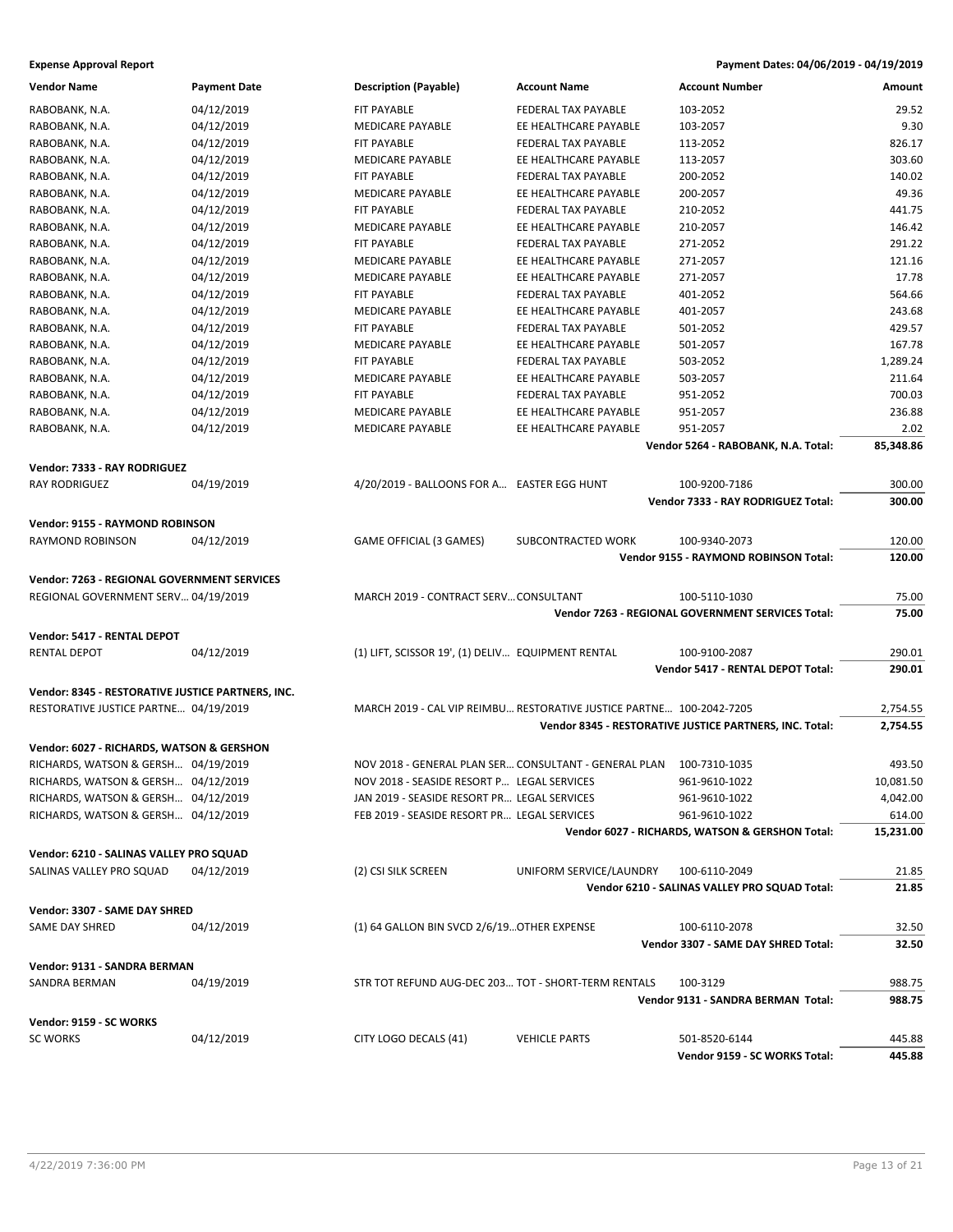| <b>Expense Approval Report</b>                |                                                                   |                                                       |                            | Payment Dates: 04/06/2019 - 04/19/2019                                  |           |
|-----------------------------------------------|-------------------------------------------------------------------|-------------------------------------------------------|----------------------------|-------------------------------------------------------------------------|-----------|
| <b>Vendor Name</b>                            | <b>Payment Date</b>                                               | <b>Description (Payable)</b>                          | <b>Account Name</b>        | <b>Account Number</b>                                                   | Amount    |
|                                               | Vendor: 9104 - SCHAAF & WHEELER, CONSULTING CIVIL ENGINEERS, INC. |                                                       |                            |                                                                         |           |
| SCHAAF & WHEELER, CONSULT 04/19/2019          |                                                                   | WATER TANK IMPRVMNTS THR CAPITAL IMPROVEMENT          |                            | 401-8910-9558                                                           | 11,240.00 |
|                                               |                                                                   |                                                       |                            | Vendor 9104 - SCHAAF & WHEELER, CONSULTING CIVIL ENGINEERS, INC. Total: | 11,240.00 |
| Vendor: 9165 - SEASIDE SENIOR LIVING LLC      |                                                                   |                                                       |                            |                                                                         |           |
| SEASIDE SENIOR LIVING LLC                     | 04/19/2019                                                        | RANDAZZO ENT. PHASE 1 DEMO PROP EXP.-FORMER RDA       |                            | 100-8310-2085                                                           | 13,500.00 |
|                                               |                                                                   |                                                       |                            | Vendor 9165 - SEASIDE SENIOR LIVING LLC Total:                          | 13,500.00 |
| Vendor: 4059 - SILKSCREEN EXPRESS             |                                                                   |                                                       |                            |                                                                         |           |
| SILKSCREEN EXPRESS                            | 04/12/2019                                                        | (3) LG BLACK                                          | UNIFORM ALLOWANCE          | 100-6130-0004                                                           | 32.78     |
|                                               |                                                                   |                                                       |                            | Vendor 4059 - SILKSCREEN EXPRESS Total:                                 | 32.78     |
| Vendor: 3249 - SMART & FINAL                  |                                                                   |                                                       |                            |                                                                         |           |
| SMART & FINAL                                 | 04/19/2019                                                        | STORE #455/REF #037693                                | <b>SENIOR ACTIVITIES</b>   | 251-9500-7125                                                           | 151.36    |
| <b>SMART &amp; FINAL</b>                      | 04/12/2019                                                        | STORE #455/ REF #050092                               | SENIOR ACTIVITIES          | 251-9500-7125                                                           | 19.20     |
| <b>SMART &amp; FINAL</b>                      | 04/19/2019                                                        | STORE #455/REF #053085                                | <b>SENIOR ACTIVITIES</b>   | 251-9500-7125                                                           | 64.14     |
|                                               |                                                                   |                                                       |                            | Vendor 3249 - SMART & FINAL Total:                                      | 234.70    |
| Vendor: 3319 - STAPLES ADVANTAGE              |                                                                   |                                                       |                            |                                                                         |           |
| STAPLES ADVANTAGE                             | 04/19/2019                                                        | FINANCE DEPT - PAPER, THERM DEPARTMENT CONSUMABLES    |                            | 100-5110-3095                                                           | 306.82    |
| <b>STAPLES ADVANTAGE</b>                      | 04/19/2019                                                        | FINANCE DEPT - PAPER, THERM DEPARTMENT CONSUMABLES    |                            | 100-7410-3095                                                           | 45.87     |
| STAPLES ADVANTAGE                             | 04/12/2019                                                        | RECREATION - POLY ZIP ENVL,  STATIONARY SUPPLIES      |                            | 100-9200-3092                                                           | 13.10     |
| STAPLES ADVANTAGE                             | 04/12/2019                                                        | RECREATION - HP950 XL BLK/S STATIONARY SUPPLIES       |                            | 100-9200-3092                                                           | 117.05    |
| STAPLES ADVANTAGE                             | 04/19/2019                                                        | RECREATION - GUIDE A-Z MTL 8 STATIONARY SUPPLIES      |                            | 100-9200-3092                                                           | 112.72    |
| STAPLES ADVANTAGE                             | 04/19/2019                                                        | <b>RECREATION - MISC SUPPLIES</b>                     | <b>STATIONARY SUPPLIES</b> | 100-9200-3092                                                           | 228.31    |
| STAPLES ADVANTAGE                             | 04/12/2019                                                        | RECREATION - BINDERS, STAPL DEPARTMENT CONSUMABLES    |                            | 100-9200-3095                                                           | 117.36    |
| STAPLES ADVANTAGE                             | 04/19/2019                                                        | RECREATION DEPT - MISC SUPPLDEPARTMENT CONSUMABLES    |                            | 100-9200-3095                                                           | 40.68     |
| STAPLES ADVANTAGE                             | 04/19/2019                                                        | RECREATION - AY20 DESK PAD  SENIOR ACTIVITIES         |                            | 251-9500-7125                                                           | 10.26     |
|                                               |                                                                   |                                                       |                            | Vendor 3319 - STAPLES ADVANTAGE Total:                                  | 992.17    |
| Vendor: 5144 - STATE OF CALIFORNIA            |                                                                   |                                                       |                            |                                                                         |           |
| STATE OF CALIFORNIA                           | 04/09/2019                                                        | <b>SIT PAYABLE</b>                                    | <b>STATE TAX PAYABLE</b>   | 100-2053                                                                | 1,127.13  |
| <b>STATE OF CALIFORNIA</b>                    | 04/12/2019                                                        | <b>SIT PAYABLE</b>                                    | <b>STATE TAX PAYABLE</b>   | 100-2053                                                                | 22,939.21 |
| STATE OF CALIFORNIA                           | 04/15/2019                                                        | <b>SIT PAYABLE</b>                                    | <b>STATE TAX PAYABLE</b>   | 100-2053                                                                | 94.83     |
| STATE OF CALIFORNIA                           | 04/12/2019                                                        | <b>SIT PAYABLE</b>                                    | <b>STATE TAX PAYABLE</b>   | 103-2053                                                                | 10.00     |
| STATE OF CALIFORNIA                           | 04/12/2019                                                        | <b>SIT PAYABLE</b>                                    | STATE TAX PAYABLE          | 113-2053                                                                | 286.30    |
| STATE OF CALIFORNIA                           | 04/12/2019                                                        | <b>SIT PAYABLE</b>                                    | <b>STATE TAX PAYABLE</b>   | 200-2053                                                                | 42.74     |
| <b>STATE OF CALIFORNIA</b>                    | 04/12/2019                                                        | <b>SIT PAYABLE</b>                                    | <b>STATE TAX PAYABLE</b>   | 210-2053                                                                | 168.69    |
| STATE OF CALIFORNIA                           | 04/12/2019                                                        | <b>SIT PAYABLE</b>                                    | <b>STATE TAX PAYABLE</b>   | 271-2053                                                                | 87.45     |
| STATE OF CALIFORNIA                           | 04/15/2019                                                        | <b>SIT PAYABLE</b>                                    | <b>STATE TAX PAYABLE</b>   | 271-2053                                                                | 4.61      |
| STATE OF CALIFORNIA                           | 04/12/2019                                                        | <b>SIT PAYABLE</b>                                    | STATE TAX PAYABLE          | 401-2053                                                                | 197.70    |
| <b>STATE OF CALIFORNIA</b>                    | 04/12/2019                                                        | <b>SIT PAYABLE</b>                                    | <b>STATE TAX PAYABLE</b>   | 501-2053                                                                | 118.61    |
| STATE OF CALIFORNIA                           | 04/12/2019                                                        | <b>SIT PAYABLE</b>                                    | STATE TAX PAYABLE          | 503-2053                                                                | 305.59    |
| STATE OF CALIFORNIA                           | 04/12/2019                                                        | <b>SIT PAYABLE</b>                                    | <b>STATE TAX PAYABLE</b>   | 951-2053                                                                | 231.46    |
| STATE OF CALIFORNIA                           | 04/15/2019                                                        | <b>SIT PAYABLE</b>                                    | <b>STATE TAX PAYABLE</b>   | 951-2053                                                                | 0.51      |
|                                               |                                                                   |                                                       |                            | Vendor 5144 - STATE OF CALIFORNIA Total:                                | 25,614.83 |
| Vendor: 8375 - STATE WATER RES. CONTROL BOARD |                                                                   |                                                       |                            |                                                                         |           |
| STATE WATER RES. CONTROL B 04/12/2019         |                                                                   | EXAM FOR STEVEN BONANFANT. TRAINING & EDUCATION       |                            | 401-8610-1029                                                           | 50.00     |
|                                               |                                                                   |                                                       |                            | Vendor 8375 - STATE WATER RES. CONTROL BOARD Total:                     | 50.00     |
| Vendor: 6324 - SUPPLYWORKS                    |                                                                   |                                                       |                            |                                                                         |           |
| <b>SUPPLYWORKS</b>                            | 04/19/2019                                                        | (1) FLOOR SEALER (1) SLIM JIM  JANITORIAL SUPPLIES    |                            | 100-9200-3093                                                           | 86.09     |
| <b>SUPPLYWORKS</b>                            | 04/19/2019                                                        | (3) SANITOUCH DISP RL TOWEL  JANITORIAL SUPPLIES      |                            | 100-9200-3093                                                           | 183.52    |
| <b>SUPPLYWORKS</b>                            | 04/12/2019                                                        | MISC JANITORIAL SUPPLIES/OR JANITORIAL SUPPLIES       |                            | 100-9200-3093                                                           | 2,123.73  |
|                                               |                                                                   |                                                       |                            | Vendor 6324 - SUPPLYWORKS Total:                                        | 2,393.34  |
| Vendor: 9142 - TAMMY CONSOLI                  |                                                                   |                                                       |                            |                                                                         |           |
| <b>TAMMY CONSOLI</b>                          | 04/19/2019                                                        | STR TOT REFUND AUG 18 - DEC  TOT - SHORT-TERM RENTALS |                            | 100-3129                                                                | 529.62    |
| <b>TAMMY CONSOLI</b>                          | 04/19/2019                                                        | STR TOT REFUND AUG 18 - DEC  TOT - SHORT-TERM RENTALS |                            | 100-3129                                                                | 206.61    |
| <b>TAMMY CONSOLI</b>                          | 04/19/2019                                                        | STR TOT REFUND AUG 18 - DEC  TOT - SHORT-TERM RENTALS |                            | 100-3129                                                                | 78.57     |
|                                               |                                                                   |                                                       |                            | Vendor 9142 - TAMMY CONSOLI Total:                                      | 814.80    |
| Vendor: 9134 - TANYA TARANTINO                |                                                                   |                                                       |                            |                                                                         |           |
| <b>TANYA TARANTINO</b>                        | 04/19/2019                                                        | STR TOT REFUND 1601 HILBY A TOT - SHORT-TERM RENTALS  |                            | 100-3129                                                                | 1,706.52  |
|                                               |                                                                   |                                                       |                            | Vendor 9134 - TANYA TARANTINO Total:                                    | 1,706.52  |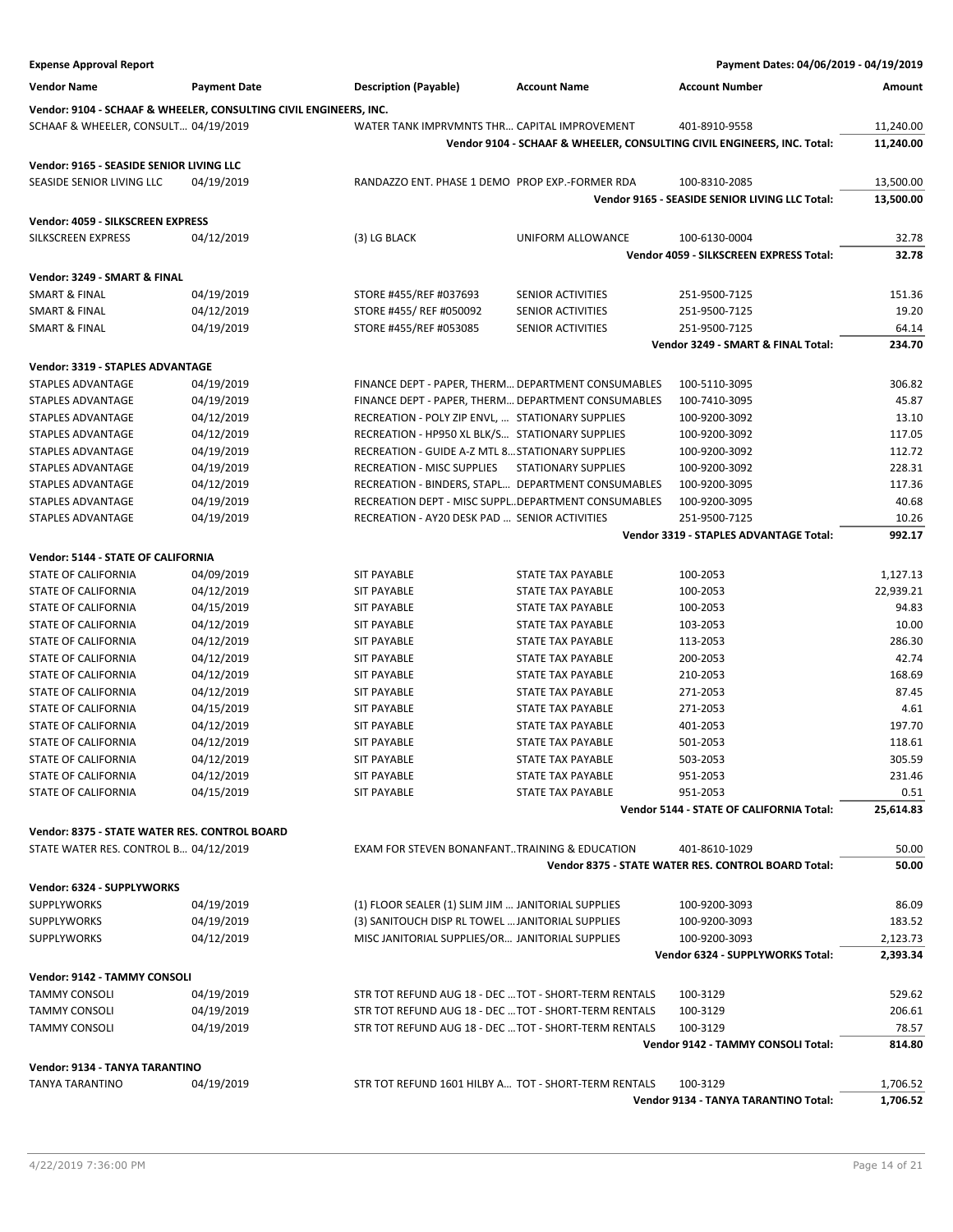| <b>Expense Approval Report</b>                                                       |                     |                                                       |                                                                       | Payment Dates: 04/06/2019 - 04/19/2019                   |            |
|--------------------------------------------------------------------------------------|---------------------|-------------------------------------------------------|-----------------------------------------------------------------------|----------------------------------------------------------|------------|
| <b>Vendor Name</b>                                                                   | <b>Payment Date</b> | <b>Description (Payable)</b>                          | <b>Account Name</b>                                                   | <b>Account Number</b>                                    | Amount     |
| Vendor: 9133 - TAREK ELGENDY                                                         |                     |                                                       |                                                                       |                                                          |            |
| <b>TAREK ELGENDY</b>                                                                 | 04/19/2019          | STR TOT REFUND AUG 18-DEC  TOT - SHORT-TERM RENTALS   |                                                                       | 100-3129                                                 | 230.04     |
|                                                                                      |                     |                                                       |                                                                       | <b>Vendor 9133 - TAREK ELGENDY Total:</b>                | 230.04     |
| Vendor: 8855 - TELECOM LAW FIRM, P.C.                                                |                     |                                                       |                                                                       |                                                          |            |
| TELECOM LAW FIRM, P.C.                                                               | 04/19/2019          | JAN 2019 SVCS FOR 220 COE A LEGAL SERVICES            |                                                                       | 100-7310-1022                                            | 2,807.90   |
|                                                                                      |                     |                                                       |                                                                       | Vendor 8855 - TELECOM LAW FIRM, P.C. Total:              | 2,807.90   |
| Vendor: 6225 - TEREX UTILITIES, INC.                                                 |                     |                                                       |                                                                       |                                                          |            |
| TEREX UTILITIES, INC.                                                                | 04/12/2019          | CUST #136566/ LABOR/TRAVEL OUTSIDE REPAIRS            |                                                                       | 501-8520-6148                                            | 946.65     |
|                                                                                      |                     |                                                       |                                                                       | Vendor 6225 - TEREX UTILITIES, INC. Total:               | 946.65     |
| <b>Vendor: 7243 - THALES CONSULTING INC</b>                                          |                     |                                                       |                                                                       |                                                          |            |
| THALES CONSULTING INC                                                                | 04/12/2019          | SCO REPORT, FY 2018                                   | CONSULTANT                                                            | 100-5110-1030                                            | 1,700.00   |
|                                                                                      |                     |                                                       |                                                                       | Vendor 7243 - THALES CONSULTING INC Total:               | 1,700.00   |
| Vendor: 9106 - THE SOHAGI LAW GROUP                                                  |                     |                                                       |                                                                       |                                                          |            |
| THE SOHAGI LAW GROUP                                                                 | 04/19/2019          |                                                       | OCT 2018 - GENERAL PLAN SERVCONSULTANT - GENERAL PLAN                 | 100-7310-1035                                            | 4,951.75   |
| THE SOHAGI LAW GROUP                                                                 | 04/19/2019          |                                                       | NOV 2018 - GENERAL PLAN SVCS CONSULTANT - GENERAL PLAN                | 100-7310-1035                                            | 22,747.00  |
| THE SOHAGI LAW GROUP                                                                 | 04/19/2019          |                                                       | DEC 2018 - GENERAL PLAN SVCS CONSULTANT - GENERAL PLAN                | 100-7310-1035                                            | 26,369.25  |
| THE SOHAGI LAW GROUP                                                                 | 04/19/2019          | JAN 2019 - GENERAL PLAN SERVCONSULTANT - GENERAL PLAN |                                                                       | 100-7310-1035                                            | 412.50     |
| THE SOHAGI LAW GROUP                                                                 | 04/12/2019          | FEB 2019 SVCS - CAMPUS TOW BAKEWELL - CAMPUS TOWN     |                                                                       | 601-2214                                                 | 48,500.00  |
| THE SOHAGI LAW GROUP                                                                 | 04/12/2019          | FEB 2019 - SVCS FOR MAIN GAT MAIN GATE - PETROVICH    |                                                                       | 601-2224                                                 | 6,565.00   |
|                                                                                      |                     |                                                       |                                                                       | Vendor 9106 - THE SOHAGI LAW GROUP Total:                | 109,545.50 |
| Vendor: 5038 - THE VILLAGE PROJECT, INC.                                             |                     |                                                       |                                                                       |                                                          |            |
| THE VILLAGE PROJECT, INC.                                                            | 04/19/2019          | FEB 2019 - CAL GRANT REIMBU VILLAGE PROJECT           |                                                                       | 100-2042-2092                                            | 1,624.90   |
| THE VILLAGE PROJECT, INC.                                                            | 04/19/2019          | 3 QTR, FY2018/19, CDBG PAYM VILLAGE PROJECT           |                                                                       | 200-5410-7194                                            | 2,796.45   |
|                                                                                      |                     |                                                       |                                                                       | Vendor 5038 - THE VILLAGE PROJECT, INC. Total:           | 4,421.35   |
| Vendor: 8384 - THOMAS HOWARD                                                         |                     |                                                       |                                                                       |                                                          |            |
| <b>THOMAS HOWARD</b>                                                                 | 04/12/2019          | REIMBURSEMENT FOR CLASS B  DEPARTMENT CONSUMABLES     |                                                                       | 401-8610-3095                                            | 33.00      |
|                                                                                      |                     |                                                       |                                                                       | Vendor 8384 - THOMAS HOWARD Total:                       | 33.00      |
| Vendor: 9163 - TIMOTHY R. DUNN                                                       |                     |                                                       |                                                                       |                                                          |            |
| TIMOTHY R. DUNN                                                                      | 04/16/2019          | 2/28/2019 PAYROLL REISSUAN PART-TIME HOURLY WAGES     |                                                                       | 100-9340-0020                                            | 128.38     |
|                                                                                      |                     |                                                       |                                                                       | Vendor 9163 - TIMOTHY R. DUNN Total:                     | 128.38     |
| Vendor: 8628 - TORTI GALLAS AND PARTNERS, INC.                                       |                     |                                                       |                                                                       |                                                          |            |
| TORTI GALLAS AND PARTNERS,  04/12/2019                                               |                     | MARCH 2019 - CAMPUS TOWN  BAKEWELL - CAMPUS TOWN      |                                                                       | 601-2214                                                 | 57,345.00  |
|                                                                                      |                     |                                                       |                                                                       | Vendor 8628 - TORTI GALLAS AND PARTNERS, INC. Total:     | 57,345.00  |
|                                                                                      |                     |                                                       |                                                                       |                                                          |            |
| Vendor: 6197 - U.S. BANK EQUIPMENT FINANCE<br>U.S. BANK EQUIPMENT FINANCE 04/19/2019 |                     | 656 BROADWAY AVE COPIER -  COPIER SERVICES            |                                                                       | 100-7410-2044                                            | 197.31     |
|                                                                                      |                     |                                                       |                                                                       | Vendor 6197 - U.S. BANK EQUIPMENT FINANCE Total:         | 197.31     |
|                                                                                      |                     |                                                       |                                                                       |                                                          |            |
| Vendor: 0016 - UNITED RENTALS (NORTH AMERICA) INC.                                   |                     |                                                       |                                                                       |                                                          |            |
| UNITED RENTALS (NORTH AMER04/19/2019                                                 |                     | (1) BACKHOE/LOADER, (1) BAC CONSUMABLES               |                                                                       | 271-8110-3095                                            | 831.11     |
|                                                                                      |                     |                                                       |                                                                       | Vendor 0016 - UNITED RENTALS (NORTH AMERICA) INC. Total: | 831.11     |
| Vendor: 5873 - UNITED SITE SERVICES, INC.                                            |                     |                                                       |                                                                       |                                                          |            |
| UNITED SITE SERVICES, INC.                                                           | 04/19/2019          |                                                       | 3/21/19-4/17/19 FENCE RENTALRENTAL PROPERTY EXP & MAINT 961-9610-9599 |                                                          | 2,609.59   |
|                                                                                      |                     |                                                       |                                                                       | Vendor 5873 - UNITED SITE SERVICES, INC. Total:          | 2,609.59   |
| Vendor: 6671 - VERIZON WIRELESS                                                      |                     |                                                       |                                                                       |                                                          |            |
| <b>VERIZON WIRELESS</b>                                                              | 04/12/2019          | ACCT #472229021-00001; 4/1/ MOBILE COMMUNICATIONS     |                                                                       | 100-6640-5135                                            | 650.50     |
| <b>VERIZON WIRELESS</b>                                                              | 04/12/2019          | ACCT #472229021-00002; 4/1/ MOBILE COMMUNICATIONS     |                                                                       | 100-6640-5135                                            | 38.01      |
| <b>VERIZON WIRELESS</b>                                                              | 04/12/2019          | ACCT #742236901-00001; 3/23 PARKS IMPROVEMENTS        |                                                                       | 348-8910-9570                                            | 38.01      |
| <b>VERIZON WIRELESS</b>                                                              | 04/12/2019          | ACCT #472229021-00003; 4/1/ MOBILE COMMUNICATIONS     |                                                                       | 503-4010-5135                                            | 172.30     |
|                                                                                      |                     |                                                       |                                                                       | Vendor 6671 - VERIZON WIRELESS Total:                    | 898.82     |
| <b>Vendor: 8086 - VETERANS TRANSITION CENTER</b>                                     |                     |                                                       |                                                                       |                                                          |            |
| VETERANS TRANSITION CENTER 04/19/2019                                                |                     |                                                       | 3 QTR FY2018/19 CDBG PAYME VETERANS TRANSITION RENOV 200-5410-7600    |                                                          | 7,569.99   |
|                                                                                      |                     |                                                       |                                                                       | <b>Vendor 8086 - VETERANS TRANSITION CENTER Total:</b>   | 7,569.99   |
| Vendor: 2328 - WALLACE GROUP                                                         |                     |                                                       |                                                                       |                                                          |            |
| <b>WALLACE GROUP</b>                                                                 | 04/19/2019          | FEB 2019 - STORM GRATE PROJ SUBCONTRACTED WORK        |                                                                       | 210-8110-2073                                            | 1,012.50   |
| <b>WALLACE GROUP</b>                                                                 | 04/19/2019          |                                                       | FEB 2019 - DEL MONTE SEWER  DEL MONTE SWR MAIN REPLAC 953-8820-9214   |                                                          | 1,396.25   |
|                                                                                      |                     |                                                       |                                                                       | Vendor 2328 - WALLACE GROUP Total:                       | 2,408.75   |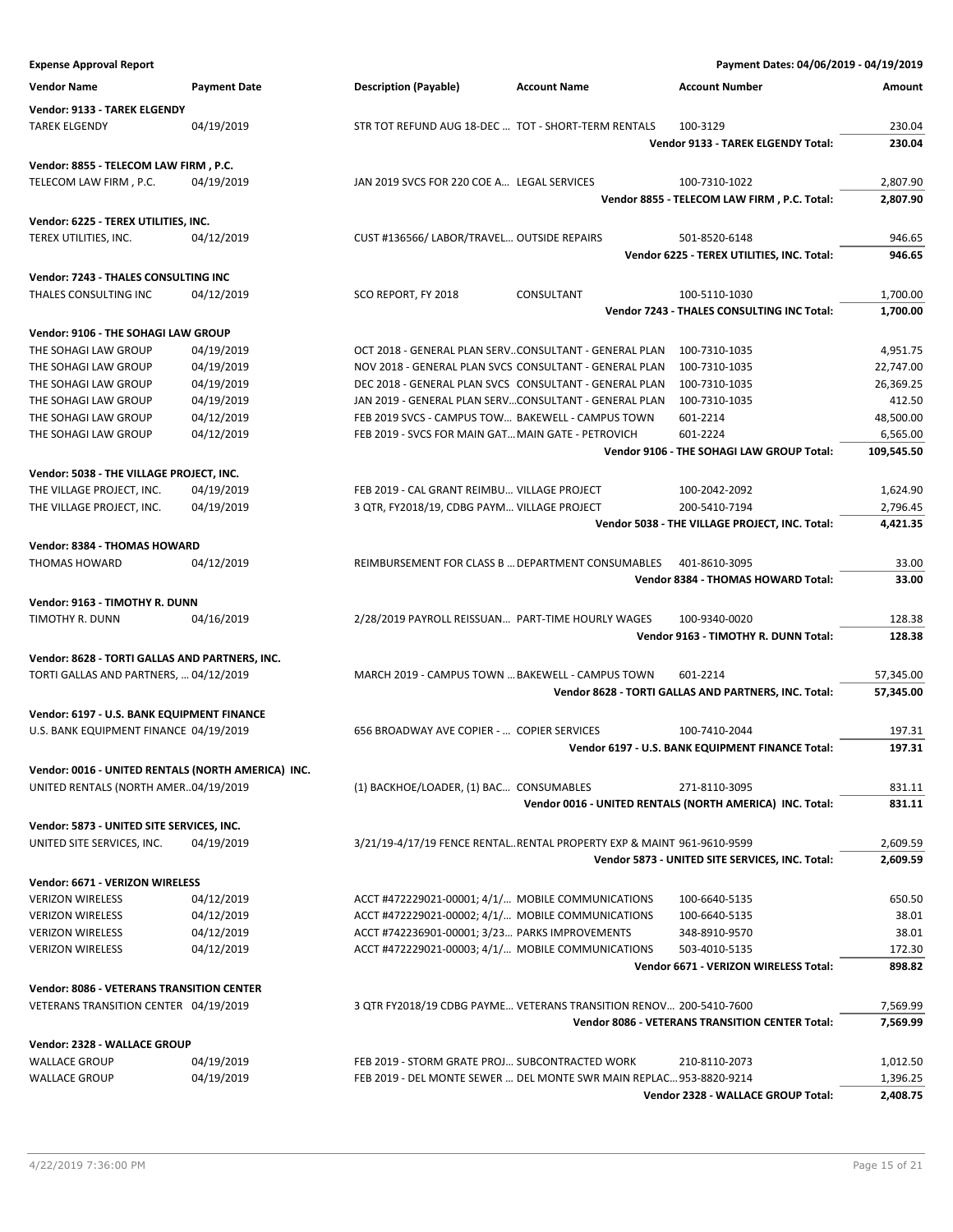| Payment Dates: 04/06/2019 - 04/19/2019<br><b>Expense Approval Report</b> |                     |                                                      |                     |                                                  |          |
|--------------------------------------------------------------------------|---------------------|------------------------------------------------------|---------------------|--------------------------------------------------|----------|
| <b>Vendor Name</b>                                                       | <b>Payment Date</b> | <b>Description (Payable)</b>                         | <b>Account Name</b> | <b>Account Number</b>                            | Amount   |
| <b>Vendor: 4970 - WHITSON ENGINEERS</b>                                  |                     |                                                      |                     |                                                  |          |
| <b>WHITSON ENGINEERS</b>                                                 | 04/12/2019          | FEB 2019 SVCS - ELLIS PARK                           | <b>ELLIS PARK</b>   | 342-8910-9574                                    | 5,631.00 |
|                                                                          |                     |                                                      |                     | <b>Vendor 4970 - WHITSON ENGINEERS Total:</b>    | 5,631.00 |
| Vendor: 3735 - WILSON'S PLUMBING & HEATING                               |                     |                                                      |                     |                                                  |          |
| WILSON'S PLUMBING & HEATI 04/12/2019                                     |                     | BOND RELEASE FOR PERMIT #6 ENCROACHMENT BONDS        |                     | 601-2225                                         | 1,000.00 |
|                                                                          |                     |                                                      |                     | Vendor 3735 - WILSON'S PLUMBING & HEATING Total: | 1,000.00 |
| <b>Vendor: 6649 - YORK</b>                                               |                     |                                                      |                     |                                                  |          |
| <b>YORK</b>                                                              | 04/12/2019          | APR - JUN 2019 - WORKERS CO TAIL CLAIMS              |                     | 502-5120-2097                                    | 4,250.00 |
|                                                                          |                     |                                                      |                     | Vendor 6649 - YORK Total:                        | 4,250.00 |
| Vendor: 9127 - ZHOU XU                                                   |                     |                                                      |                     |                                                  |          |
| ZHOU XU                                                                  | 04/19/2019          | TOT REFUND AUG 18 - DEC 18  TOT - SHORT-TERM RENTALS |                     | 100-3129                                         | 402.86   |
| ZHOU XU                                                                  | 04/19/2019          | TOT REFUND AUG 18 - DEC 18  TOT - SHORT-TERM RENTALS |                     | 100-3129                                         | 2,294.13 |
| ZHOU XU                                                                  | 04/19/2019          | TOT REFUND AUG - DEC 18 126 TOT - SHORT-TERM RENTALS |                     | 100-3129                                         | 508.99   |
| ZHOU XU                                                                  | 04/19/2019          | TOT REFUND AUG - DEC 18 126 TOT - SHORT-TERM RENTALS |                     | 100-3129                                         | 3,234.30 |
|                                                                          |                     |                                                      |                     | Vendor 9127 - ZHOU XU Total:                     | 6.440.28 |

**Grand Total: 860,358.65**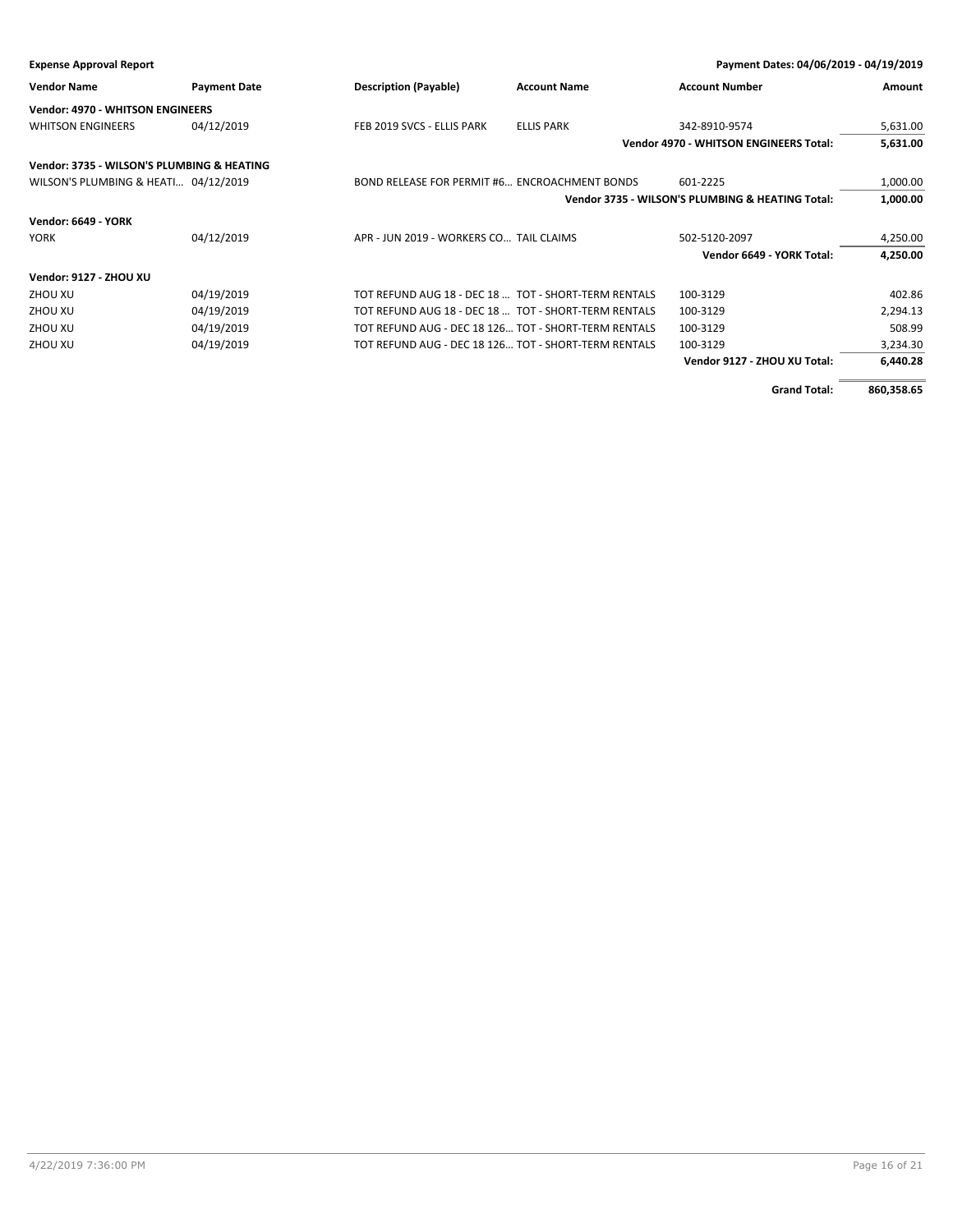## **Report Summary**

#### **Fund Summary**

| Fund                            | <b>Payment Amount</b> |
|---------------------------------|-----------------------|
| 100 - GENERAL FUND              | 494,256.05            |
| 103 - LAGUNA GRANDE PKG FUND    | 2,708.52              |
| 113 - POMA & DMDC FUND          | 3,679.45              |
| 200 - CDBG FUND                 | 21,051.37             |
| 210 - STREETS FUND              | 18,558.87             |
| 218 - TRAINING - FIRE           | 411.00                |
| 243 - PRVNT                     | 2,443.28              |
| 251 - SENIOR PROGRAMS           | 273.41                |
| 252 - OLDEMEYER MAINTENANCE     | 112.50                |
| 257 - PARKS MAINTENANCE         | 42.00                 |
| 271 - STORMWATER FUND           | 3,993.21              |
| 297 - HS - MERGED HOUSING       | 193.00                |
| 342 - PARKS-PLAYGROUND IMPRVMNT | 56,596.97             |
| 345 - WBUV INFRASTRUCTURE IMPRO | 4,175.00              |
| 348 - CUTINO PARK IMPRVMTS      | 38.01                 |
| 401 - WATER FUND                | 32,908.93             |
| 501 - EQUIPMT MAINT FUND        | 11,935.54             |
| 502 - PROP/CASUALTY INS FUND    | 17,862.03             |
| 503 - MIS FUND                  | 14,008.19             |
| 601 - EXPEND TRUST FUND         | 118,301.10            |
| 951 - SAN, DISTRICT GEN, FUND   | 12,594.85             |
| 953 - SAN, DISTRICT CAP, IMPROV | 26,588.28             |
| 961 - SA FORT ORD CAPITAL PROJ  | 17,627.09             |
| <b>Grand Total:</b>             | 860.358.65            |

### **Account Summary**

| <b>Account Number</b> | <b>Account Name</b>             | <b>Payment Amount</b> |
|-----------------------|---------------------------------|-----------------------|
| 100-1010-7167         | <b>COMMUNITY FIREWORKS</b>      | 1,750.00              |
| 100-2010-2044         | <b>COPIER SERVICES</b>          | 1,011.35              |
| 100-2031-1030         | CONSULTANT                      | 19,058.35             |
| 100-2031-1038         | <b>EMPLOYEE ASSISTANCE P</b>    | 646.25                |
| 100-2031-4124         | <b>MAIL SERVICES</b>            | 27.02                 |
| 100-2042-1039         | JAN ROEHL CONSULTING            | 510.00                |
| 100-2042-2092         | <b>VILLAGE PROJECT</b>          | 1,624.90              |
| 100-2042-3095         | CONSUMABLES                     | 16.51                 |
| 100-2042-7205         | <b>RESTORATIVE JUSTICE PA</b>   | 2,754.55              |
| 100-2052              | <b>FEDERAL TAX PAYABLE</b>      | 62,748.08             |
| 100-2053              | <b>STATE TAX PAYABLE</b>        | 24,161.17             |
| 100-2056              | PERS PAYABLE                    | 112,263.27            |
| 100-2057              | EE HEALTHCARE PAYABLE           | 16,378.98             |
| 100-2059              | <b>GARNISHMENT PAYABLE</b>      | 2,850.32              |
| 100-2060              | DEFERRED COMP PAYABLE           | 28,780.94             |
| 100-2062              | MISC PAYROLL PAYABLES           | 1,637.54              |
| 100-2064              | <b>LIUNA PENSION PAYABLE</b>    | 3,854.31              |
| 100-3010-1023         | LEGAL SERVICES - SPECIAL        | 4,480.58              |
| 100-3129              | TOT - SHORT-TERM RENT           | 26,715.82             |
| 100-5110-1015         | <b>BENEFITS ADMINISTRATI</b>    | 6,134.78              |
| 100-5110-1025         | <b>CITY AUDIT</b>               | 142.50                |
| 100-5110-1030         | CONSULTANT                      | 13,824.00             |
| 100-5110-2044         | <b>COPIER SERVICES</b>          | 518.35                |
| 100-5110-3095         | DEPARTMENT CONSUMA              | 306.82                |
| 100-6110-1026         | <b>MEDICAL EXAMS</b>            | 35.06                 |
| 100-6110-1027         | <b>BACKGROUND INVESTIGA</b>     | 1,516.00              |
| 100-6110-1029         | <b>TRAINING &amp; EDUCATION</b> | 166.64                |
| 100-6110-2042         | AUTOMATED CRIMINAL J            | 27,860.71             |
| 100-6110-2049         | UNIFORM SERVICE/LAUN            | 21.85                 |
| 100-6110-2078         | <b>OTHER EXPENSE</b>            | 326.08                |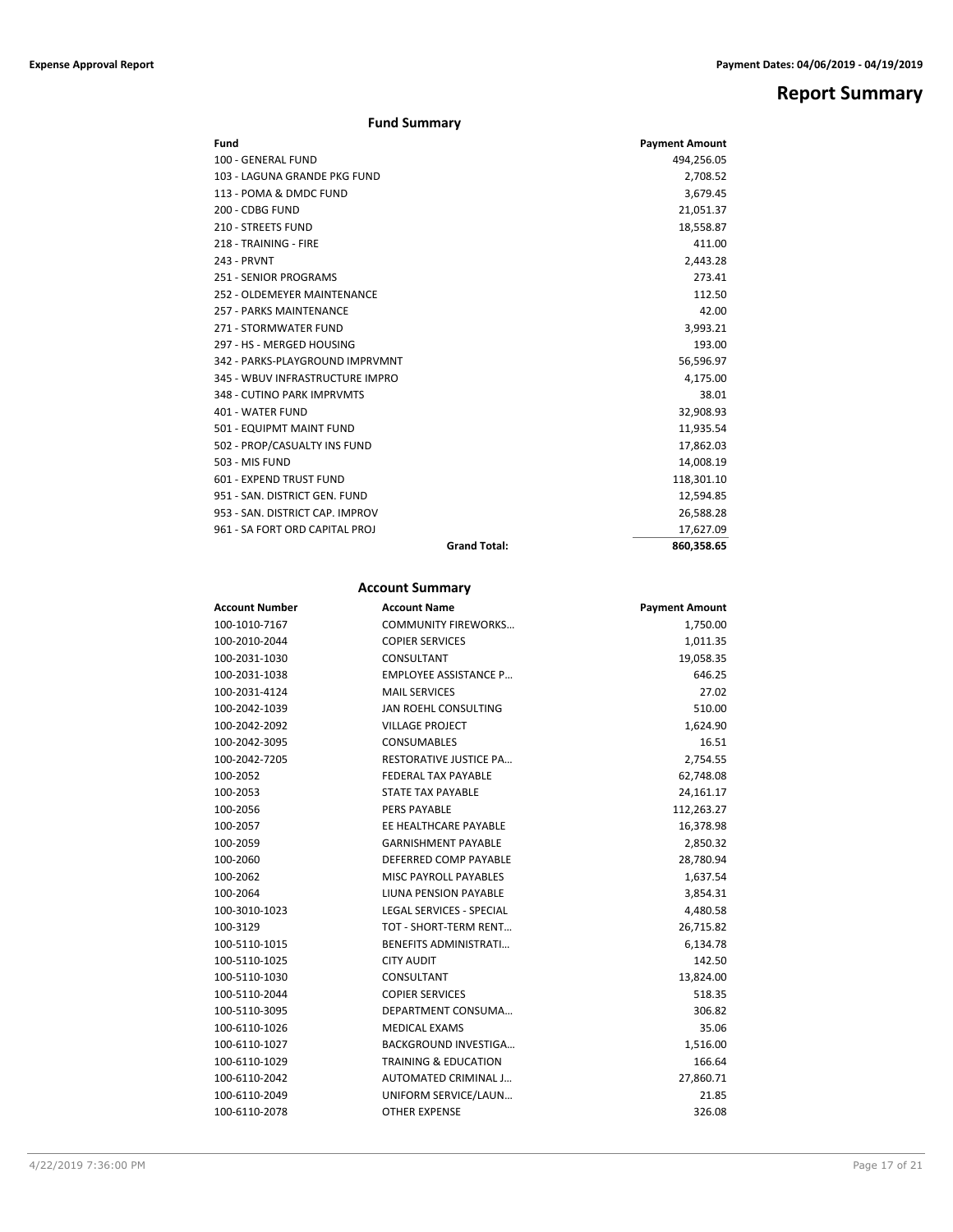|                                | <b>Account Summary</b>                       |                       |
|--------------------------------|----------------------------------------------|-----------------------|
| Account Number                 | <b>Account Name</b>                          | <b>Payment Amount</b> |
| 100-6110-3102                  | COMPUTER SUPPLIES/SO                         | 2,360.30              |
| 100-6110-4124                  | <b>MAIL SERVICES</b>                         | 30.97                 |
| 100-6110-4202                  | <b>CALEA PROGRAM</b>                         | 2,114.00              |
| 100-6110-5132                  | <b>TELEPHONE</b>                             | 37.47                 |
| 100-6120-1029                  | <b>TRAINING &amp; EDUCATIONS</b>             | 712.50                |
| 100-6130-0004                  | UNIFORM ALLOWANCE                            | 32.78                 |
| 100-6130-4125                  | <b>INVESTIGATION EXPENSE</b>                 | 50.00                 |
| 100-6610-0099                  | TUITION REIMBURSEMENT                        | 1,148.25              |
| 100-6610-2043                  | TEMPORARY CONTRACT S                         | 1,245.00              |
| 100-6630-1029                  | <b>TRAINING &amp; EDUCATION</b>              | 88.00                 |
| 100-6640-2049                  | UNIFORM SERVICE/LAUN                         | 263.96                |
| 100-6640-3093                  | <b>JANITORIAL SUPPLIES</b>                   | 153.86                |
| 100-6640-5135                  | MOBILE COMMUNICATIO                          | 1,423.82              |
| 100-6640-9395                  | <b>VEHICLE MAINTENANCE</b>                   | 28.12                 |
| 100-7310-1022                  | <b>LEGAL SERVICES</b>                        | 2,807.90              |
| 100-7310-1035                  | CONSULTANT - GENERAL                         | 54,974.00             |
| 100-7310-2063                  | PUBLISHING & LEGAL AD                        | 265.51                |
| 100-7410-1030                  | CONSULTANT                                   | 158.60                |
| 100-7410-2044                  | <b>COPIER SERVICES</b>                       | 197.31                |
| 100-7410-3095                  | DEPARTMENT CONSUMA                           | 45.87                 |
| 100-7410-4206                  | <b>FARMERS' MARKET</b>                       | 6,637.25              |
| 100-8310-2073                  | SUBCONTRACTED WORK                           | 334.20                |
| 100-8310-2085                  | PROP EXP.-FORMER RDA                         | 13,500.00             |
| 100-8310-3095                  | DEPARTMENT CONSUMA                           | 219.73                |
| 100-8310-3097                  | SAFETY EQUIPMENT                             | 250.00                |
| 100-8310-5131                  | <b>GAS &amp; ELECTRIC</b>                    | 24,200.77             |
| 100-8420-3095                  | DEPARTMENT CONSUMA                           | 175.78                |
| 100-8420-5131                  | <b>GAS &amp; ELECTRIC</b>                    | 226.70                |
| 100-8430-3095                  | DEPARTMENT CONSUMA                           | 3,327.76              |
| 100-8910-2044                  | <b>COPIER SERVICES</b>                       | 391.34                |
| 100-8910-4122                  | DUES & MEMBERSHIP                            | 1,303.40              |
| 100-9100-2043                  | <b>TEMPORARY CONTRACT S</b>                  | 110.50                |
| 100-9100-2073                  | SUBCONTRACTED WORK                           | 75.00                 |
| 100-9100-2087                  | EQUIPMENT RENTAL                             | 290.01                |
| 100-9100-3095                  | DEPARTMENT CONSUMA                           | 166.50                |
| 100-9100-8192                  | <b>EQUIPMENT</b>                             | 1,797.76              |
| 100-9105-2049                  | UNIFORM SERVICE/LAUN                         | 253.57                |
| 100-9200-2043<br>100-9200-2070 | TEMPORARY CONTRACT S<br><b>ALARM SERVICE</b> | 83.00<br>57.00        |
| 100-9200-3092                  | STATIONARY SUPPLIES                          |                       |
| 100-9200-3093                  | <b>JANITORIAL SUPPLIES</b>                   | 471.18                |
| 100-9200-3095                  | DEPARTMENT CONSUMA                           | 2,393.34<br>331.44    |
| 100-9200-7175                  | <b>SUMMER PARK CONCERTS</b>                  | 2,750.00              |
| 100-9200-7186                  | <b>EASTER EGG HUNT</b>                       | 2,405.08              |
| 100-9310-1027                  | BACKGROUND INVESTIGA                         | 224.00                |
| 100-9310-3095                  | DEPARTMENT CONSUMA                           | 39.61                 |
| 100-9340-0020                  | PART-TIME HOURLY WAG                         | 128.38                |
| 100-9340-2073                  | SUBCONTRACTED WORK                           | 960.00                |
| 100-9603-2075                  | <b>RECREATION CONTRACT S</b>                 | 891.80                |
| 103-2052                       | FEDERAL TAX PAYABLE                          | 29.52                 |
| 103-2053                       | STATE TAX PAYABLE                            | 10.00                 |
| 103-2056                       | <b>PERS PAYABLE</b>                          | 92.45                 |
| 103-2057                       | EE HEALTHCARE PAYABLE                        | 9.30                  |
| 103-2060                       | DEFERRED COMP PAYABLE                        | 15.79                 |
| 103-2064                       | LIUNA PENSION PAYABLE                        | 104.72                |
| 103-8710-5131                  | <b>GAS &amp; ELECTRIC</b>                    | 2,446.74              |
| 113-2052                       | FEDERAL TAX PAYABLE                          | 826.17                |
| 113-2053                       | STATE TAX PAYABLE                            | 286.30                |
|                                |                                              |                       |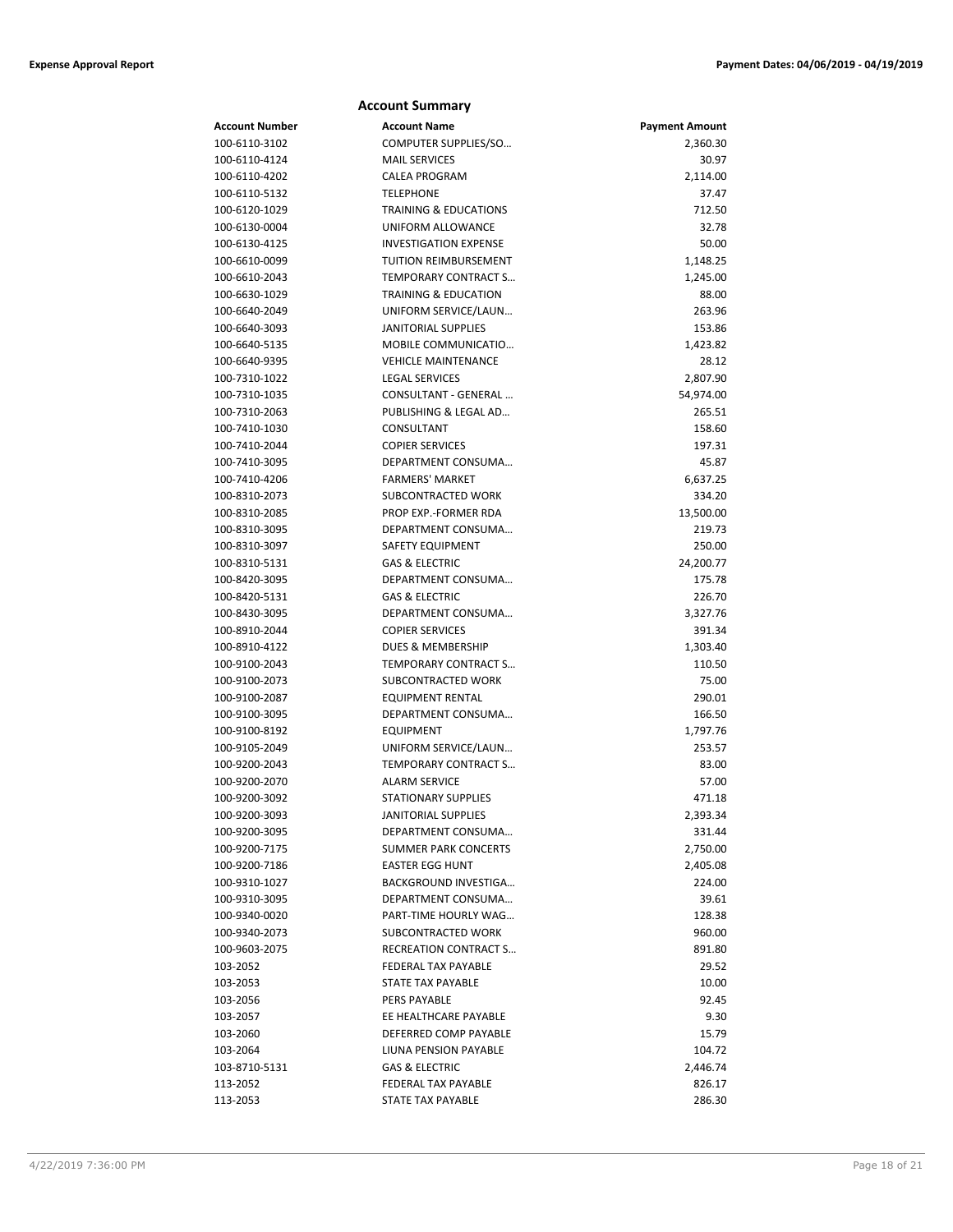|                | <b>Account Summary</b>        |                       |
|----------------|-------------------------------|-----------------------|
| Account Number | <b>Account Name</b>           | <b>Payment Amount</b> |
| 113-2056       | <b>PERS PAYABLE</b>           | 1,544.69              |
| 113-2057       | EE HEALTHCARE PAYABLE         | 303.60                |
| 113-2059       | <b>GARNISHMENT PAYABLE</b>    | 385.79                |
| 113-2060       | DEFERRED COMP PAYABLE         | 196.39                |
| 113-2064       | LIUNA PENSION PAYABLE         | 136.51                |
| 200-2052       | FEDERAL TAX PAYABLE           | 140.02                |
| 200-2053       | STATE TAX PAYABLE             | 42.74                 |
| 200-2056       | <b>PERS PAYABLE</b>           | 292.42                |
| 200-2057       | EE HEALTHCARE PAYABLE         | 49.36                 |
| 200-2060       | DEFERRED COMP PAYABLE         | 121.00                |
| 200-2062       | MISC PAYROLL PAYABLES         | 18.81                 |
| 200-5410-1025  | <b>CITY AUDIT</b>             | 1,845.00              |
| 200-5410-7192  | LEGAL SERVICES FOR SEN        | 2,795.33              |
| 200-5410-7194  | <b>VILLAGE PROJECT</b>        | 2,796.45              |
| 200-5410-7400  | <b>GREATER VICTORY TEMPL</b>  | 4,268.79              |
| 200-5410-7402  | ECHO                          | 854.62                |
| 200-5410-7403  | MEALS ON WHEELS OF T          | 256.84                |
| 200-5410-7600  | <b>VETERANS TRANSITION R</b>  | 7,569.99              |
| 210-2052       | <b>FEDERAL TAX PAYABLE</b>    | 441.75                |
| 210-2053       | STATE TAX PAYABLE             | 168.69                |
| 210-2056       | PERS PAYABLE                  | 1,227.14              |
| 210-2057       | EE HEALTHCARE PAYABLE         | 146.42                |
| 210-2059       | <b>GARNISHMENT PAYABLE</b>    | 51.93                 |
| 210-2060       | DEFERRED COMP PAYABLE         | 366.22                |
| 210-2062       | <b>MISC PAYROLL PAYABLES</b>  | 6.93                  |
| 210-2064       | LIUNA PENSION PAYABLE         | 406.52                |
| 210-8110-2073  | SUBCONTRACTED WORK            | 1,012.50              |
| 210-8110-5131  | <b>GAS &amp; ELECTRIC</b>     | 20.55                 |
| 210-8210-2059  | <b>STREET LIGHTINGS</b>       | 14,470.82             |
| 210-8420-5131  | <b>GAS &amp; ELECTRIC</b>     | 102.75                |
| 210-8420-5133  | <b>WATER</b>                  | 136.65                |
| 218-6630-1029  | <b>TRAINING</b>               | 411.00                |
| 243-6110-1029  | <b>TRAINING</b>               | 1,220.21              |
| 243-6110-3095  | DEPARTMENT CONSUMA            | 1,143.07              |
| 243-6110-4125  | INVESTIGATION EXPENDI         | 80.00                 |
| 251-9500-7125  | <b>SENIOR ACTIVITIES</b>      | 273.41                |
| 252-2345       | <b>CENTER RENTAL DEPOSITS</b> | 112.50                |
| 257-2345       | <b>RENTAL DEPOSITS</b>        | 42.00                 |
| 271-2052       | <b>FEDERAL TAX PAYABLE</b>    | 291.22                |
| 271-2053       | STATE TAX PAYABLE             | 92.06                 |
| 271-2056       | <b>PERS PAYABLE</b>           | 1,088.56              |
| 271-2057       | EE HEALTHCARE PAYABLE         | 138.94                |
| 271-2059       | <b>GARNISHMENT PAYABLE</b>    | 28.65                 |
| 271-2060       | DEFERRED COMP PAYABLE         | 525.75                |
| 271-2062       | MISC PAYROLL PAYABLES         | 11.42                 |
| 271-2064       | LIUNA PENSION PAYABLE         | 928.97                |
| 271-8110-3095  | <b>CONSUMABLES</b>            | 887.64                |
| 297-7993-2078  | <b>OTHER EXPENSE</b>          | 193.00                |
| 342-8910-9552  | DURANT PARK IMPROVE           | 50,965.97             |
| 342-8910-9574  | <b>ELLIS PARK</b>             | 5,631.00              |
| 345-8910-9513  | WBUV-RSTP GRANT               | 4,175.00              |
| 348-8910-9570  | PARKS IMPROVEMENTS            | 38.01                 |
| 401-2002       | A/P MPWMD SURCHARGE           | 1,526.49              |
| 401-2052       | FEDERAL TAX PAYABLE           | 564.66                |
| 401-2053       | STATE TAX PAYABLE             | 197.70                |
| 401-2056       | PERS PAYABLE                  | 1,314.26              |
| 401-2057       | EE HEALTHCARE PAYABLE         | 243.68                |
| 401-2060       | DEFERRED COMP PAYABLE         | 528.65                |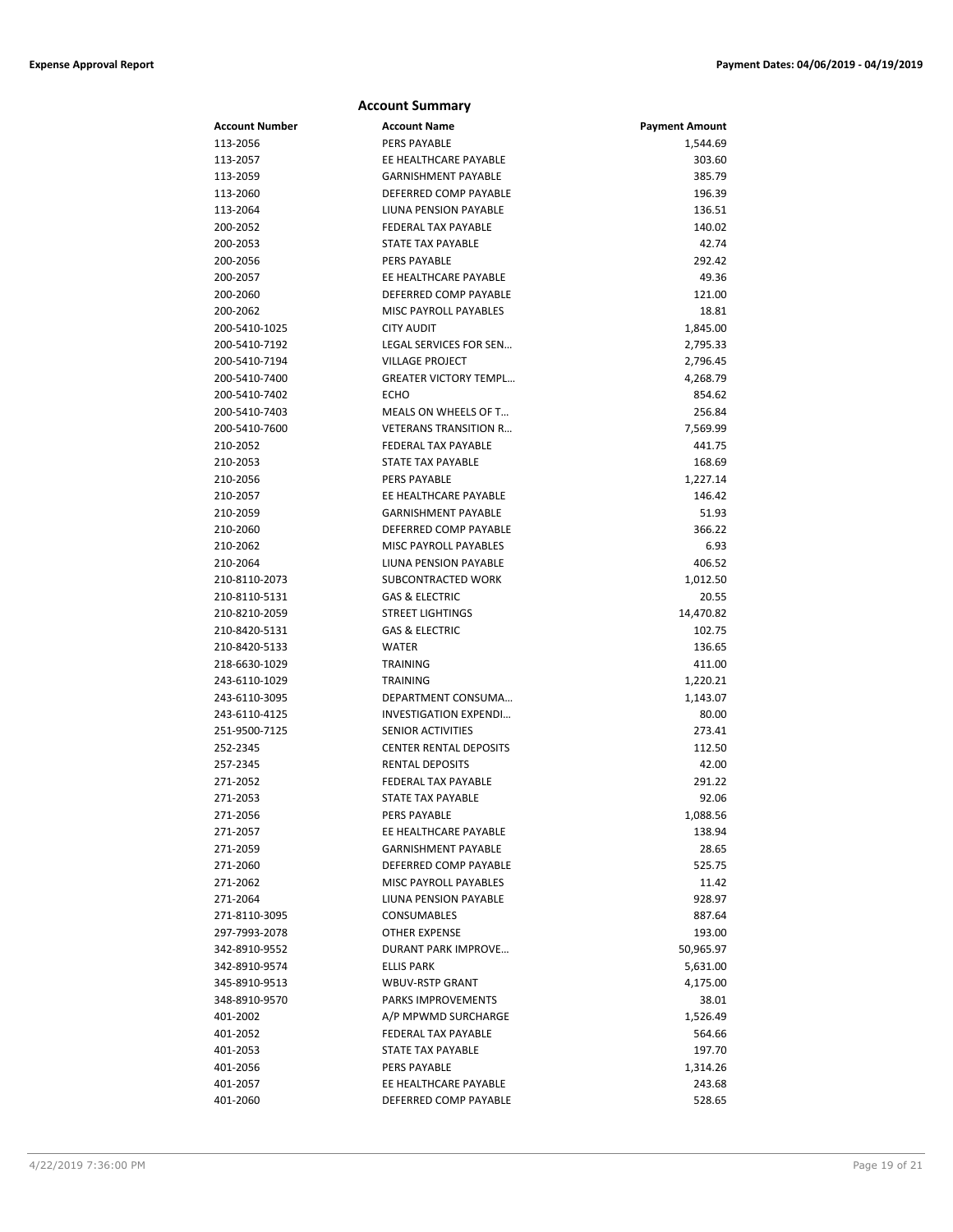#### **Account Number Account Name Payment Amount** 401-2062 MISC PAYROLL PAYABLES 61.89 401-2064 LIUNA PENSION PAYABLE 910.93 401-8610-1029 TRAINING & EDUCATION 50.00 401-8610-2053 OUTSIDE PRINTING SERVI… 448.06 401-8610-2072 CONTRACT SERVICES 726.24 401-8610-3095 DEPARTMENT CONSUMA… 33.00 401-8620-2072 WATER SAMPLING 78.00 401-8620-2073 SUBCONTRACTED WORK 104.00 401-8620-3095 DEPARTMENT CONSUMA… 202.20 401-8620-5131 GAS & ELECTRIC 4,431.63 401-8620-8187 DEPARTMENT EQUIPMENT 7,532.54 401-8910-9558 CAPITAL IMPROVEMENT 13,955.00 501-2052 FEDERAL TAX PAYABLE 429.57 501-2053 STATE TAX PAYABLE 118.61 501-2056 PERS PAYABLE 947.32 501-2057 EE HEALTHCARE PAYABLE 167.78 501-2060 DEFERRED COMP PAYABLE 291.17 501-2064 LIUNA PENSION PAYABLE 523.20 501-8510-5131 GAS & ELECTRIC 508.74 501-8520-6144 VEHICLE PARTS 3,258.74 501-8520-6145 VEHICLE FUEL 3,763.34 501-8520-6147 TIRES 492.92 501-8520-6148 OUTSIDE REPAIRS 1,434.15 502-2066 DENTAL PAYABLE 13,612.03 502-5120-2097 TAIL CLAIMS 4,250.00 503-2052 FEDERAL TAX PAYABLE 1,289.24 503-2053 STATE TAX PAYABLE 305.59 503-2056 PERS PAYABLE 1,152.23 503-2057 EE HEALTHCARE PAYABLE 211.64 503-2060 DEFERRED COMP PAYABLE 687.67 503-2062 MISC PAYROLL PAYABLES 77.00 503-4010-1030 CONSULTANT 1,000.00 503-4010-3102 COMPUTER SUPPLIES/SO… 6,412.98 503-4010-5132 TELEPHONE 2,699.54 503-4010-5135 MOBILE COMMUNICATIO… 172.30 601-2155 RECREATION LIABILITY PR… 869.00 601-2214 BAKEWELL - CAMPUS TO… 109,867.10 601-2224 MAIN GATE - PETROVICH 6,565.00 601-2225 ENCROACHMENT BONDS 1,000.00 951-2052 FEDERAL TAX PAYABLE 700.03 951-2053 STATE TAX PAYABLE 231.97 951-2056 PERS PAYABLE 1,237.46 951-2057 EE HEALTHCARE PAYABLE 238.90 951-2060 DEFERRED COMP PAYABLE 428.87 951-2062 MISC PAYROLL PAYABLES 11.41 951-2064 LIUNA PENSION PAYABLE 982.84 951-8810-1025 CITY AUDIT 7,315.00 951-8810-5132 TELEPHONE 153.18 951-8820-2068 REFUSE DISPOSAL 876.06 951-8820-2073 SUBCONTRACTED WORK 100.00 951-8820-4121 MEETINGS AND TRAVEL 300.00 951-8820-5131 GAS AND ELECTRIC 19.13 953-2056 PERS PAYABLE 74.67 953-8820-9201 DEL MONTE LIFT STATION… 6,010.00 953-8820-9205 CANYON DEL REY SEWER L… 9,779.86 953-8820-9214 DEL MONTE SWR MAIN R… 9,803.75 953-8820-9314 HIGHWAY 1 SEWER LINE … 920.00

961-9610-1022 LEGAL SERVICES 15,017.50

**Account Summary**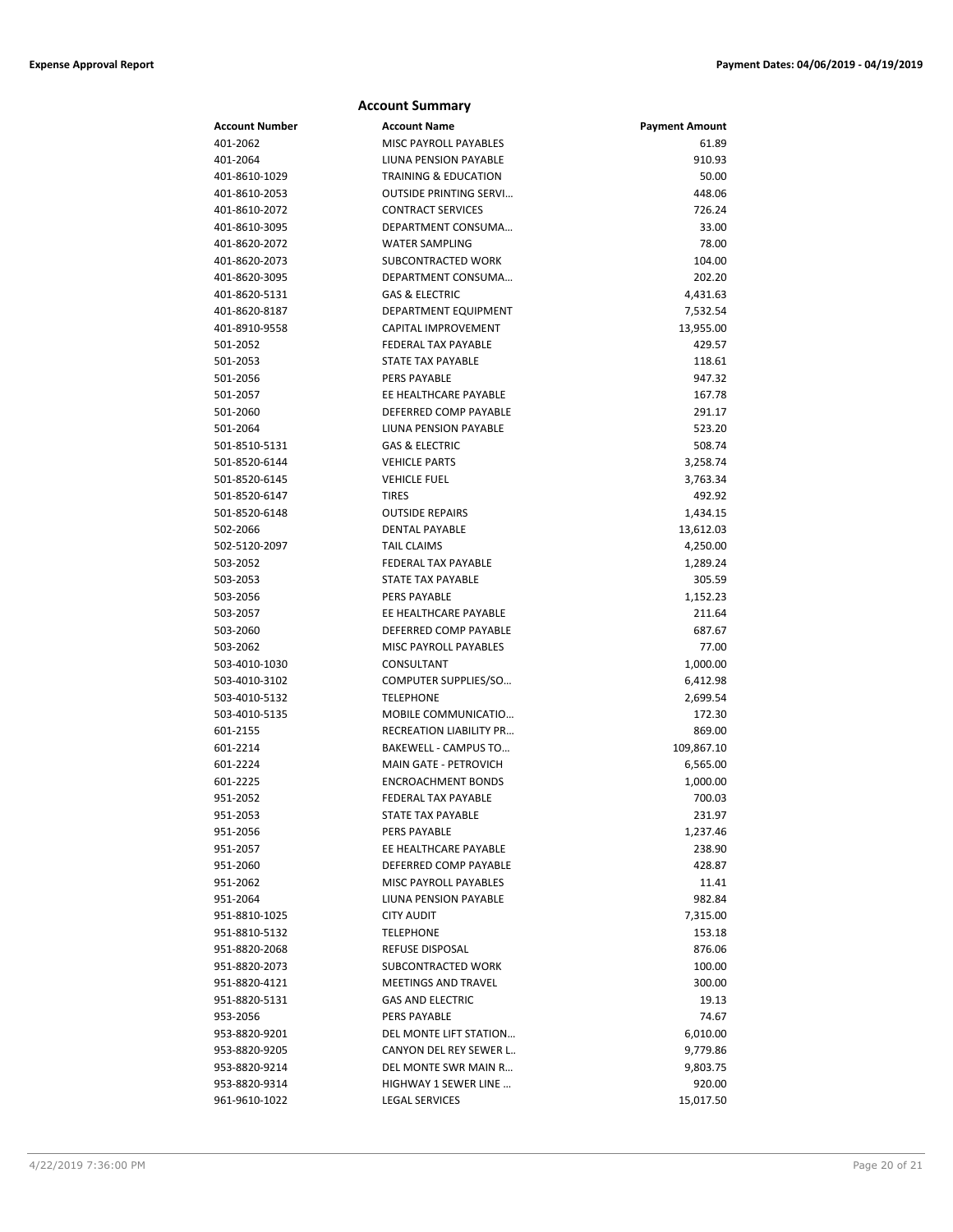#### **Account Summary**

| <b>Account Number</b> | <b>Account Name</b>              | <b>Payment Amount</b> |
|-----------------------|----------------------------------|-----------------------|
| 961-9610-9599         | <b>RENTAL PROPERTY EXP &amp;</b> | 2,609.59              |
|                       | <b>Grand Total:</b>              | 860.358.65            |
|                       |                                  |                       |

### **Project Account Summary**

| <b>Project Account Key</b> |                     | <b>Payment Amount</b> |
|----------------------------|---------------------|-----------------------|
| **None**                   |                     | 832,832.54            |
| 950VENDORS                 |                     | 9,779.86              |
| 951VENDOR                  |                     | 9,803.75              |
| 952VENDOR                  |                     | 920.00                |
| 953VENDORS                 |                     | 6,010.00              |
| $SB1-2$                    |                     | 1,012.50              |
|                            | <b>Grand Total:</b> | 860,358.65            |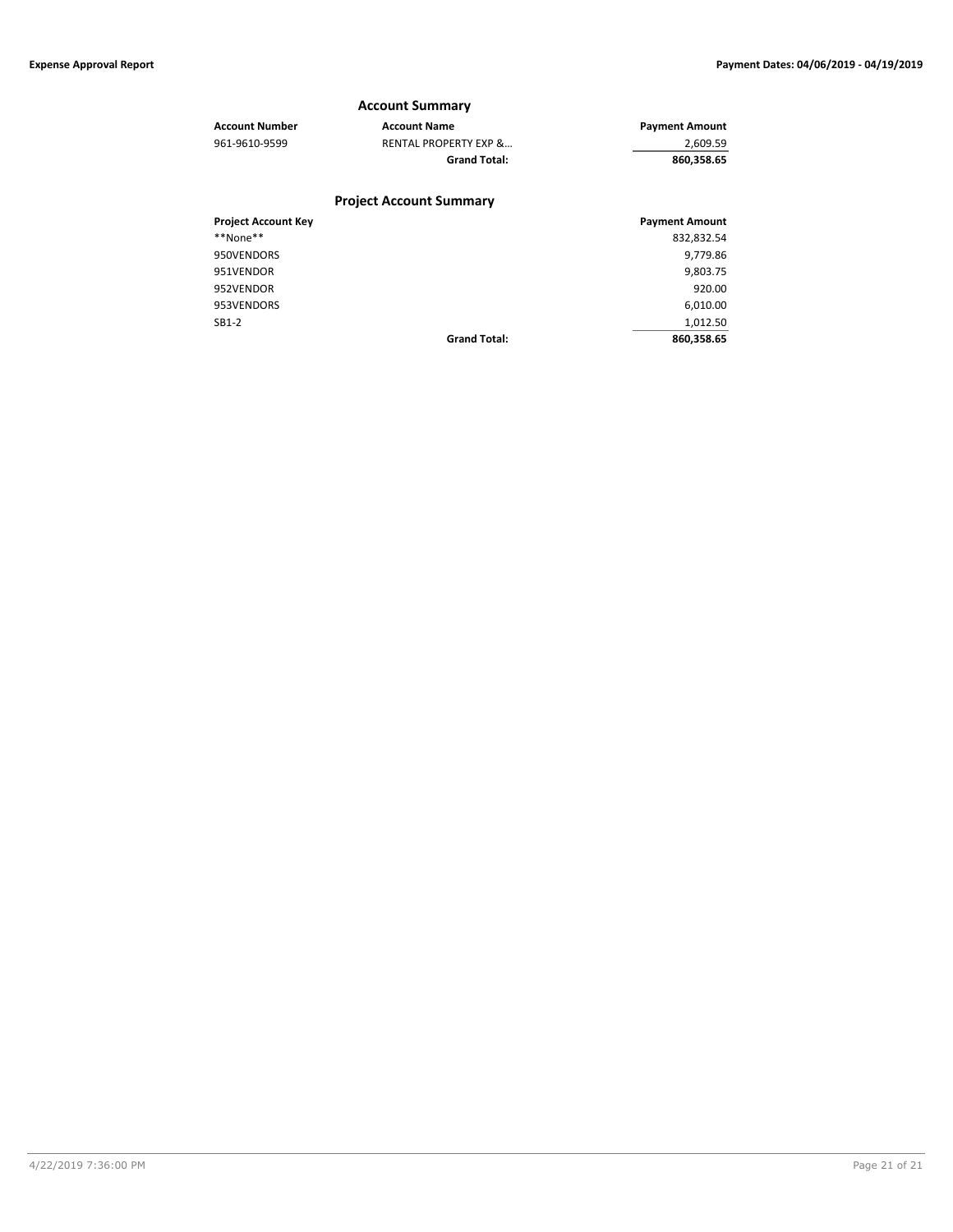# **Distribution Report**



## Seaside, CA Payroll Set: 01 Expense Range - Payment Range 04/06/2019-04/19/2019

**Amount**

| <b>Fund: 100 - GENERAL FUND</b> |                                 |            |
|---------------------------------|---------------------------------|------------|
| 100-1010-0001                   | SALARIES                        | 2,861.62   |
| 100-1010-1033                   | <b>FITNESS PROGRAM</b>          | 90.00      |
| 100-1010-7177                   | CHILDCARE was TUTORING PROGRAM  | 39.62      |
| 100-2010-0001                   | SALARIES                        | 9,746.91   |
| 100-2010-0018                   | <b>AUTO ALLOWANCE</b>           | 200.00     |
| 100-2010-0019                   | <b>HOUSING ALLOWANCE</b>        | 1,500.00   |
| 100-2021-0001                   | SALARIES                        | 6,153.64   |
| 100-2031-0001                   | SALARIES                        | 11,928.86  |
| 100-2031-0002                   | <b>OVERTIME</b>                 | 109.39     |
| 100-2031-1033                   | <b>FITNESS PROGRAM</b>          | 105.00     |
| 100-2042-0020                   | PART-TIME HOURLY WAGES          | 2,088.72   |
| 100-3010-0001                   | SALARIES                        | 7,384.62   |
| 100-5110-0001                   | SALARIES                        | 21,362.34  |
| 100-5110-0002                   | <b>OVERTIME</b>                 | 489.20     |
| 100-5110-0041                   | <b>MEDICAL INSURANCE</b>        | 46.15      |
| 100-5110-1033                   | <b>FITNESS PROGRAM</b>          | 45.00      |
| 100-6110-0001                   | SALARIES                        | 27,268.36  |
| 100-6110-0002                   | <b>OVERTIME</b>                 | 1,374.58   |
| 100-6110-0003                   | <b>HOLIDAY OVERTIME</b>         | 670.28     |
| 100-6110-0020                   | PART-TIME HOURLY WAGES          | 1,332.06   |
| 100-6110-1029                   | <b>TRAINING &amp; EDUCATION</b> | 202.12     |
| 100-6110-1033                   | <b>FITNESS PROGRAM</b>          | 60.00      |
| 100-6120-0001                   | SALARIES                        | 119,726.09 |
| 100-6120-0002                   | <b>OVERTIME</b>                 | 17,042.90  |
| 100-6120-0003                   | <b>HOLIDAY OVERTIME</b>         | 9,806.83   |
| 100-6120-1033                   | <b>FITNESS PROGRAM</b>          | 240.00     |
| 100-6130-0001                   | SALARIES                        | 31,095.04  |
| 100-6130-0002                   | <b>OVERTIME</b>                 | 2,802.85   |
| 100-6130-0003                   | HOLIDAY OVERTIME                | 464.79     |
| 100-6130-1033                   | <b>FTINESS PROGRAM</b>          | 90.00      |
| 100-6150-0001                   | SALARIES                        | 3,404.57   |
| 100-6160-0001                   | <b>SALARIES</b>                 | 2,600.22   |
| 100-6160-0041                   | <b>MEDICAL INSURANCE</b>        | 46.15      |
| 100-6170-0020                   | PART-TIME HOURLY WAGES          | 2,194.83   |
| 100-6610-0001                   | SALARIES                        | 8,155.92   |
| 100-6640-0001                   | SALARIES                        | 114,866.03 |
| 100-6640-0002                   | <b>OVERTIME</b>                 | 11,259.41  |
| 100-6640-0003                   | <b>HOLIDAY OVERTIME</b>         | 11,156.24  |
| 100-6640-0008                   | OPER COMP DIV CHIEFS ST TIME    | 1,297.82   |
| 100-6640-1033                   | <b>FITNESS PROGRAM</b>          | 270.00     |
| 100-6660-0020                   | PART-TIME HOURLY WAGES          | 557.22     |
| 100-7110-0001                   | SALARIES                        | 4,951.72   |
| 100-7110-0020                   | PART-TIME HOURLY WAGES          | 1,414.11   |
| 100-7210-0001                   | SALARIES                        | 4,903.83   |
| 100-7220-0001                   | SALARIES                        | 3,041.12   |
| 100-7220-0002                   | OVERTIME                        | 228.08     |
| 100-7310-0001                   | SALARIES                        | 11,318.01  |
| 100-7410-0001                   | SALARIES                        | 11,578.00  |
| 100-7410-0020                   | PART-TIME HOURLY                | 698.19     |
| 100-7410-0041                   | MEDICAL INSURANCE               | 46.15      |
| 100-7410-1029                   | TRAINING AND EDUCATION          | 5.44       |
| 100-7410-1033                   | <b>FITNESS PROGRAM</b>          | 40.00      |
| 100-8310-0001                   | SALARIES                        | 3,265.50   |
|                                 |                                 |            |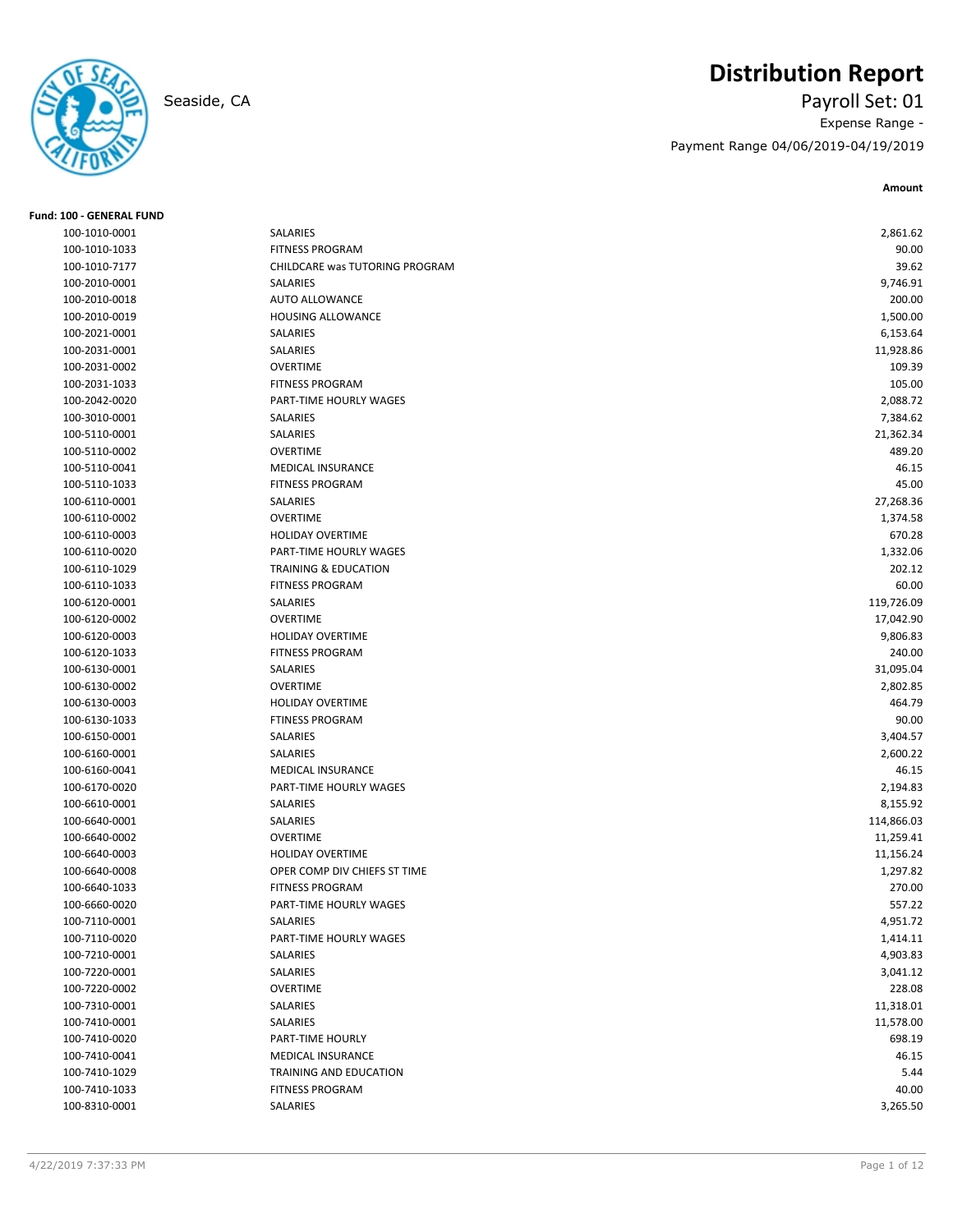| 100-8310-0002 |
|---------------|
| 100-8310-0097 |
| 100-8410-0001 |
| 100-8410-0002 |
| 100-8420-0001 |
| 100-8420-0002 |
| 100-8430-0001 |
| 100-8430-0002 |
| 100-8440-0001 |
| 100-8450-0001 |
| 100-8910-0001 |
| 100-8910-0002 |
| 100-8910-0020 |
| 100-8910-1033 |
| 100-9100-0001 |
| 100-9100-0020 |
| 100-9100-4121 |
| 100-9105-0001 |
| 100-9105-0002 |
| 100-9105-0020 |
| 100-9200-0020 |
| 100-9200-1029 |
| 100-9310-0001 |
| 100-9310-0020 |
| 100-9310-1029 |
| 100-9320-0020 |
| 100-9330-0002 |
| 100-9330-0020 |
| 100-9340-0020 |
| 100-9350-0020 |
| 100-9400-0001 |
| 100-9400-0002 |
| 100-9400-0020 |
| 100-9400-0033 |
| 100-9400-1029 |
|               |

| 100-8310-0002 | <b>OVERTIME</b>                          | 475.26     |
|---------------|------------------------------------------|------------|
| 100-8310-0097 | UNALLOCATED PAGER                        | 1,848.52   |
| 100-8410-0001 | SALARIES                                 | 2,192.69   |
| 100-8410-0002 | <b>OVERTIME</b>                          | 60.29      |
| 100-8420-0001 | <b>SALARIES</b>                          | 10,355.77  |
| 100-8420-0002 | <b>OVERTIME</b>                          | 528.88     |
| 100-8430-0001 | SALARIES                                 | 2,248.89   |
| 100-8430-0002 | <b>OVERTIME</b>                          | 383.87     |
| 100-8440-0001 | SALARIES                                 | 3,030.36   |
| 100-8450-0001 | SALARIES                                 | 1,453.03   |
| 100-8910-0001 | <b>SALARIES</b>                          | 22,482.16  |
| 100-8910-0002 | <b>OVERTIME</b>                          | 23.75      |
| 100-8910-0020 | <b>PART-TIME HOURLY WAGES</b>            | 240.00     |
| 100-8910-1033 | <b>FITNESS PROGRAM</b>                   | 135.00     |
| 100-9100-0001 | <b>SALARIES</b>                          | 9,572.01   |
| 100-9100-0020 | PART-TIME HOURLY WAGES                   | 5,232.20   |
| 100-9100-4121 | <b>MEETINGS &amp; TRAVEL</b>             | 28.00      |
| 100-9105-0001 | <b>SALARIES</b>                          | 2,136.88   |
| 100-9105-0002 | <b>OVERTIME</b>                          | 651.08     |
| 100-9105-0020 | <b>PART-TIME HOURLY WAGES</b>            | 4,263.72   |
| 100-9200-0020 | <b>PART-TIME HOURLY WAGES</b>            | 5,603.07   |
| 100-9200-1029 | <b>TRAINING &amp; EDUCATION</b>          | 56.00      |
| 100-9310-0001 | <b>SALARIES</b>                          | 5,244.56   |
| 100-9310-0020 | PART-TIME HOURLY WAGES                   | 4,798.42   |
| 100-9310-1029 | <b>TRAINING &amp; EDUCATION</b>          | 28.00      |
| 100-9320-0020 | PART-TIME HOURLY WAGES                   | 3,184.70   |
| 100-9330-0002 | <b>OVERTIME</b>                          | 54.72      |
| 100-9330-0020 | PART-TIME HOURLY WAGES                   | 5,966.55   |
| 100-9340-0020 | PART-TIME HOURLY WAGES                   | 1,875.13   |
| 100-9350-0020 | PART-TIME HOURLY WAGES                   | 2,684.84   |
| 100-9400-0001 | SALARIES                                 | 2,280.64   |
| 100-9400-0002 | <b>OVERTIME</b>                          | 42.76      |
| 100-9400-0020 | <b>PART-TIME HOURLY WAGES</b>            | 10,416.07  |
| 100-9400-0033 | <b>FITNESS PROGRAM</b>                   | 45.00      |
| 100-9400-1029 | <b>TRAINING &amp; EDUCATION</b>          | 28.00      |
| 100-9500-0020 | PART-TIME HOURLY WAGES                   | 2,110.16   |
|               | Fund 100 - GENERAL FUND Total: 14,362.87 | 585,386.51 |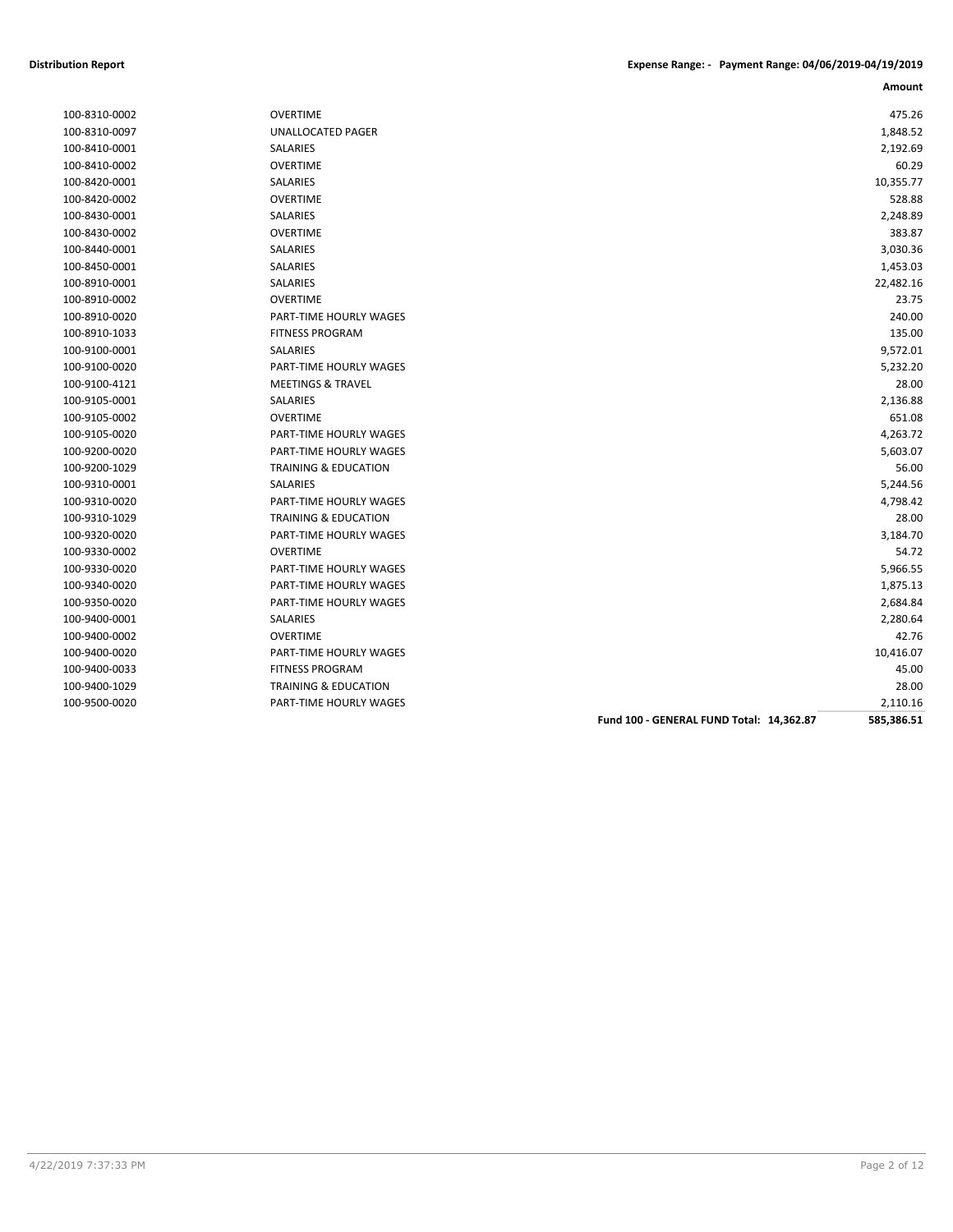**Fund: 103 - LAGUNA GRANDE PKG FUND**

103-8710-0001 SALARIES 382.51

**Fund 103 - LAGUNA GRANDE PKG FUND Total: 9.00 382.51**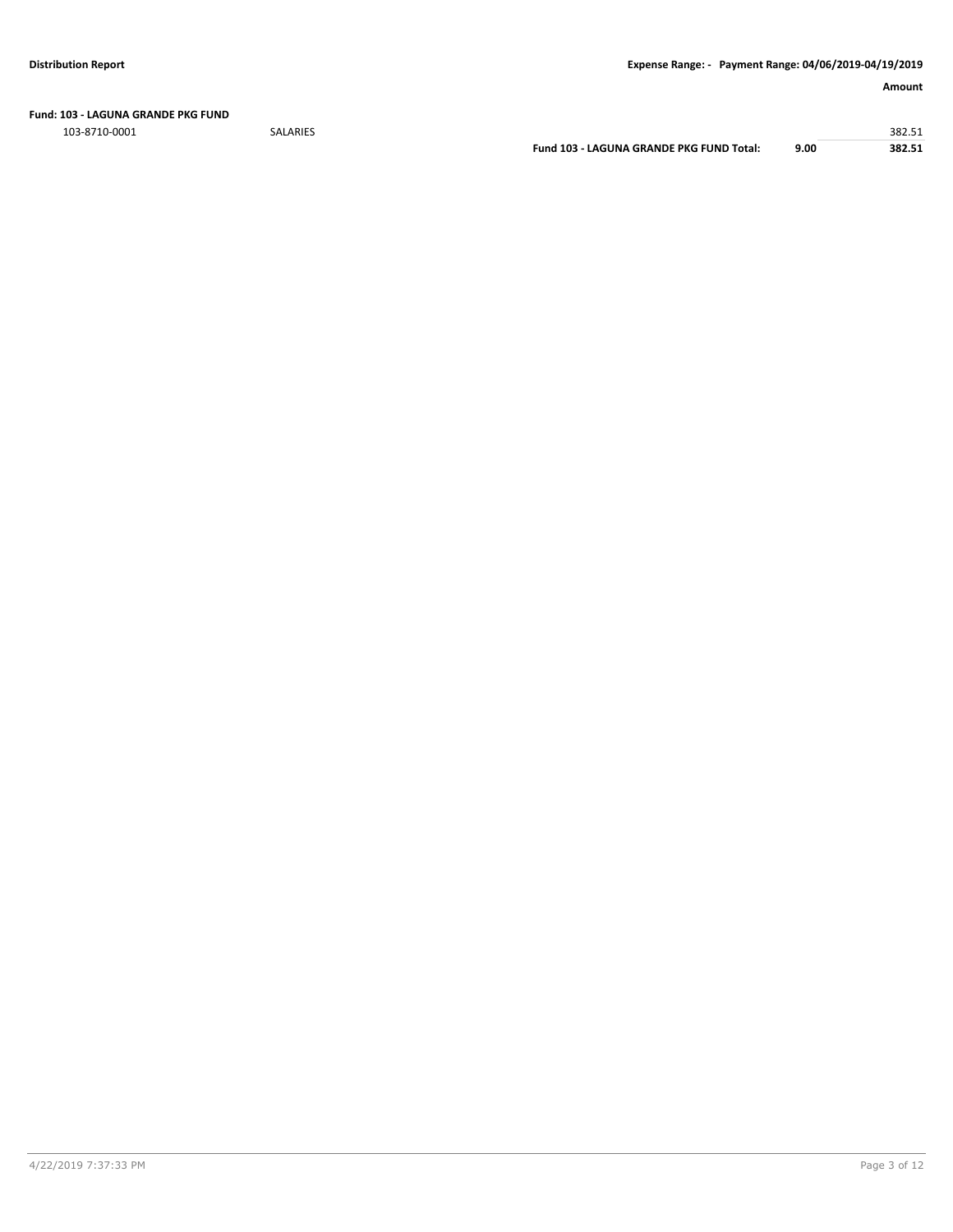|  | Fund: 113 - POMA & DMDC FUND |  |
|--|------------------------------|--|
|  |                              |  |

113-8730-0001 SALARIES 10,605.08

92.30 92.30<br>MEDICAL INSURANCE **113 - 92.30** Fund 113 - POMA & DMDC FUND Total: 296.75 92.30 POMA & DMDC FUND Total: 296.75 **Fund 113 - POMA & DMDC FUND Total: 296.75 10,697.38**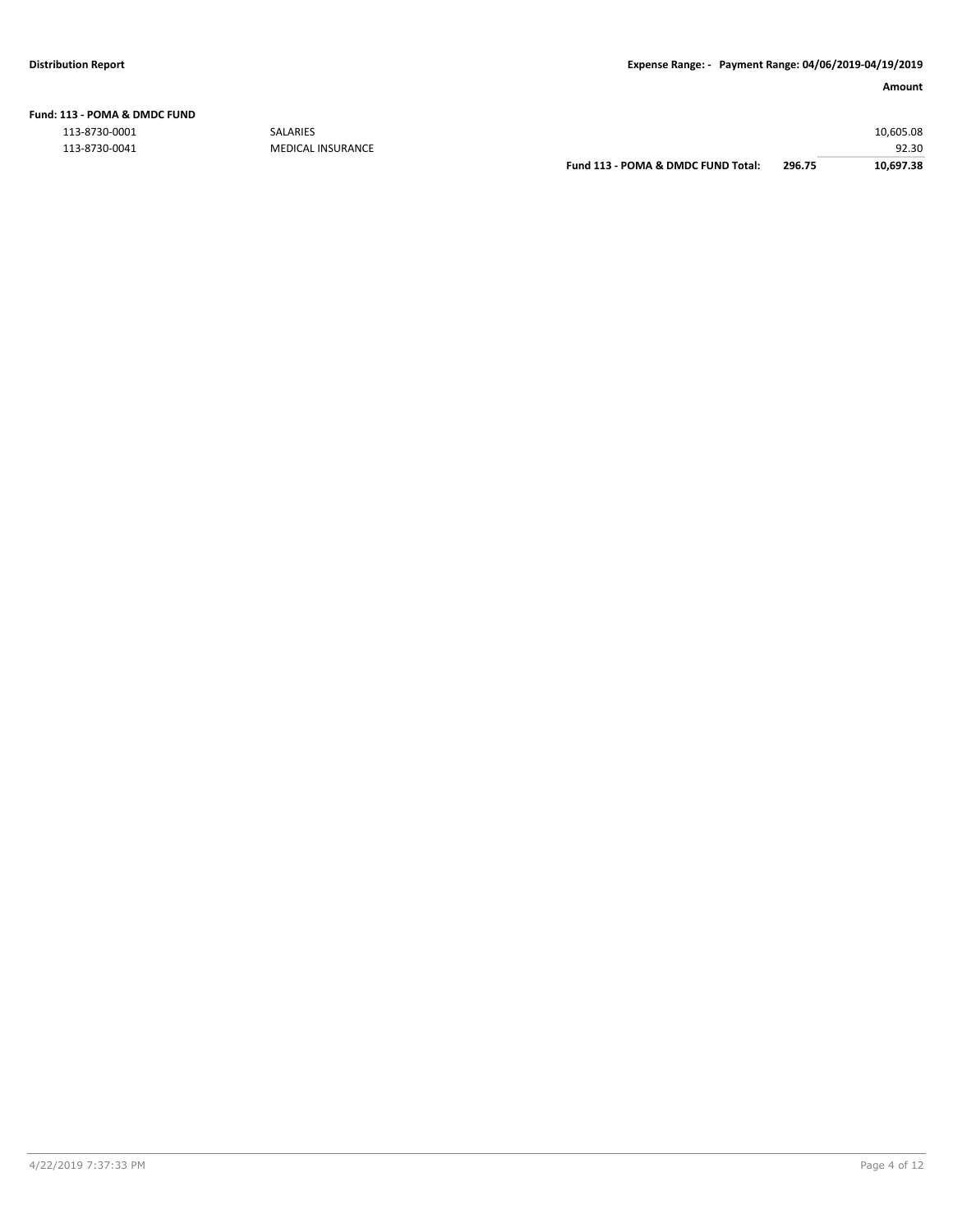**Fund: 200 - CDBG FUND** 200-5410-0001 SALARIES 1,806.08

**Fund 200 - CDBG FUND Total: 40.40 1,806.08**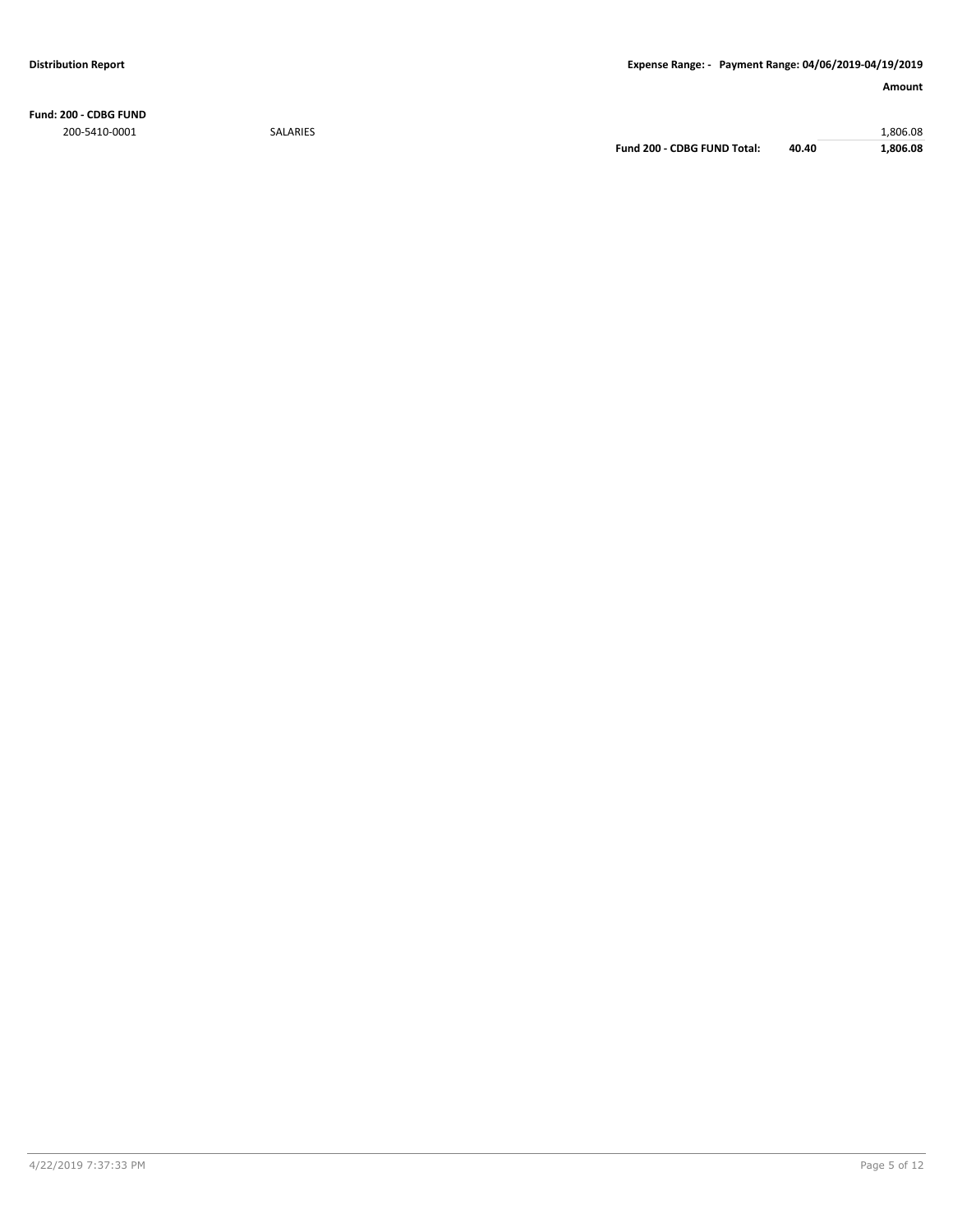**Fund: 210 - STREETS FUND**

#### **Distribution Report Expense Range: - Payment Range: 04/06/2019-04/19/2019**

#### **Amount**

| <b>210 - STREETS FUND</b> |                        |                                       |        |          |
|---------------------------|------------------------|---------------------------------------|--------|----------|
| 210-8110-0001             | SALARIES               |                                       |        | 3,892.16 |
| 210-8110-0002             | <b>OVERTIME</b>        |                                       |        | 557.31   |
| 210-8110-1033             | <b>FITNESS PROGRAM</b> |                                       |        | 79.98    |
| 210-8420-0001             | SALARIES               |                                       |        | 749.77   |
|                           |                        | <b>Fund 210 - STREETS FUND Total:</b> | 152.86 | 5,279.22 |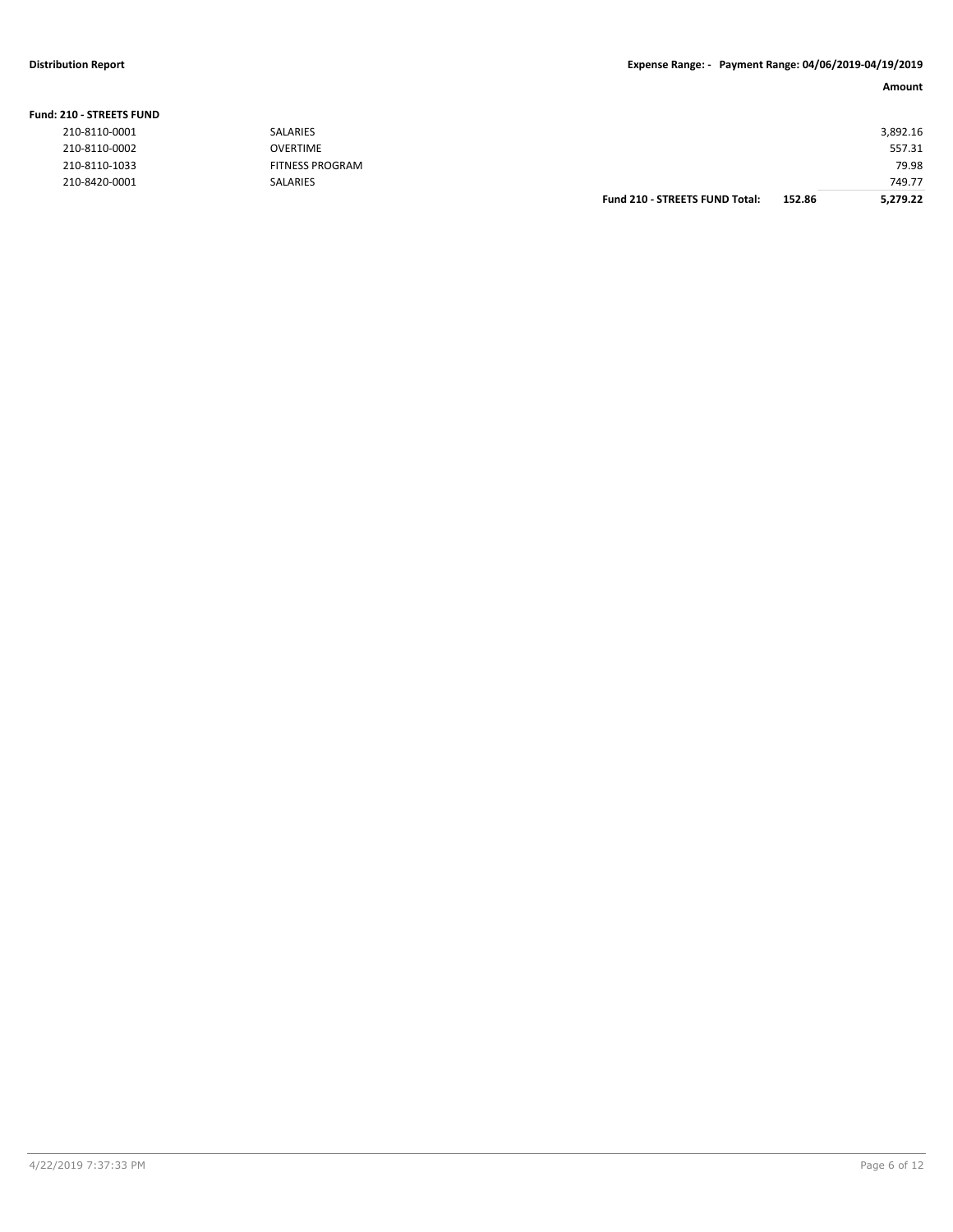| <b>Fund: 271 - STORMWATER FUND</b> |  |
|------------------------------------|--|
|                                    |  |

271-8110-1033 FITNESS PROGRAM

|               |                        | Fund 271 - STORMWATER FUND Total: | 151.00 | 5.333.31 |
|---------------|------------------------|-----------------------------------|--------|----------|
| 271-8110-1033 | <b>FITNESS PROGRAM</b> |                                   |        | 6.75     |
| 271-8110-0001 | <b>SALARIES</b>        |                                   |        | 5.326.56 |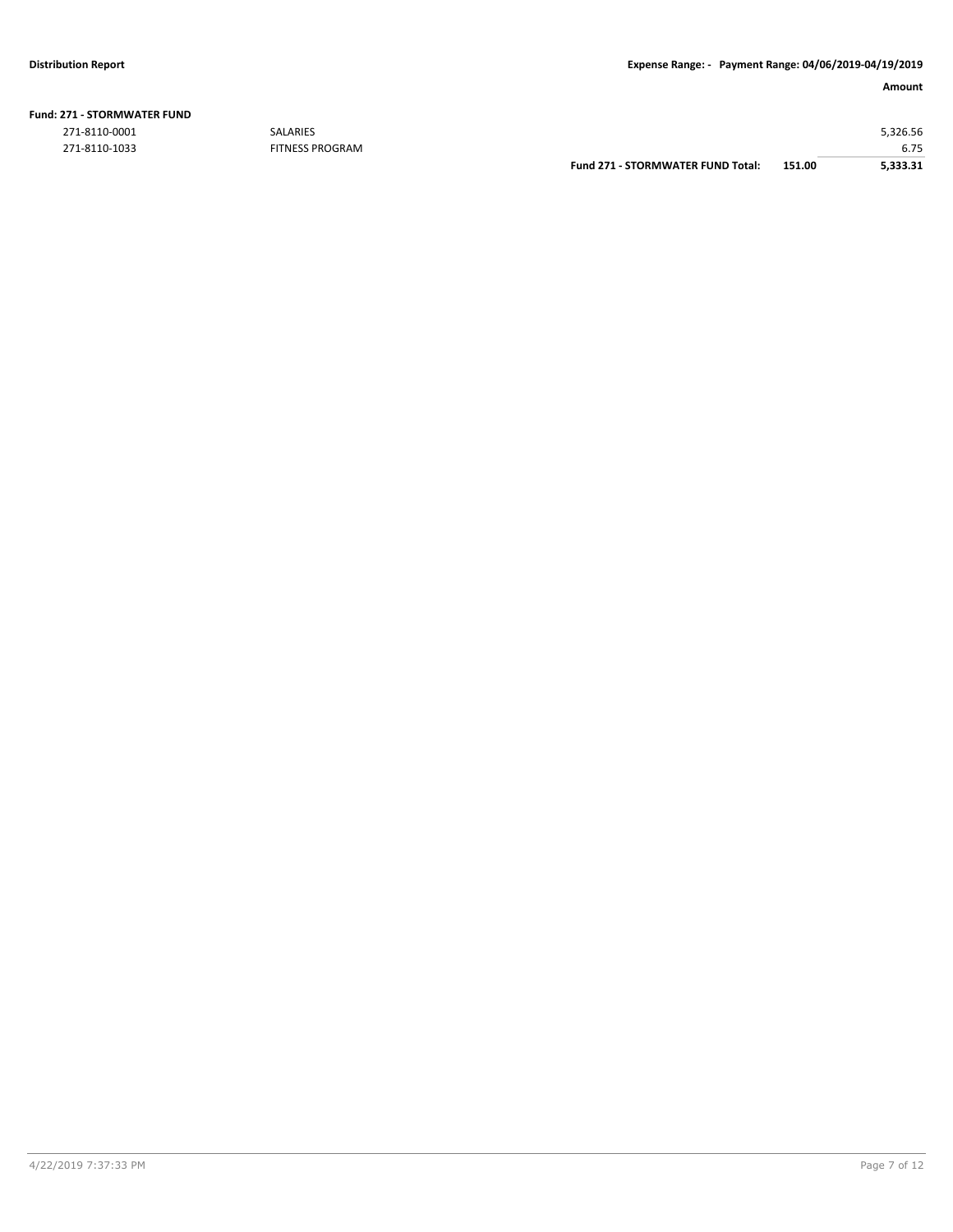#### **Distribution Report Expense Range: - Payment Range: 04/06/2019-04/19/2019**

| IO1 - WATER FUND |                        |                                     |        |          |
|------------------|------------------------|-------------------------------------|--------|----------|
| 401-8610-0001    | SALARIES               |                                     |        | 239.74   |
| 401-8620-0001    | <b>SALARIES</b>        |                                     |        | 8,529.89 |
| 401-8620-0002    | OVERTIME               |                                     |        | 342.94   |
| 401-8620-1033    | <b>FITNESS PROGRAM</b> |                                     |        | 31.50    |
|                  |                        | <b>Fund 401 - WATER FUND Total:</b> | 251.11 | 9,144.07 |

**Fund: 401 - WATER FUND**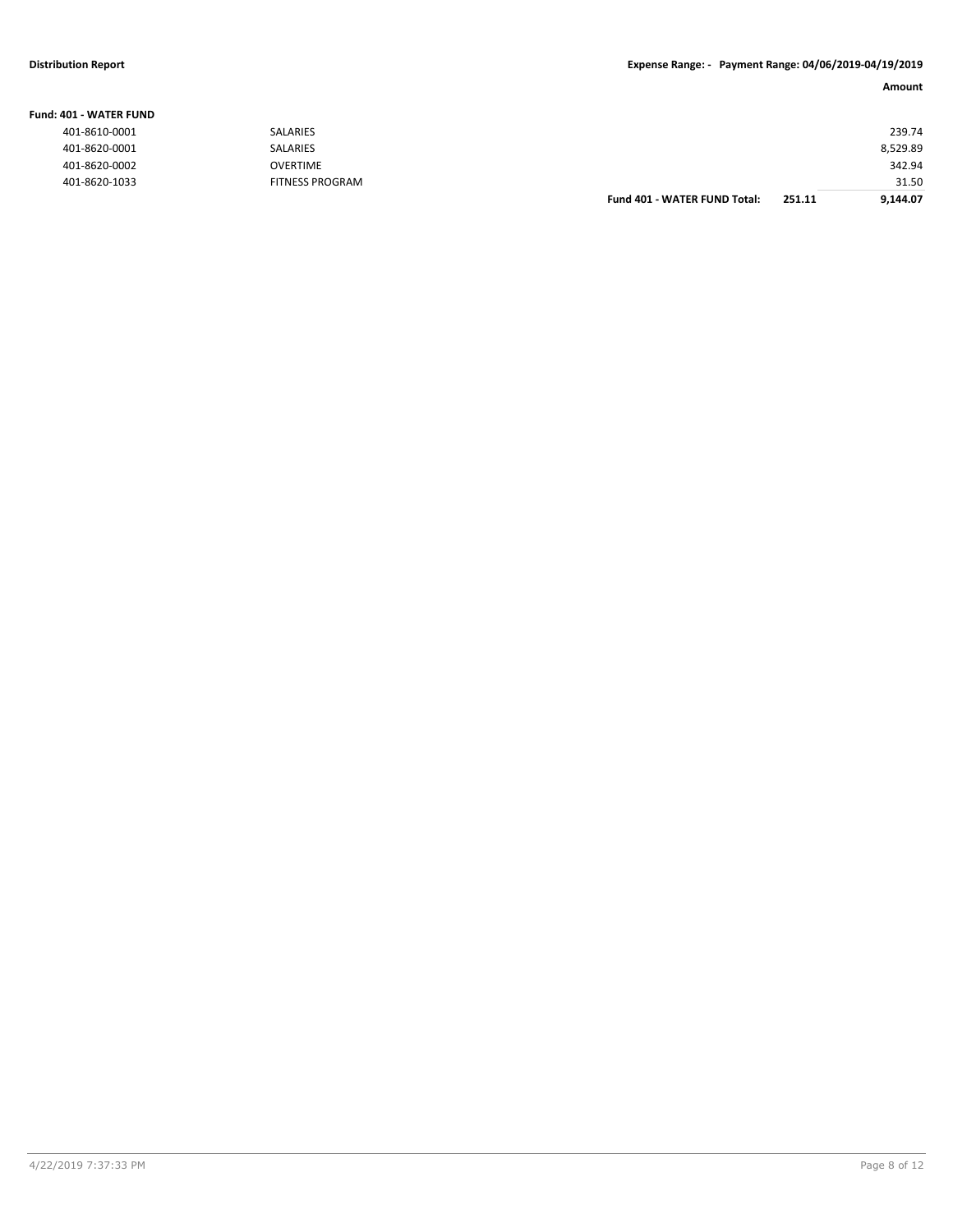|  |  | Fund: 501 - EQUIPMT MAINT FUND |  |
|--|--|--------------------------------|--|
|--|--|--------------------------------|--|

|               |                 | <b>Fund 501 - EQUIPMT MAINT FUND Total:</b> | 168.00 | 6.332.23 |
|---------------|-----------------|---------------------------------------------|--------|----------|
| 501-8520-0001 | <b>SALARIES</b> |                                             |        | 5.852.76 |
| 501-8510-0001 | <b>SALARIES</b> |                                             |        | 479.47   |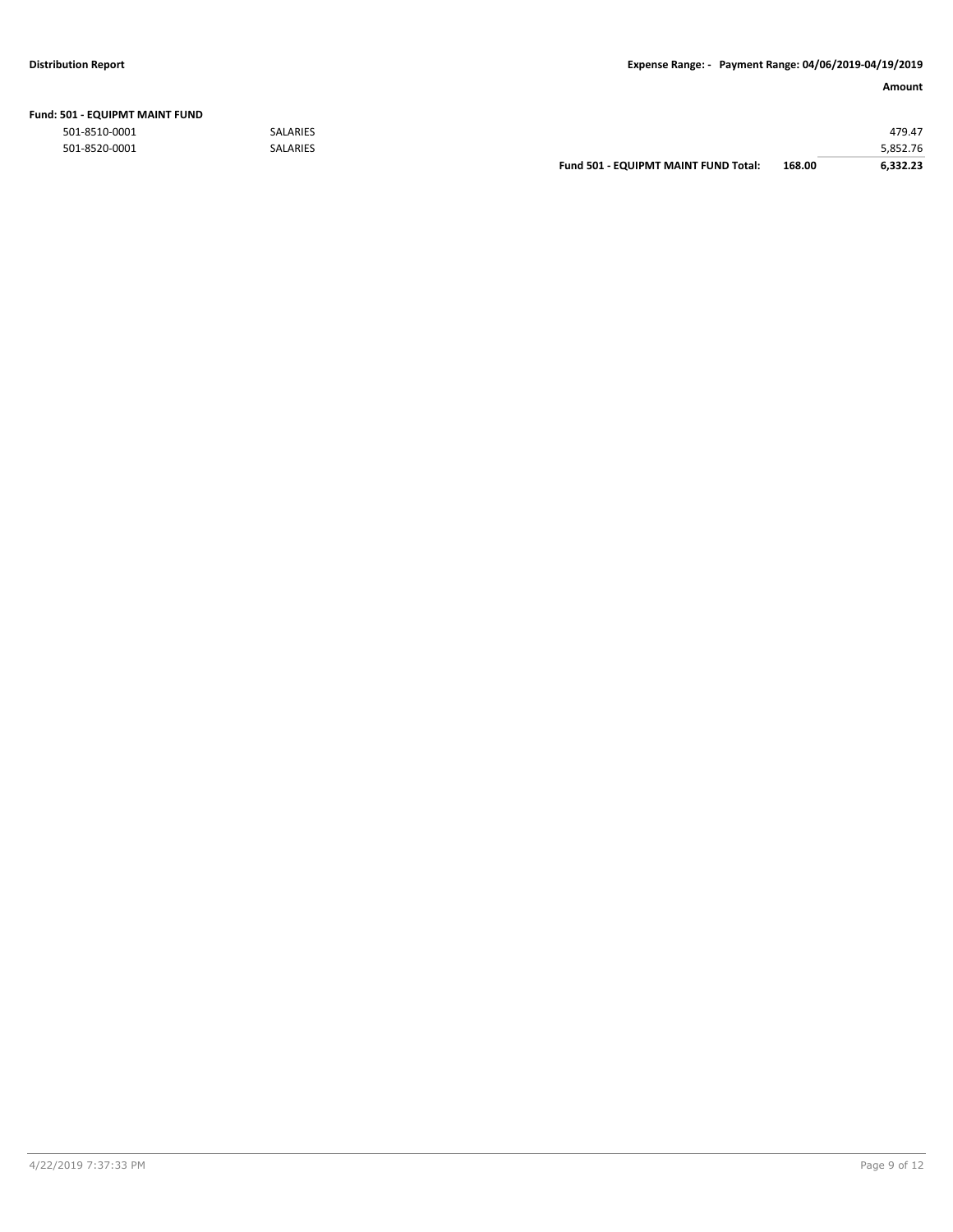|                |                        | Fund 503 - MIS FUND Total: | 160.00 | 7,598.01 |
|----------------|------------------------|----------------------------|--------|----------|
| 503-4010-1033  | <b>FITNESS PROGRAM</b> |                            |        | 45.00    |
| 503-4010-0020  | PART-TIME HOURLY WAGES |                            |        | 2,266.40 |
| 503-4010-0001  | SALARIES               |                            |        | 5,286.61 |
| ,03 - MIS FUND |                        |                            |        |          |

### **Fund: 503 - MIS FUND**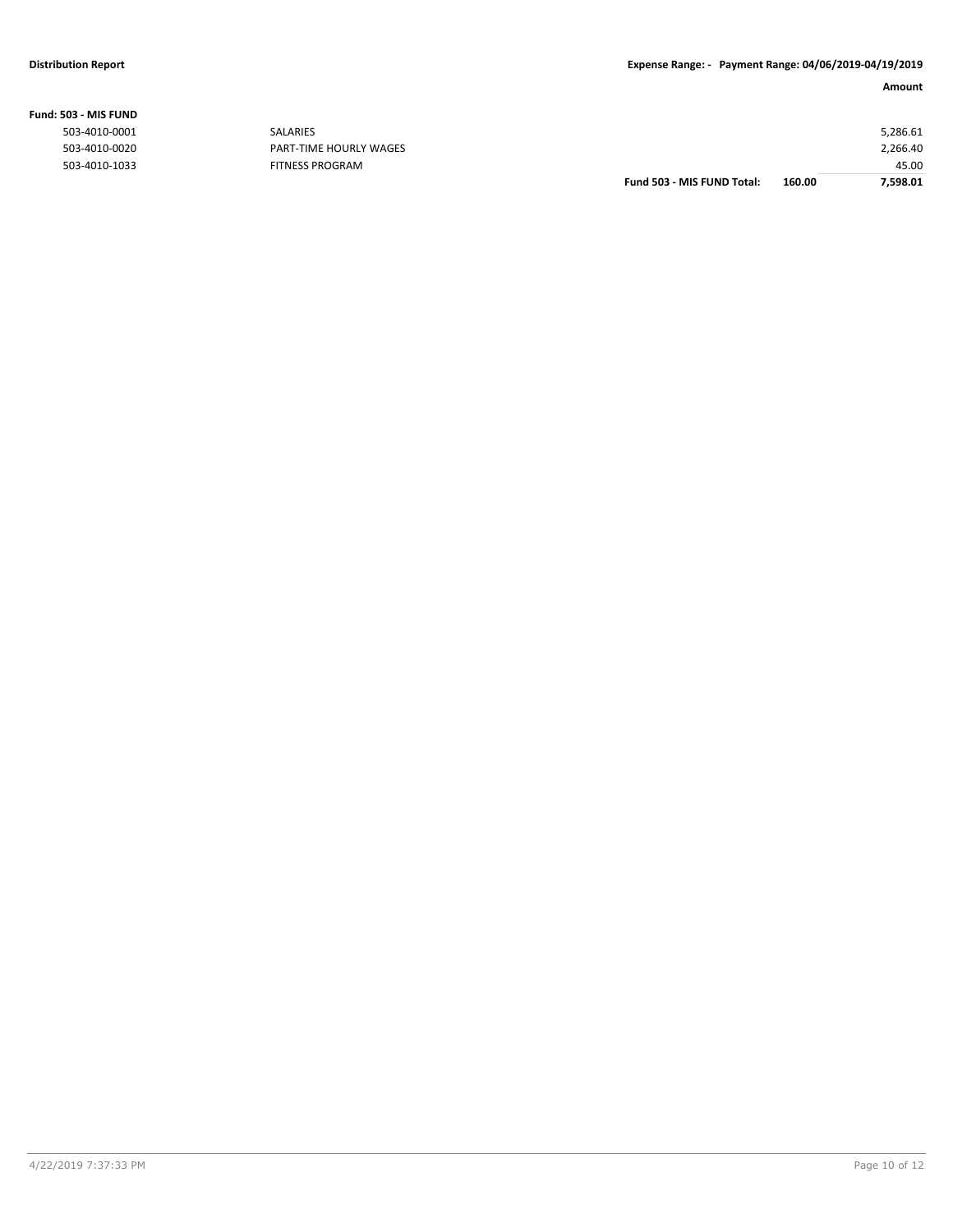#### **Distribution Report Expense Range: - Payment Range: 04/06/2019-04/19/2019**

| Amount |
|--------|
|        |
| 792.75 |

| SALARIES               |                                           |        | 792.75   |
|------------------------|-------------------------------------------|--------|----------|
| SALARIES               |                                           |        | 7,625.01 |
| <b>OVERTIME</b>        |                                           |        | 735.69   |
| <b>FITNESS PROGRAM</b> |                                           |        | 6.75     |
|                        | Fund 951 - SAN, DISTRICT GEN, FUND Total: | 252.76 | 9.160.20 |
|                        |                                           |        |          |